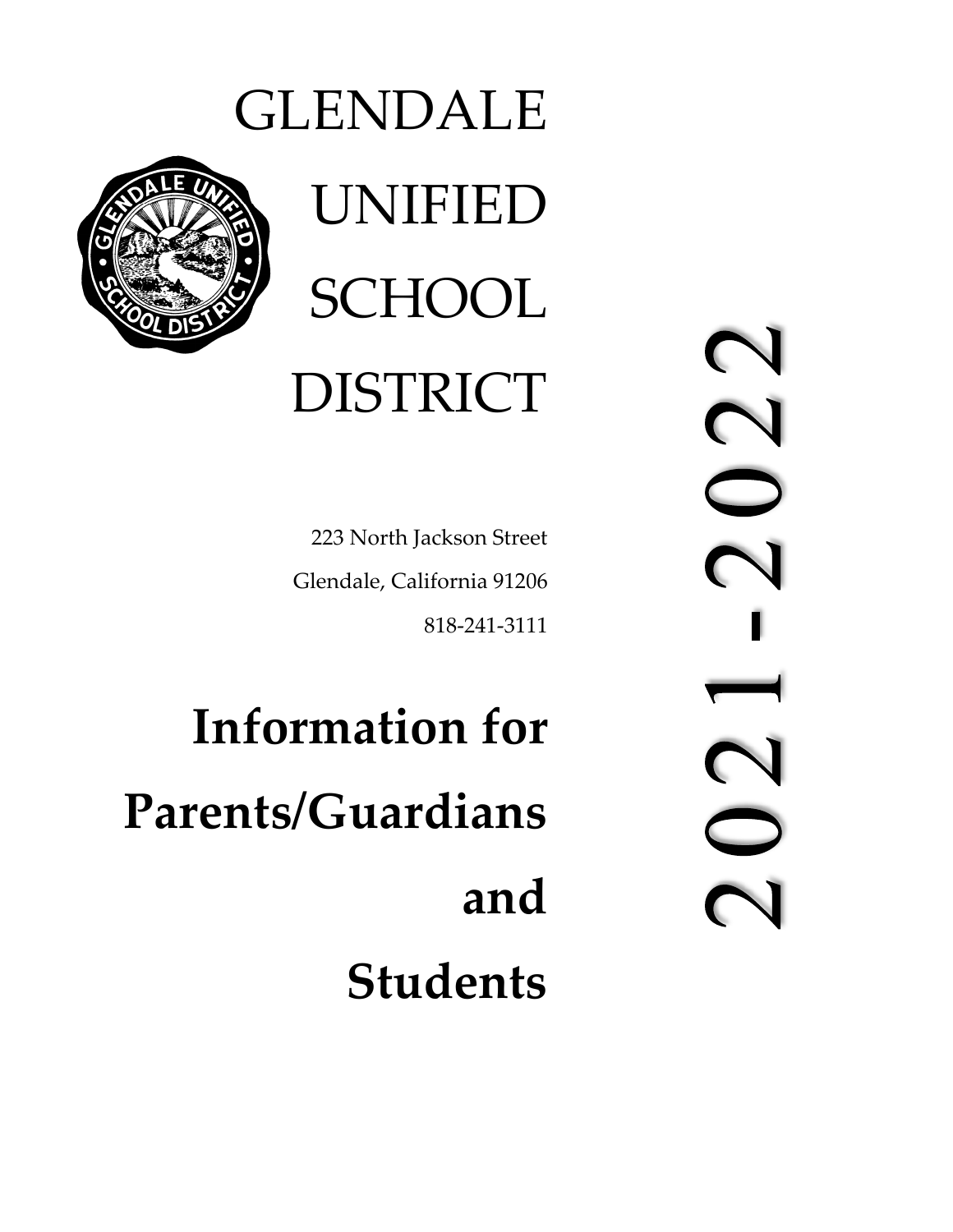

**GLENDALE UNIFIED SCHOOL DISTRICT** 

223 North Jackson St., Glendale, California 91206-4380  **"Preparing our students for** *their* **future"** Telephone: 818-241-3111, Ext. 1215 • Fax: 818-548-9041 **OFFICE OF THE SUPERINTENDENT**

### **SCHOOL YEAR 2021-2022**

Dear Parents and Guardians:

Welcome to a new school year! This handbook is full of important information about Glendale Unified School District's policies, regulations, and procedures as they relate to your student's and your rights and responsibilities in a California public school. Please take the time to review the information contained in this handbook and return all of the mandated forms that are enclosed within.

Your student's school must confirm that every family has received and reviewed this handbook. There are five forms that must be signed and returned by all families.

- Form 1 "Acknowledgement of Parental Notification Requirement"
- Form 2 "Annual Notification of Uniform Complaint Procedure"
- Form 3 "Custody Law Notification"
- Form 4 "Electronic Information Services (EIS) User/Parent or Guardian Responsibility Contract"
- Form 5 "Information About Parent/Guardian Legal Duties Concerning Safe Gun Storage"

The Glendale Unified School District is committed to having every classroom staffed with a qualified teacher. The District works hard to recruit, hire, and retain the best teacher for every grade and subject. As a recipient of Federal Title I funds, the District is expected to ensure that *every* teacher at *every* school meets applicable State certification and licensure requirements, including any requirements for certification obtained through alternative routes to certification, as defined by the Federal *Every Student Succeeds Act.* 

In addition, parents of students who attend a Title I school have the right to request and receive information on the professional qualifications of their student's classroom teacher. Parents may also request information on the professional qualifications of educational assistants who may provide support for classroom instruction. If your child attends a Title I school and you would like more information regarding the qualifications of your child's teacher, please contact your school principal.

Thank you for your interest and involvement in your child's education. Together, we will prepare every child for success in college, career, and life.

Sincerely,

Vivian Ekchian, Ed.D. Superintendent of Schools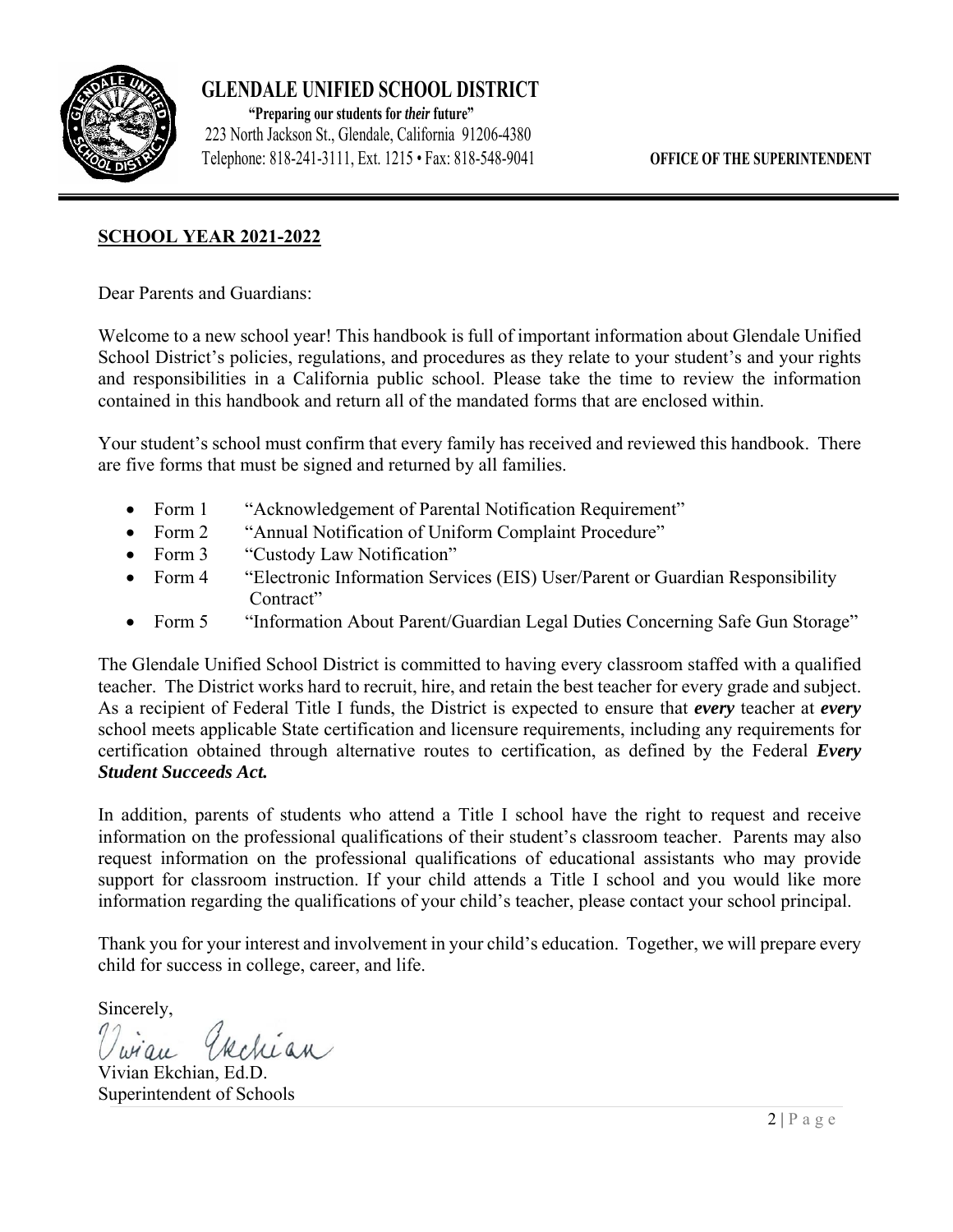# **TABLE OF CONTENTS**

| <b>FORMS</b>             |                                                                                            | Page   |
|--------------------------|--------------------------------------------------------------------------------------------|--------|
| Form $1-$                | Acknowledgment of Parental Notification Requirement                                        | 6      |
| Form $2-$                | Acknowledgment of Receipt of Annual Notification of                                        |        |
|                          | <b>Uniform Complaint Procedures</b>                                                        | 6      |
| Form $3-$                | Custody Law Notification                                                                   | $\tau$ |
| Form $4-$                | Electronic Information Services (EIS) User/Parent or                                       |        |
|                          | <b>Guardian Responsibility Contract</b>                                                    | 8      |
| Form $5-$                | Information About Parent/Guardian Legal Duties Concerning Safe Gun Storage                 | 10     |
| Form $6-$                | Twenty Four Hour Medication Schedule                                                       | 11     |
| Form $7-$                | Request for Exemption From Instruction                                                     | 11     |
| Form $8-$                | Permission for Public Use of Student Name, Photographs,                                    |        |
|                          | Video Images on Web Pages and Various Publications                                         | 12     |
| Form $9-$                | Military, Employers, Colleges/Universities Opt Out Form<br>High School Juniors and Seniors | 13     |
| Form 10 -                | Students with a Parent on Active Duty with the Armed Forces or Full-Time<br>National Guard | 14     |
|                          | Parents' and Students' Rights and Responsibilities                                         | 15     |
|                          | Nondiscrimination Statement                                                                | 15     |
|                          | California Health Youth Act                                                                | 16     |
|                          | California Health Services                                                                 | 17     |
|                          | <b>Concussion Information Sheet</b>                                                        | 23     |
|                          | California Youth Football Act                                                              | 24     |
|                          | Student Insurance Plan                                                                     | 24     |
|                          | Competitive Athletes Seeking Higher Education Athletic Program                             | 24     |
|                          | Physical Education Student Exemptions (For High School Only)                               | 24     |
| <b>Residency Options</b> |                                                                                            | 24     |
|                          | Parent & Family Engagement                                                                 | 26     |
|                          | Career Counseling & Course Selection                                                       | 27     |
|                          | English Learner (EL) Information                                                           | 27     |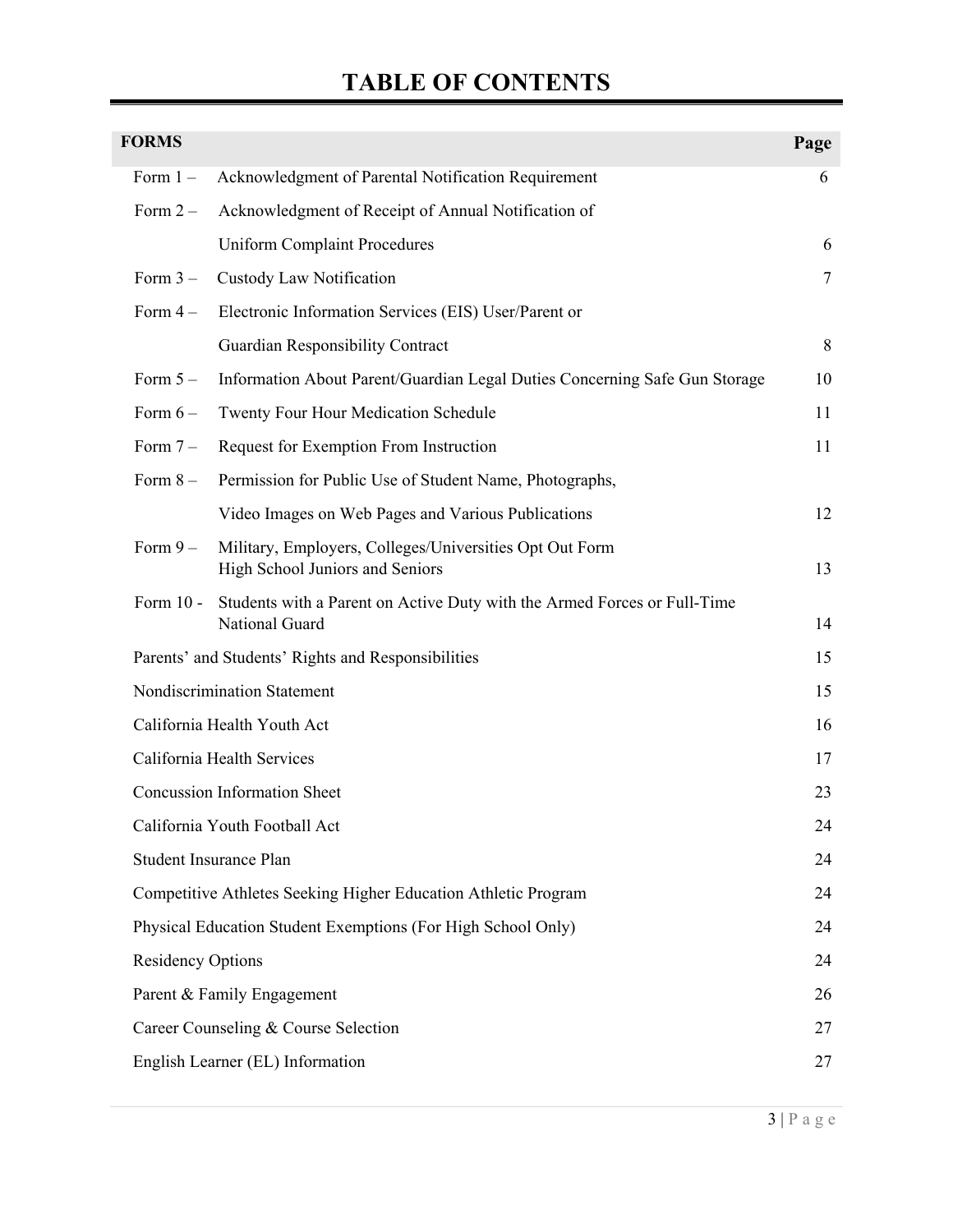|                                                                         | Page |
|-------------------------------------------------------------------------|------|
| Migrant, Newly Arrived Immigrant & Military Pupils                      | 28   |
| <b>Educational Equity</b>                                               | 28   |
| Pupil Fees/Donations/Fundraising                                        | 29   |
| <b>Nutrition Services</b>                                               | 29   |
| School Attendance                                                       | 30   |
| <b>Security Cameras</b>                                                 | 31   |
| <b>Student Conduct</b>                                                  | 32   |
| <b>Electronic Signaling Devices</b>                                     | 37   |
| Victim of Violent Crime                                                 | 37   |
| <b>Mental Health Services</b>                                           | 37   |
| <b>Suicide Prevention Policies</b>                                      | 37   |
| Positive Behavior Interventions and Supports (PBIS)                     | 38   |
| Custody Law Notification                                                | 38   |
| Tobacco Use Prevention Education (TUPE)                                 | 38   |
| Off Campus Lunch                                                        | 38   |
| <b>Alternative Schools</b>                                              | 39   |
| Sexual Harassment                                                       | 39   |
| <b>Education For Homeless Students</b>                                  | 44   |
| <b>Education For Foster Youth</b>                                       | 45   |
| Retroactive Grant of High School Diplomas: Departed & Deported Students | 46   |
| Federal Student Aid                                                     | 46   |
| Cal Grant Program                                                       | 46   |
| Parent Participation in School Meetings & Conferences                   | 46   |
| <b>Uniform Complaint Procedures Policy</b>                              | 47   |
| <b>Civility Policy</b>                                                  | 57   |
| Safe Place to Learn Act                                                 | 57   |
| School Accountability Report Card (SARC)                                | 57   |
| Photographing and Videotaping of Students                               | 58   |
| Healthful Schools                                                       | 58   |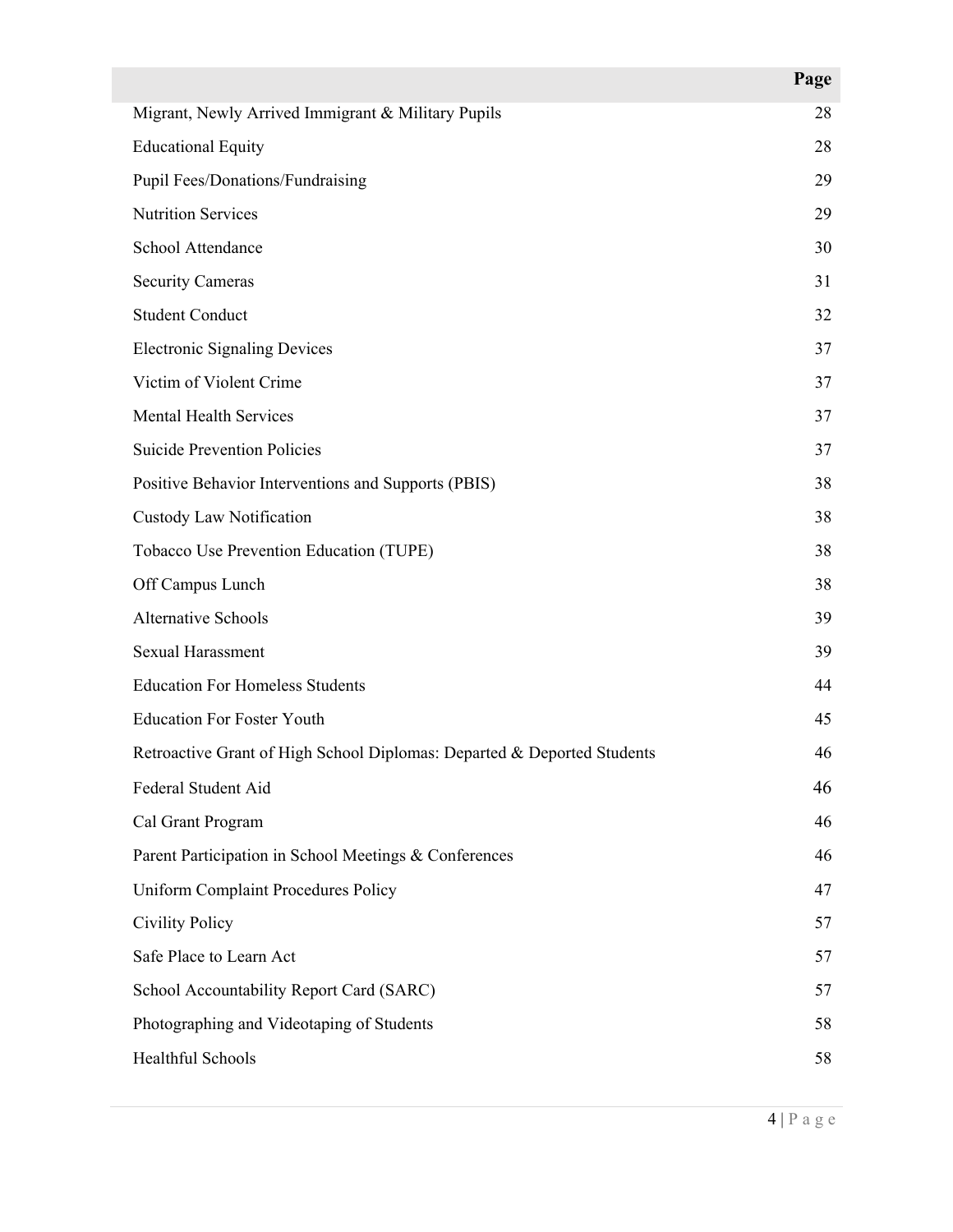|                                                                           | Page |
|---------------------------------------------------------------------------|------|
| Internet Access/Electronic Information Services and Acceptable Use Policy | 59   |
| Internet Safety Information                                               | 63   |
| California Education Code Parental Notification Requirement               | 65   |
| School Related Emergency and School Safety                                | 70   |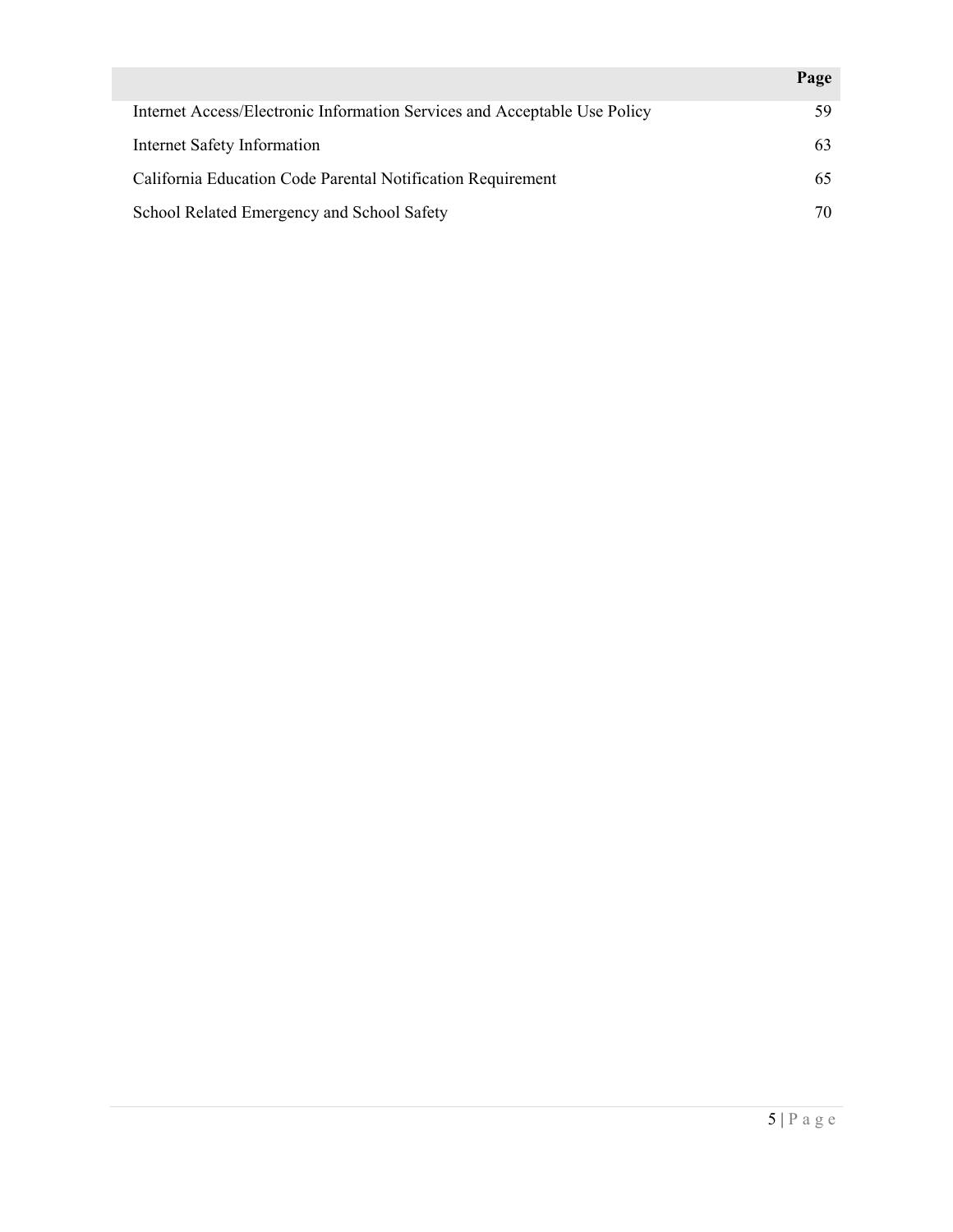### **FORM 1 – ACKNOWLEDGMENT OF PARENTAL NOTIFICATION REQUIREMENT 2021-2022**

*Form 1 must be completed by the parent or guardian of ALL students enrolled in the Glendale Unified School District and submitted by either: (1) return this form to the student's school office, OR (2) completing the Annual Student Information Update section in the online ParentConnection.* 

*(Please print)* Name of Student ID Number School Grade

l

l

l

l

Please sign and return this form to your child's school within thirty (30) days. This is to acknowledge that you have been notified of the parent and student rights and responsibilities as prescribed by California law (EC § 48982). Your signature *does not* indicate consent to participate in any particular program, merely that you have received notification of certain statutes as required by law.

Signature of Parent or Guardian Date of Parent or Guardian Date

#### **EVERY STUDENT MUST RETURN THIS FORM SIGNED BY HIS/HER PARENT OR GUARDIAN TO VERIFY RECEIPT OF THIS NOTICE**

**=============================================================================** 

**FORM 2 – ACKNOWLEDGMENT OF RECEIPT OF ANNUAL NOTIFICATION OF UNIFORM COMPLAINT PROCEDURES 2021-2022** 

*Form 2 must be completed by the parent or guardian of ALL students enrolled in the Glendale Unified School District and submitted by either: (1) return this form to the student's school office, OR (2) completing the Annual Student Information Update section in the online ParentConnection.* 

*(Please print)* Name of Student ID Number School Grade

Please sign and return this form to your child's school within thirty (30) days. This is to acknowledge that you have received the annual notification of the Uniform Complaint Procedure/Williams. Your signature *does not* indicate consent to participate in any particular program, merely that you have received notification of certain statutes as required by law.

Signature of Parent or Guardian Date News, 2008. Date News, 2008. Date

#### **EVERY STUDENT MUST RETURN THIS FORM SIGNED BY HIS/HER PARENT OR GUARDIAN TO VERIFY RECEIPT OF THIS NOTICE**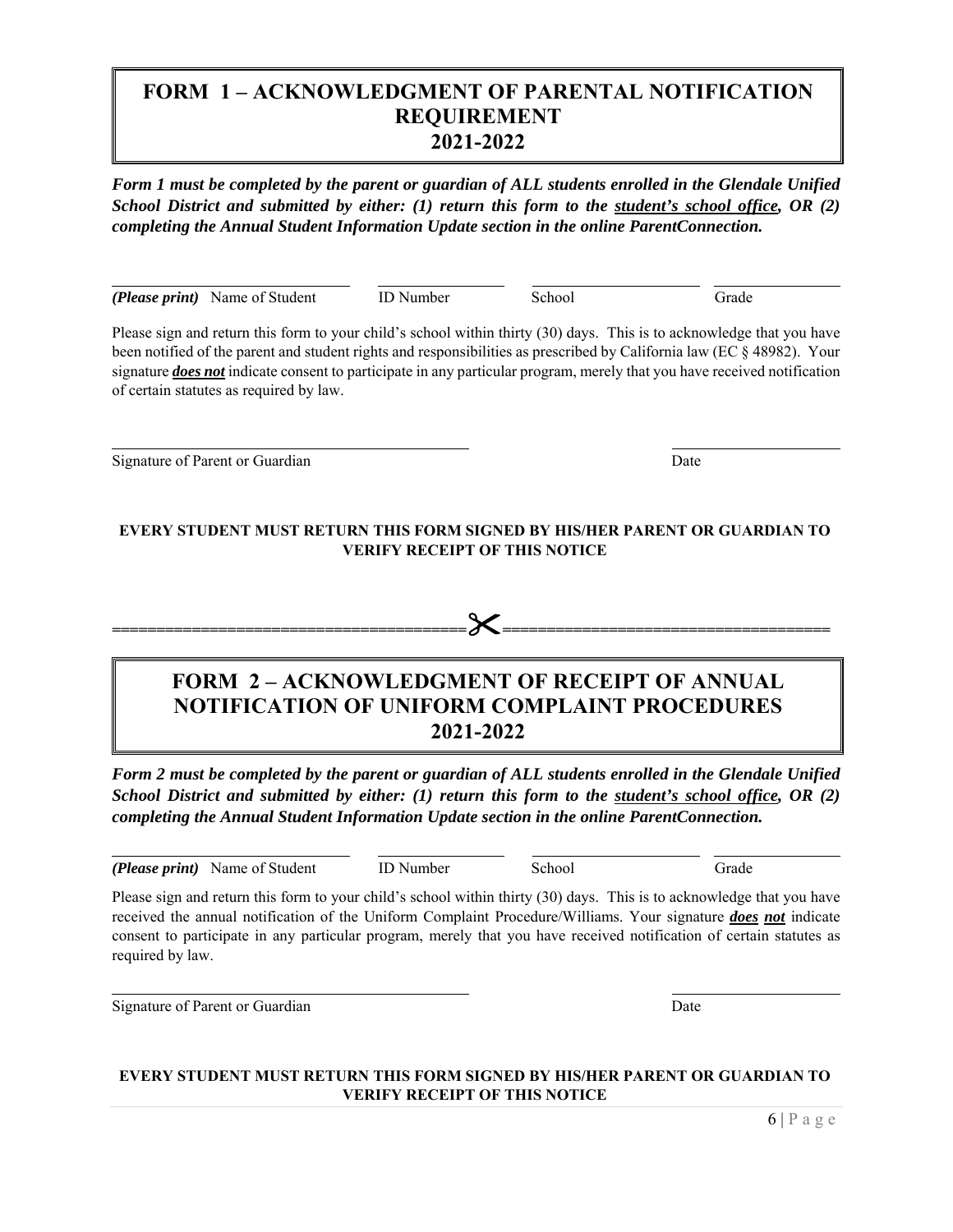# **FORM 3 – CUSTODY LAW NOTIFICATION 2021-2022**

*Form 3 must be completed by the parent or guardian of ALL students enrolled in the Glendale Unified School District and submitted by either: (1) return this form to the student's school office, OR (2) completing the Annual Student Information Update section in the online ParentConnection.* 

l *(Please print)* Name of Student ID Number School Grade

Under California law (Family Code section 3010), each parent is equally entitled to custody of his or her child. It is the policy of the Glendale Unified School District to obey Family Code section 3010 so that either parent, upon showing proper identification, may check the child out of school, or otherwise make decisions regarding the health, education and welfare of the child.

Family Code sections 3025 provides that a non-custodial parent shall not be denied access to school records pertaining to his or her child. The Glendale Unified School District shall allow either parent to access their child's school records, including medical records in the school's possession.

If a court has made order(s) restricting or limiting a parent's rights to visitation or custody of a child and/or access to information about the child, it is the obligation of both parents to immediately provide a legible copy of the court stamped order, signed by the judge, to each child's school site. Copies of court orders can be obtained in the clerk's office at the courthouse where the orders were made.

One parent's oral or written assertion, without confirmation by a signed court order, are insufficient reasons for the school to deny the other parent access to the child and/or the child's records.

Schools in the Glendale Unified School District will follow the most recent signed child custody court order that has been provided, or in the absence of any orders, California law as cited above, giving parents equal rights to custody of the child.

Parents are requested to avoid involving school personnel in child custody disputes. If a parent is uncertain as to whether the school has current information regarding child custody, he or she should contact their child's school site to verify the school has been provided with legible copies of the most recent court orders.

#### **I HAVE READ AND UNDERSTAND THE ABOVE NOTICE.**

*(Please print)* Parent/Guardian Name*)* Signature Date

l

#### **EVERY STUDENT MUST RETURN THIS FORM SIGNED BY HIS/HER PARENT OR GUARDIAN TO VERIFY RECEIPT OF THIS NOTICE**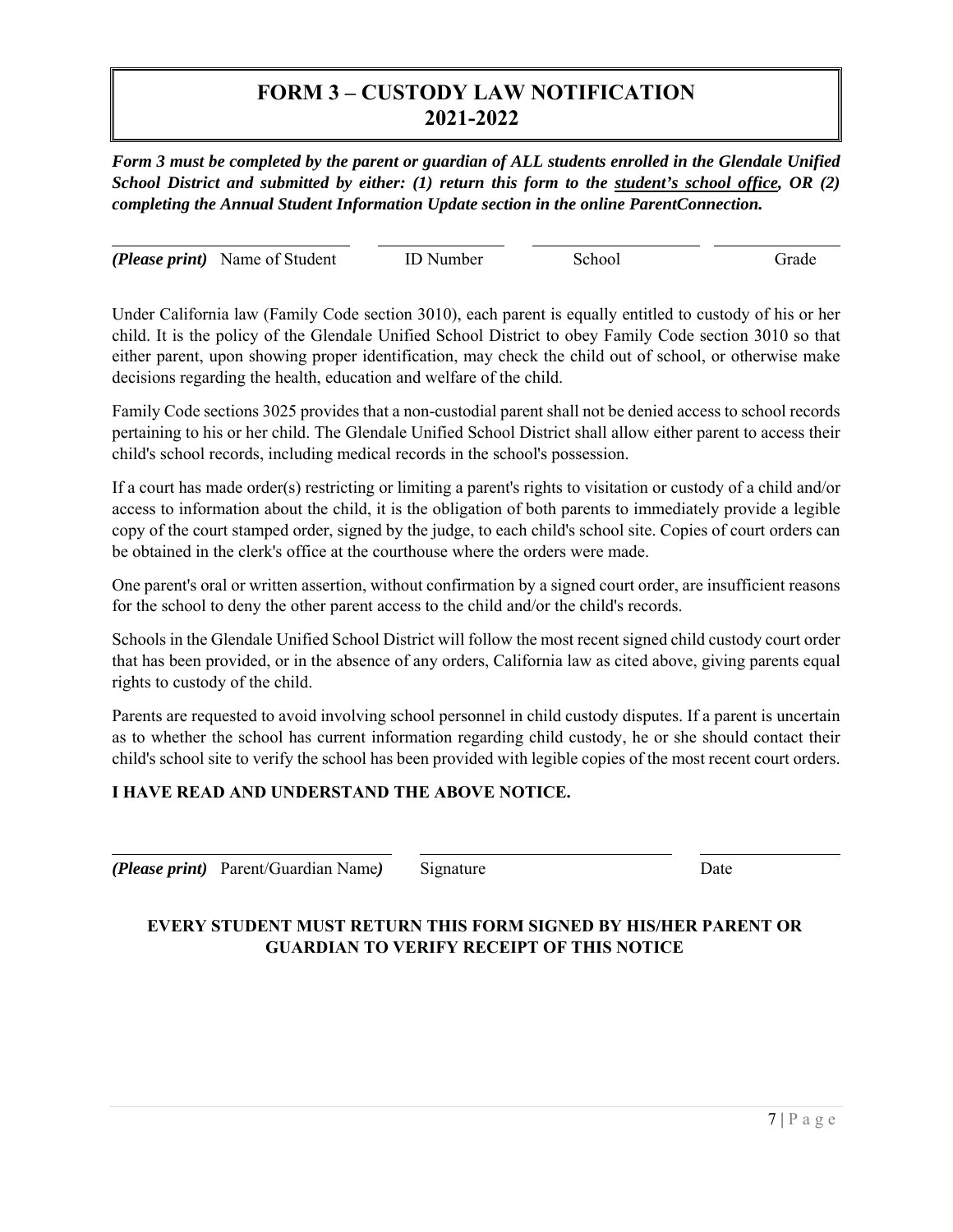# **FORM 4 - ELECTRONIC INFORMATION SERVICES (EIS) ACCEPTABLE USE AGREEMENT AND RELEASE OF DISTRICT FROM LIABILITY (STUDENTS) 2021-2022**

*Form 4 must be completed by the parent or guardian of ALL students enrolled in the Glendale Unified School District and submitted by either: (1) return this form to the student's school office, OR (2) completing the Annual Student Information Update section in the online ParentConnection.* 

The Glendale Unified School District authorizes students to use technology owned or otherwise provided by the district as necessary for instructional purposes. The use of district technology is a privilege permitted at the district's discretion and is subject to the conditions and restrictions set forth in applicable Board policies, administrative regulations, and this Acceptable Use Agreement. The district reserves the right to suspend access at any time, without notice, for any reason.

The district expects all students to use technology responsibly in order to avoid potential problems and liability. The district may place reasonable restrictions on the sites, material, and/or information that students may access through the system.

Each student who is authorized to use district technology and his/her parent/guardian shall sign this Acceptable Use Agreement as an indication that they have read and understand the agreement.

Definitions: District technology includes, but is not limited to, computers, Chromebooks, the district's computer network including servers and wireless networking technology (wi-fi), the Internet, email (middle and high school students only), USB drives, tablet computers, smartphones and smart devices, telephones, cellular telephones, hotspots, wearable technology, any wireless communication device including emergency radios, and/or future technological innovations, whether accessed on or off site or through district-owned or personally owned equipment or devices.

Student Obligations and Responsibilities: Students are expected to use district technology safely, responsibly, and for educational purposes only. The student in whose name district technology is issued is responsible for its proper use at all times. Students shall not share their assigned online services account information, passwords, or other information used for identification and authorization purposes, and shall use the system only under the account to which they have been assigned.

Students are prohibited from using district technology for improper purposes, including, but not limited to, use of district technology to:

- 1. Access, post, display, or otherwise use material that is discriminatory, libelous, defamatory, obscene, sexually explicit, or disruptive.
- 2. Bully, harass, intimidate, or threaten other students, staff, or other individuals ("cyberbullying").
- 3. Disclose, use, or disseminate personal identification information (such as name, address, telephone number, Social Security number, or other personal information) of another student, staff member, or other person with the intent to threaten, intimidate, harass, or ridicule that person.
- 4. Infringe on copyright, license, trademark, patent, or other intellectual property rights.
- 5. Intentionally disrupt or harm district technology or other district operations (such as destroying district equipment, placing a virus on district computers, adding or removing a computer program without permission from a teacher or other district personnel, changing settings on shared computers).
- 6. Install unauthorized software.
- 7. "Hack" into the system to manipulate data of the district or other users.
- 8. Engage in or promote any practice that is unethical or violates any law or Board policy, administrative regulation, or district practice.

Privacy: Since the use of district technology is intended for educational purposes, students shall not have any expectation of privacy in any use of district technology.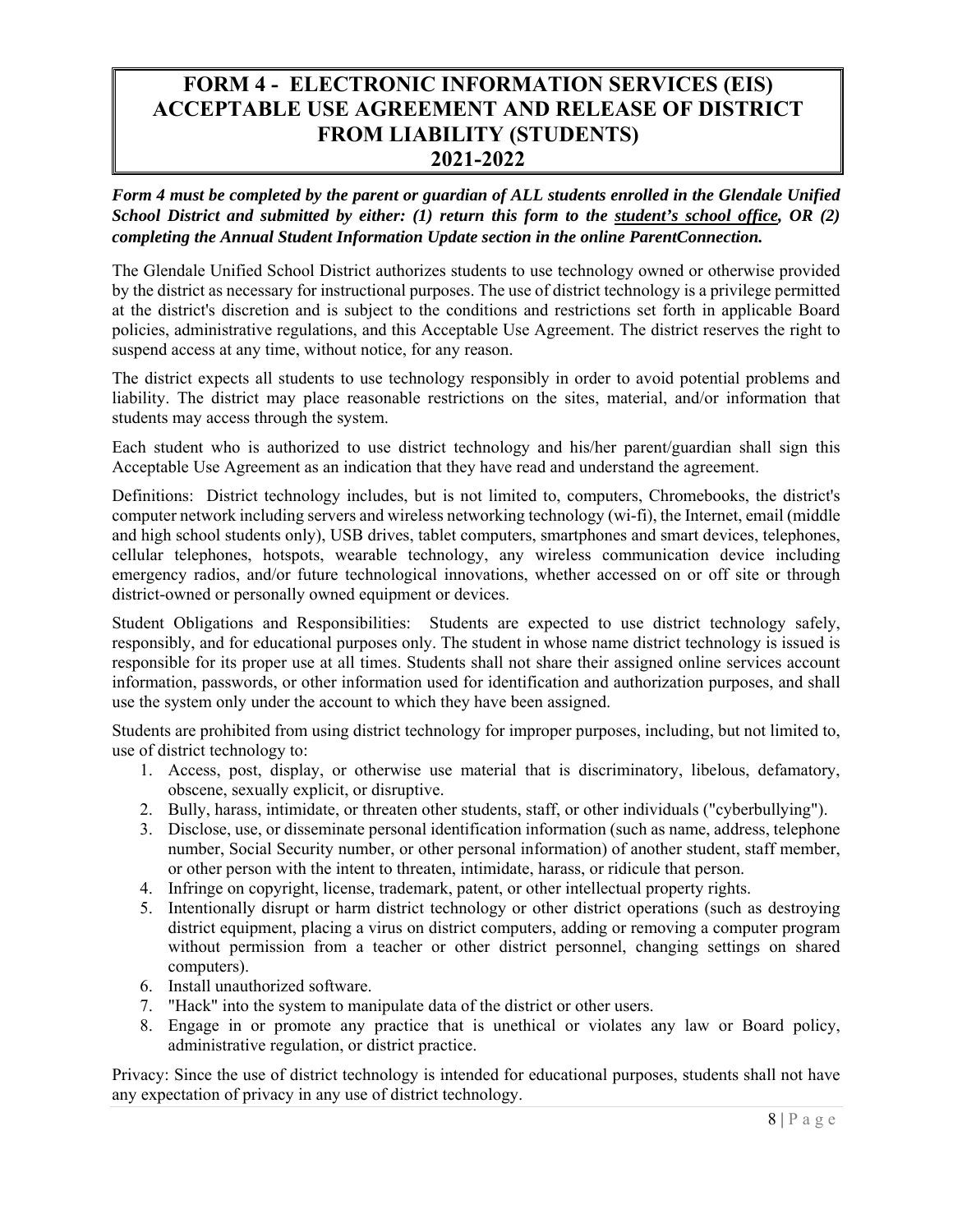The district reserves the right to monitor and record all use of district technology, including, but not limited to, access to the Internet or social media, communications sent or received from district technology, or other uses. Such monitoring/recording may occur at any time without prior notice for any legal purposes including, but not limited to, record retention and distribution and/or investigation of improper, illegal, or prohibited activity. Students should be aware that, in most instances, their use of district technology (such as web searches and emails) cannot be erased or deleted.

All passwords created for or used on any district technology are the sole property of the district. The creation or use of a password by a student on district technology does not create a reasonable expectation of privacy.

Personally Owned Devices: If a student uses a personally owned device to access district technology, they shall abide by all applicable Board policies, administrative regulations, and this Acceptable Use Agreement. Any such use of a personally owned device may subject the contents of the device and any communications sent or received on the device to disclosure via network activity logs or pursuant to a lawful subpoena or public records request.

Reporting: If a student becomes aware of any security problem (such as any compromise of the confidentiality of any login or account information) or misuse of district technology, he/she shall immediately report such information to the teacher or other district personnel.

Consequences for Violation: Violations of the law, Board policy, or this agreement may result in revocation of a student's access to district technology and/or discipline, up to and including suspension or expulsion. In addition, violations of the law, Board policy, or this agreement may be reported to law enforcement agencies as appropriate.

Parent or Legal Guardian Acknowledgment: As the parent/guardian of this student, I have read, understand, and agree that my child shall comply with the terms of the Acceptable Use Agreement. By signing this Agreement, I give permission for my child to use district technology and/or to access the school's computer network and the Internet. I understand that, despite the district's best efforts, it is impossible for the school to restrict access to all offensive and controversial materials. I agree to release from liability, indemnify, and hold harmless the school, district, and district personnel against all claims, damages, and costs that may result from my child's use of district technology or the failure of any technology protection measures used by the district. Further, I accept full responsibility for supervision of my child's use of his/her access account if and when such access is not in the school setting.

*(Please print)* Name of Student ID Number School Grade

l

l

Signature of Parent or Guardian Date

#### **EVERY STUDENT IN GRADES 4-12 WILL RECEIVE THEIR OWN COPY OF THIS FORM TO SIGN WHEN SCHOOL BEGINS TO VERIFY RECEIPT OF THIS NOTICE**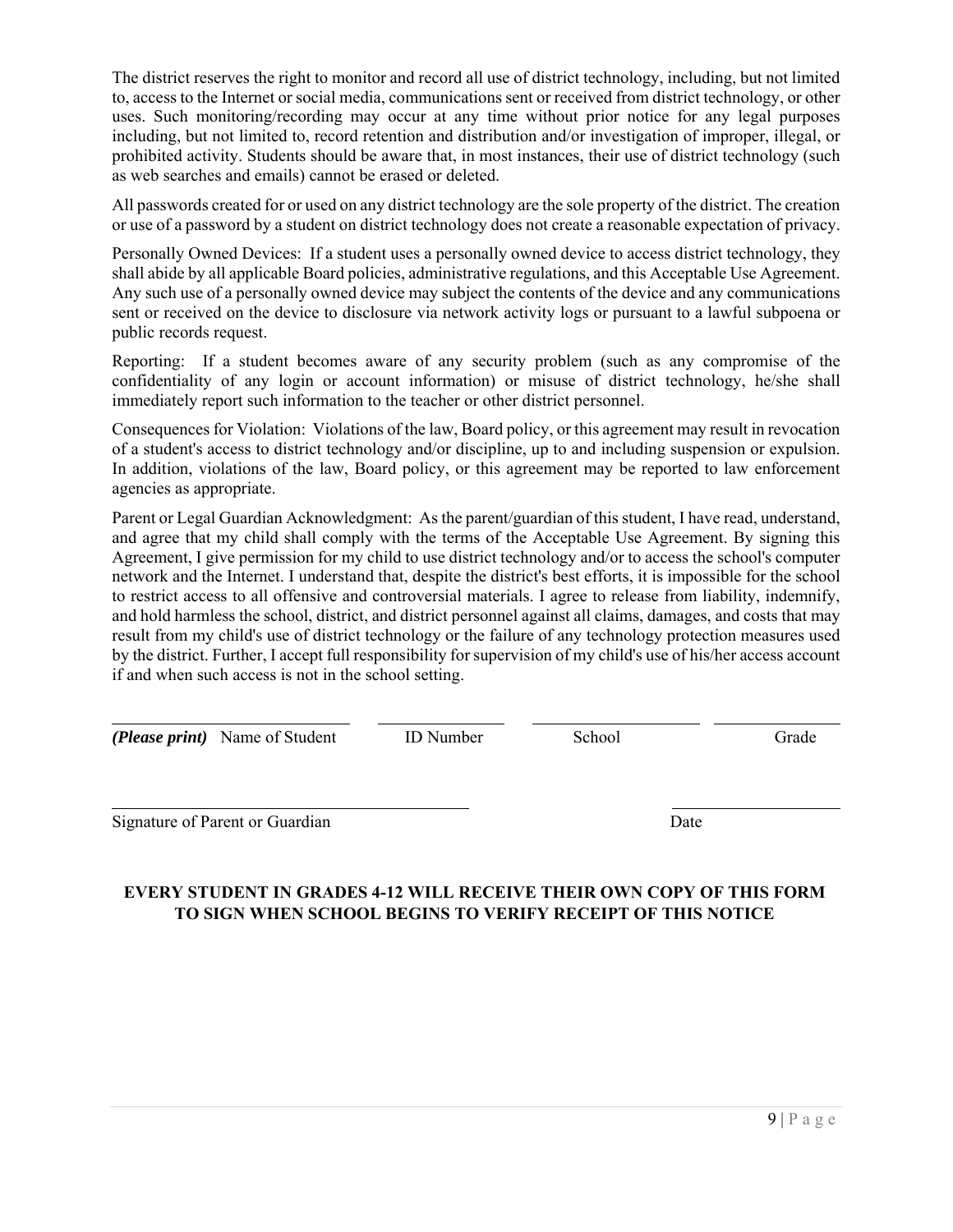# **FORM 5 - INFORMATION ABOUT PARENT/GUARDIAN LEGAL DUTIES CONCERNING SAFE GUN STORAGE 2021-2022**

*Form 5 must be completed by the parent or guardian of ALL students enrolled in the Glendale Unified School District and submitted by either: (1) return this form to the student's school office, OR (2) completing the Annual Student Information Update section in the online ParentConnection.* 

Providing our Glendale Unified School District students and staff with a safe educational environment remains one of our top priorities. We are all aware of incidents of self-harm or gun violence in our surrounding communities and across the nation. In California each year, an average of 27 children under the age of 18 have died by suicide with a gun. In the majority of these gunrelated incidents, the minor gained access to a lawfully purchased gun from their residence or the residence of a relative (lawcenter.giffords.org).

Senate Bill 172 (October 12, 2019), authored by Senator Anthony Portantino, made it a crime in California to keep a loaded or unloaded firearm in the home of a minor without properly storing and locking the firearm with a gun safe or by using a firearm safety device. (California Penal Code Section 25100(A))

Unsecured guns in the home pose a risk to our students beyond self-harm or gun violence in schools. Every year, nearly 350 children under the age of 18 unintentionally shoot themselves or someone else. That is roughly one unintentional shooting per day (everytownresearch.org).

One study found that 87 percent of kids know where their parents' guns are kept and 60 percent have handled them (Baxley and Miller, 2006). Research shows that secure firearm storage practices are associated with up to an 85 percent reduction in the risk of self-inflicted and unintentional firearm injuries among children and teens (everytownresearch.org). Storing firearms securely protects children living in the home as well as children throughout our school district and community.

Child safety precautions still apply even if you have no children or if your children have grown to adulthood. A nephew, niece, or neighbor's child may come to visit. Please practice gun safety and safe gun storage at all times.

To prevent injury or death caused by improper storage of guns in a home where children are likely to be present, you should store all guns unloaded and locked with a firearms safety device in a locked container. Ammunition should be stored in a location separate from the gun.

You can learn more and download helpful resources; including a secure storage fact sheet, reference guide for talking to your children about guns, and facts and resources on child firearm suicide, at BeSMARTforKids.org/resources.

| ( <i>Please print</i> ) Name of Student | <b>ID</b> Number | School | Grade |
|-----------------------------------------|------------------|--------|-------|
| Signature of Parent or Guardian         |                  |        | Date  |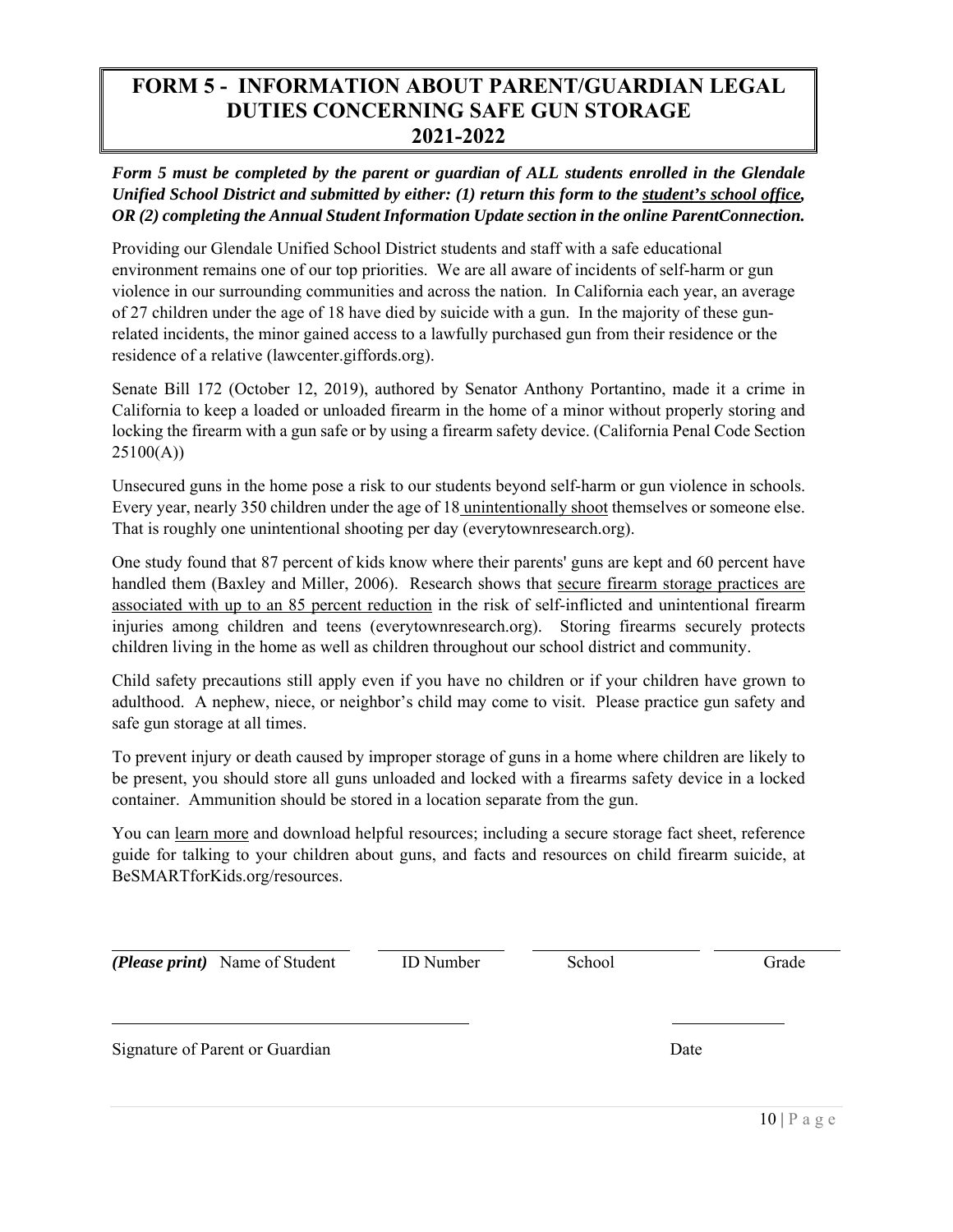# **FORM 6 - TWENTY FOUR HOUR MEDICATION SCHEDULE 2021-2022**

| (Please print) Name of Student                                                                                                                                                                                                               | <b>ID</b> Number | School                                                | Grade             |
|----------------------------------------------------------------------------------------------------------------------------------------------------------------------------------------------------------------------------------------------|------------------|-------------------------------------------------------|-------------------|
| <b>Name of Medication</b>                                                                                                                                                                                                                    | <b>Dosage</b>    | <b>Purpose of Medication</b>                          | <b>Time Taken</b> |
| <u> 1990 - Johann Barbara, martin a</u>                                                                                                                                                                                                      |                  |                                                       |                   |
| <u> 1990 - Johann Barbara, martin a</u>                                                                                                                                                                                                      |                  |                                                       |                   |
|                                                                                                                                                                                                                                              |                  |                                                       |                   |
| Name of Prescribing Physician                                                                                                                                                                                                                |                  | Address                                               | Telephone Number  |
| Signature of Parent or Guardian                                                                                                                                                                                                              |                  | Date                                                  |                   |
|                                                                                                                                                                                                                                              |                  |                                                       |                   |
| Address                                                                                                                                                                                                                                      |                  |                                                       | Telephone Number  |
| If medication is to be taken at school, your physician must complete and sign "Request for Medication to be Taken                                                                                                                            |                  |                                                       |                   |
| <b>During School Hours</b> " Form No. HS25, which is available at your school. If there is any change in medication,                                                                                                                         |                  |                                                       |                   |
| dosage or schedule, a new request form must be submitted.                                                                                                                                                                                    |                  |                                                       |                   |
|                                                                                                                                                                                                                                              |                  |                                                       |                   |
| ___________________________                                                                                                                                                                                                                  |                  |                                                       |                   |
|                                                                                                                                                                                                                                              |                  |                                                       |                   |
|                                                                                                                                                                                                                                              | 2021-2022        | <b>FORM 7- REQUEST FOR EXEMPTION FROM INSTRUCTION</b> |                   |
|                                                                                                                                                                                                                                              |                  |                                                       |                   |
| Form 7 is to be completed only by parents wishing to have their child excused from units of instruction dealing                                                                                                                              |                  |                                                       |                   |
| with human reproduction and returned to the school office.<br>I request that,                                                                                                                                                                |                  |                                                       |                   |
|                                                                                                                                                                                                                                              | <b>ID</b> Number | School                                                | Grade             |
|                                                                                                                                                                                                                                              |                  |                                                       |                   |
|                                                                                                                                                                                                                                              |                  |                                                       |                   |
|                                                                                                                                                                                                                                              |                  | in the following courses:                             |                   |
| (Please print) Name of Student<br>be excused from instruction dealing with the following topics:<br>I understand that students thus released from instruction will report to the library or study hall during the period of<br>release time. |                  |                                                       |                   |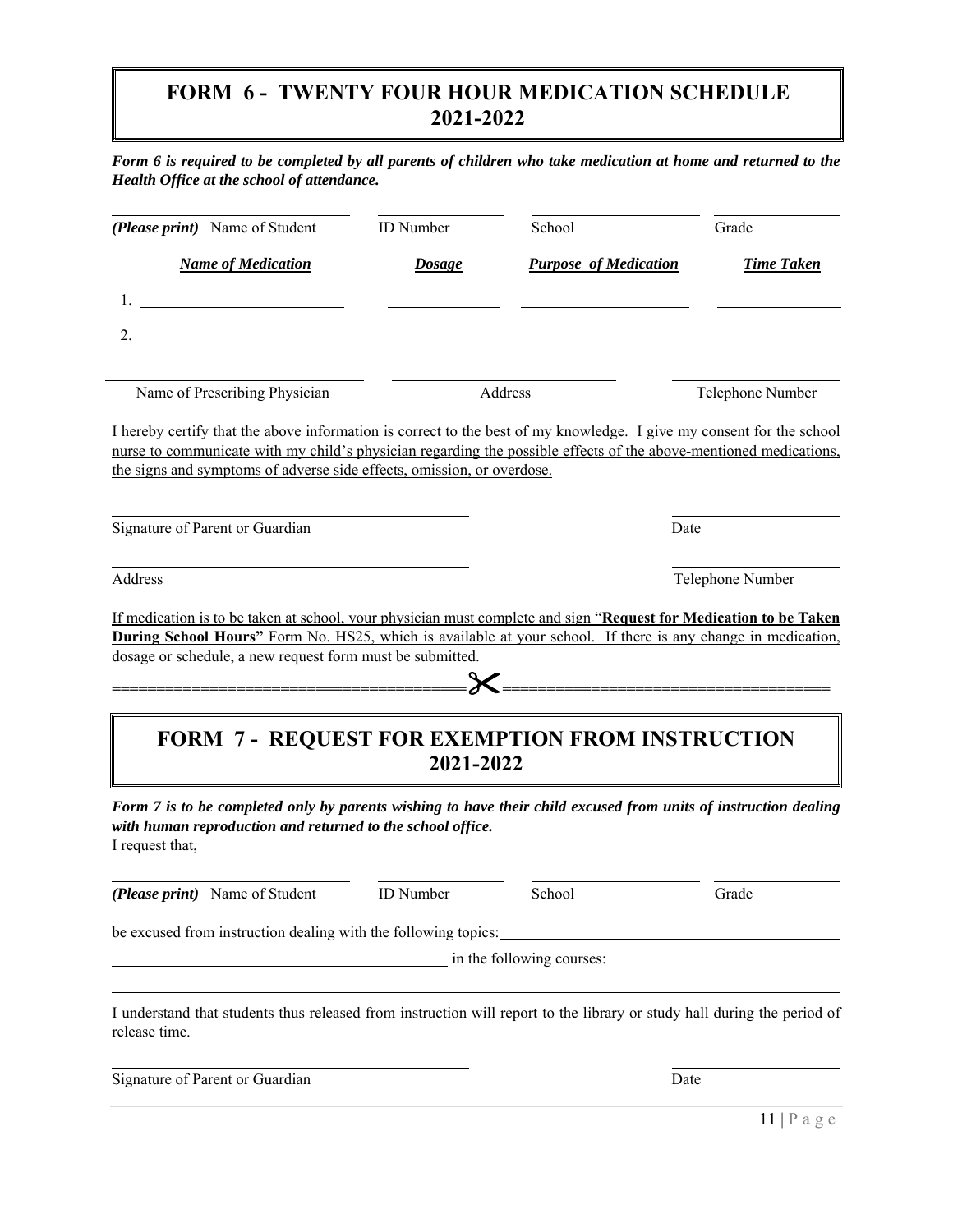# **FORM 8 – PERMISSION FOR PUBLIC USE OF STUDENT NAME, PHOTOGRAPH, AND/OR VIDEO IMAGE IN PUBLIC-FACING PUBLICATIONS OR MEDIA 2021-2022**

*This set of permissions will remain in effect while your student attends Glendale Unified Schools. Form 8 permissions can be modified at any time by logging in to Parent Connection or contacting your student's school.* 

| ( <i>Please print</i> ) Name of Student | ID Number | School | Grade |
|-----------------------------------------|-----------|--------|-------|

This form either *grants permission* or *exempts* a student from having his or her name, photograph, and/or video image published in public-facing newsletters, school/district websites and social media, or various publications by the school/district, news media, or other district-approved group.

Students are sometimes photographed and/or videotaped for school or district websites, newsletters, social media, marketing materials, or public presentations for the purposes of recognizing achievements or accolades, highlighting school or district instructional programs, or promoting events. Students may also be photographed and/or videotaped by the news media to inform parents and the community about instructional programs, events, and activities.

#### **Glendale Unified School District respects the privacy of our students and their families. Please indicate your permission level by selecting one of the boxes below.**

 \_\_\_\_\_ Yes**, Full Permission Given:** I give permission for my student's full name, photograph, and/or video image to be used in any and all publications as stated above.

\_\_\_\_\_ **No, Do Not Release:** I do not give permission for my student's name to be used or for my student to be photographed or videotaped for any public-facing publications or media.

Note: Students full name and image may be included in the school yearbook and/or classroom presentations that are not accessible to the public. If you would like to exclude your student's name and/or image from ALL publications, including the yearbook, please contact your school office.

Failure to complete this form shall indicate that you are giving permission to the school/district to use your student's name, photograph, and video image in any and all publications and media.

Signature of Parent or Guardian Date

 $\overline{a}$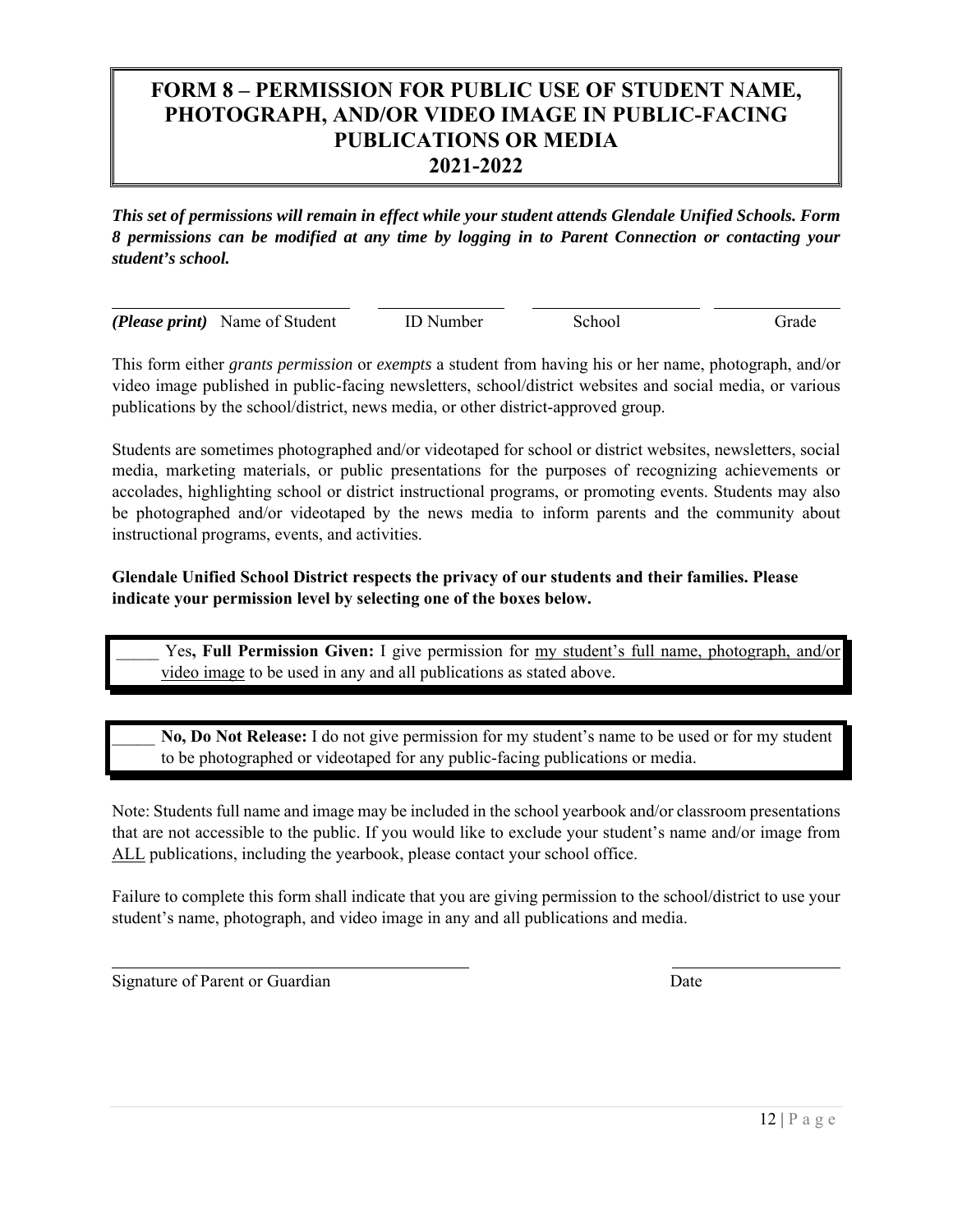# **FORM 9 – MILITARY, EMPLOYERS, COLLEGES/UNIVERSITIES OPT OUT FORM HIGH SCHOOL JUNIORS AND SENIORS 2021-2022**

The Every Student Succeeds Act (ESSA) requires that school districts provide, upon request, names, addresses, and phone numbers of all *high school juniors and seniors*, to military recruiters, prospective employers, and college/university recruiters.

If you have a *high school junior and/or senior* and do **not** want the Glendale Unified School District to disclose this information for your 11th or 12th grade student, please complete all the information below, sign, and *return this document to your student's Principal's Office.* If your child is over 18, he/she must sign this form instead of a parent or legal guardian. No information is released for students in the tenth grade or below. Please do *not* submit a form if your student is in the  $10<sup>th</sup>$  grade or below.

Please return this document by **Friday, October 1, 2021** as all requested information will be made available to military recruiters on **Friday, October 8, 2021**.

If you have further questions in this regard, please call the Office of Student Support Services (818) 241- 3111, Extension 1285.

==========================================================================

#### **REQUEST TO WITHHOLD HIGH SCHOOL 11TH AND 12TH GRADE STUDENT INFORMATION**

Please clearly print **ALL** requested information below:

| ( <i>Please print</i> ) Name of Student                                                                                                                        | <b>ID</b> Number               | School | Grade                               |
|----------------------------------------------------------------------------------------------------------------------------------------------------------------|--------------------------------|--------|-------------------------------------|
| Do not disclose my child's name, address, or telephone number to any of the following (check <i>one</i> or <i>all</i> ),<br>without my prior, written consent: |                                |        |                                     |
| $\Box$ United States Military                                                                                                                                  | $\Box$ Employers               |        | $\Box$ Colleges and/or Universities |
| <b>Parent Signature</b>                                                                                                                                        |                                |        |                                     |
| *Student Signature                                                                                                                                             | (ONLY if over 18 years of age) |        |                                     |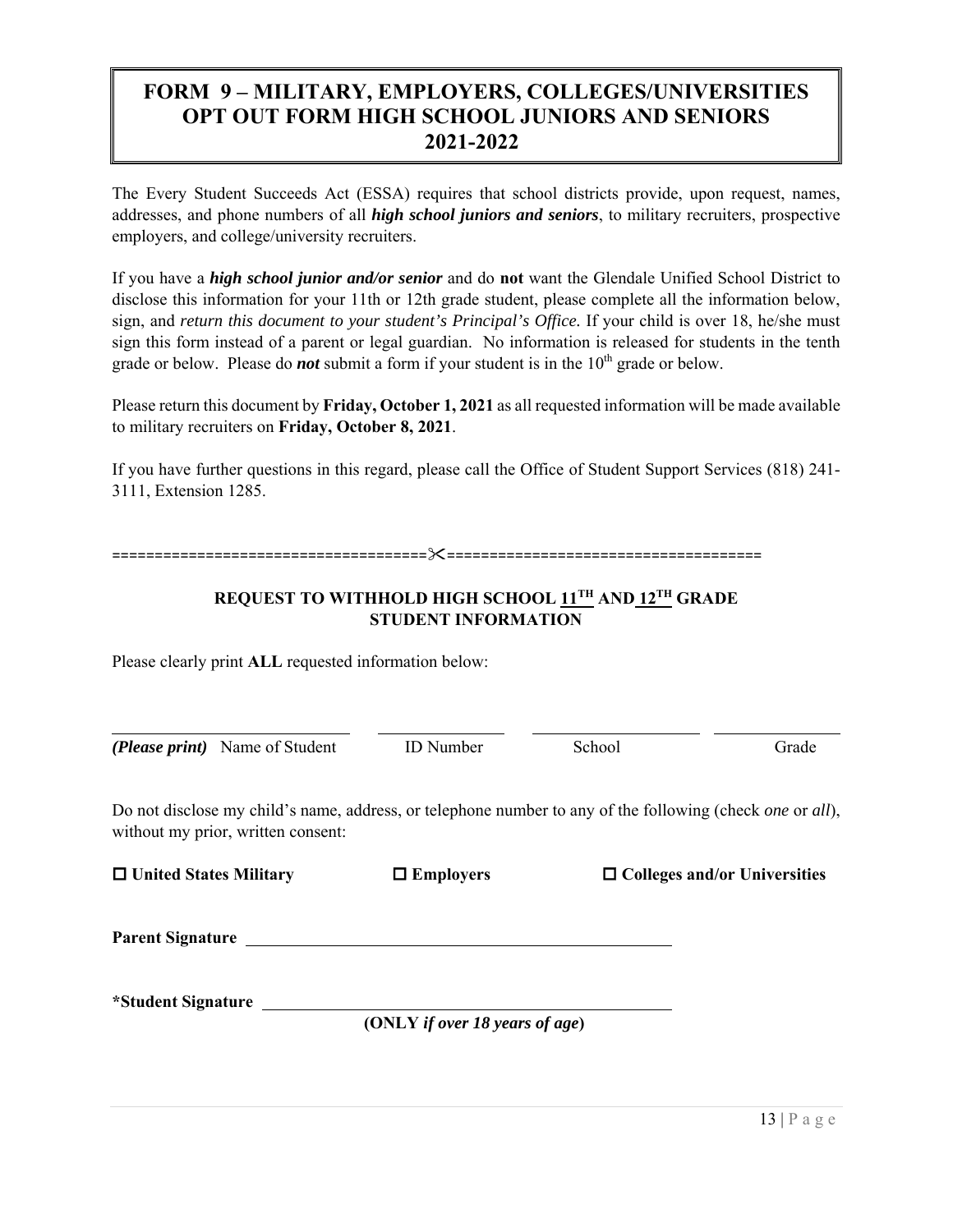# **FORM 10 – STUDENTS WITH A PARENT ON ACTIVE DUTY WITH THE ARMED FORCES OR FULL-TIME NATIONAL GUARD 2021-2022**

*Form 10 is to be completed only by parents who are members of the Armed Forces and returned to the school office.* 

| ( <i>Please print</i> ) Name of Student | <b>ID</b> Number | School | <b>Trade</b> |
|-----------------------------------------|------------------|--------|--------------|

The Every Student Succeeds Act (ESSA) requires accountability data to be submitted for students with a parent or guardian who is a member of the Armed Forces (Army, Navy, Air Force, Marine Corps, or Coast Guard) on active duty or full-time National Guard Duty.

If you are a member of the Armed Forces, please check one box below and state the start date and expected end date (if known).

- Army
- □ Navy
- □ Air Force
- □ Marine Corps
- □ Coast Guard
- □ National Guard

l

l

Start Date: End Date (If Known)

Signature of Parent or Guardian Date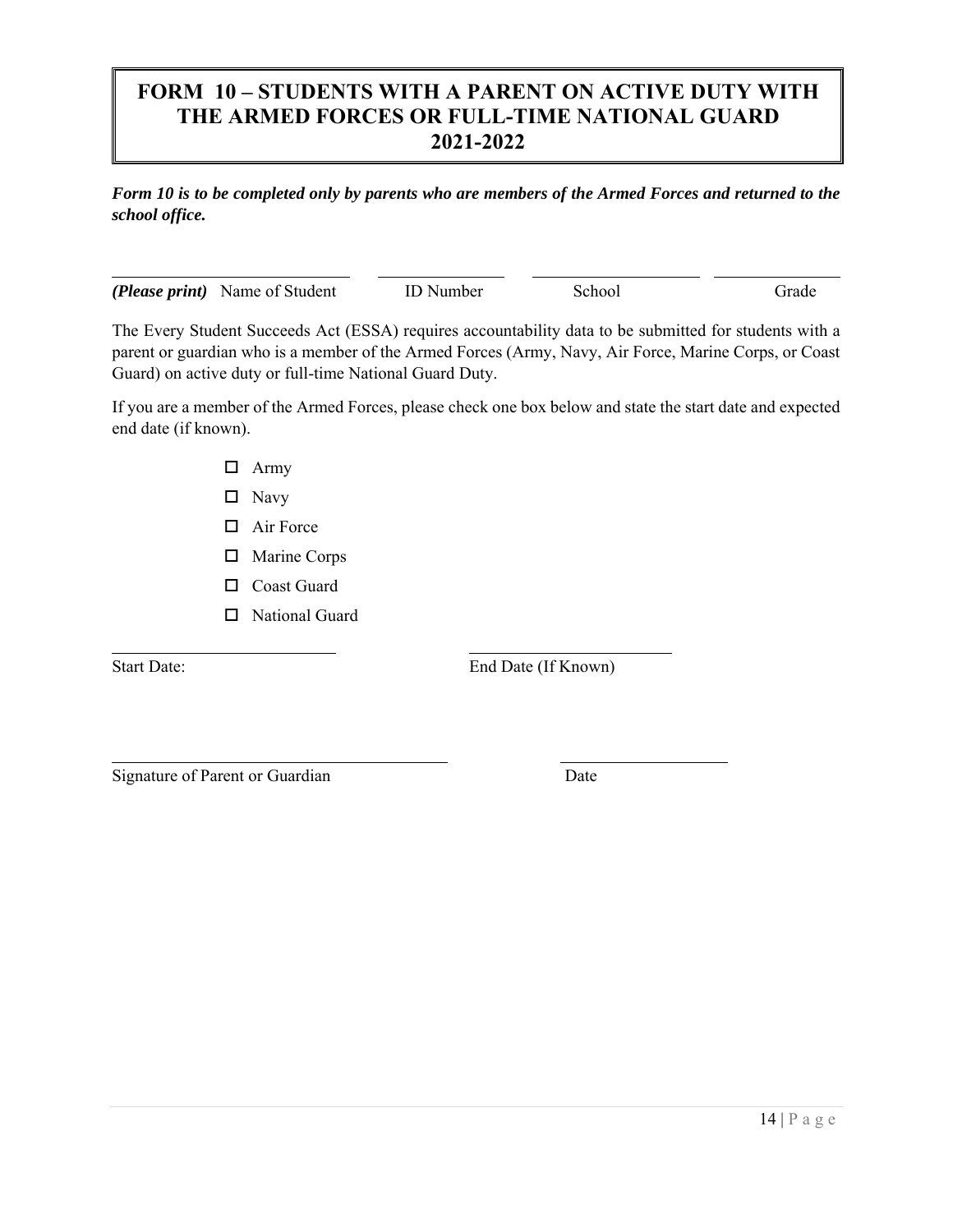# **PARENTS' AND STUDENTS' RIGHTS & RESPONSIBILITIES 2021-2022**

State and federal law requires school districts to annually notify students, parents, guardians, and adult pupils of certain rights and responsibilities. Section 48982 of the California Education Code requires parents to acknowledge in writing that they have been notified of these code sections. Your signature does not indicate consent for the student to participate in any particular program but merely that you have received notification as required. *All parents are to sign Forms 1 and 2 and all other Forms (which are on the first pages of this bulletin) and have your child return them to his/her school of attendance*. If you have any questions, please contact your child's school.

#### **NONDISCRIMINATION STATEMENT**

STATEMENT OF NON-DISCRIMINATION (Title VI of the Civil Rights Act of 1964; Title IX of the Education Amendments of 1972; and Section 504 of the Rehabilitation Act of 1973): The Board of Education prohibits, at any district school or school activity, unlawful discrimination, including discriminatory harassment, intimidation, and bullying targeted at any student by anyone, based on the student's actual or perceived race, color, ancestry, national origin, nationality, ethnicity, ethnic group identification, age, religion, marital or parental status, physical or mental disability, sex, sexual orientation, gender, gender identity, or gender expression, or association with a person or group with one or more of these actual or perceived characteristics. The District will take steps to assure that the lack of English will not be a barrier to admission and participation in district programs. Complaints alleging noncompliance with this policy of nondiscrimination should be directed to Dr. Marine Avagyan (see contact information below). A copy of the District's Uniform Complaint Policy is available by calling (818) 241-3111, Ext. 1457. The District's Title IX Coordinator is Dr. Kelly King, (818) 241-3111. The District's 504 Coordinator is Mr. Hagop Eulmessekian, (818) 241-3111.

The following is a list of District administrators and the programs for which they are responsible:

 Assistant Superintendent (Educational Services) Assessment and Accountability Athletics Career Technical Education (CTE) Child Development & Child Care (CDCC) **Counselors** Dual Immersion/FLAG Program Elementary, Middle, and High Schools Equity, Access & Family Engagement General Curriculum Local Control Accountability Plan (LCAP) Magnet Schools Physical Education Preschools Special Education Teaching and Learning Department Title IX (Student Related) Uniform Complaint Procedures Chief Human Resources and Operations Officer 504 Plans Section 504 (Employee Related) Employment and Employees Safety Plans, Emergency Plans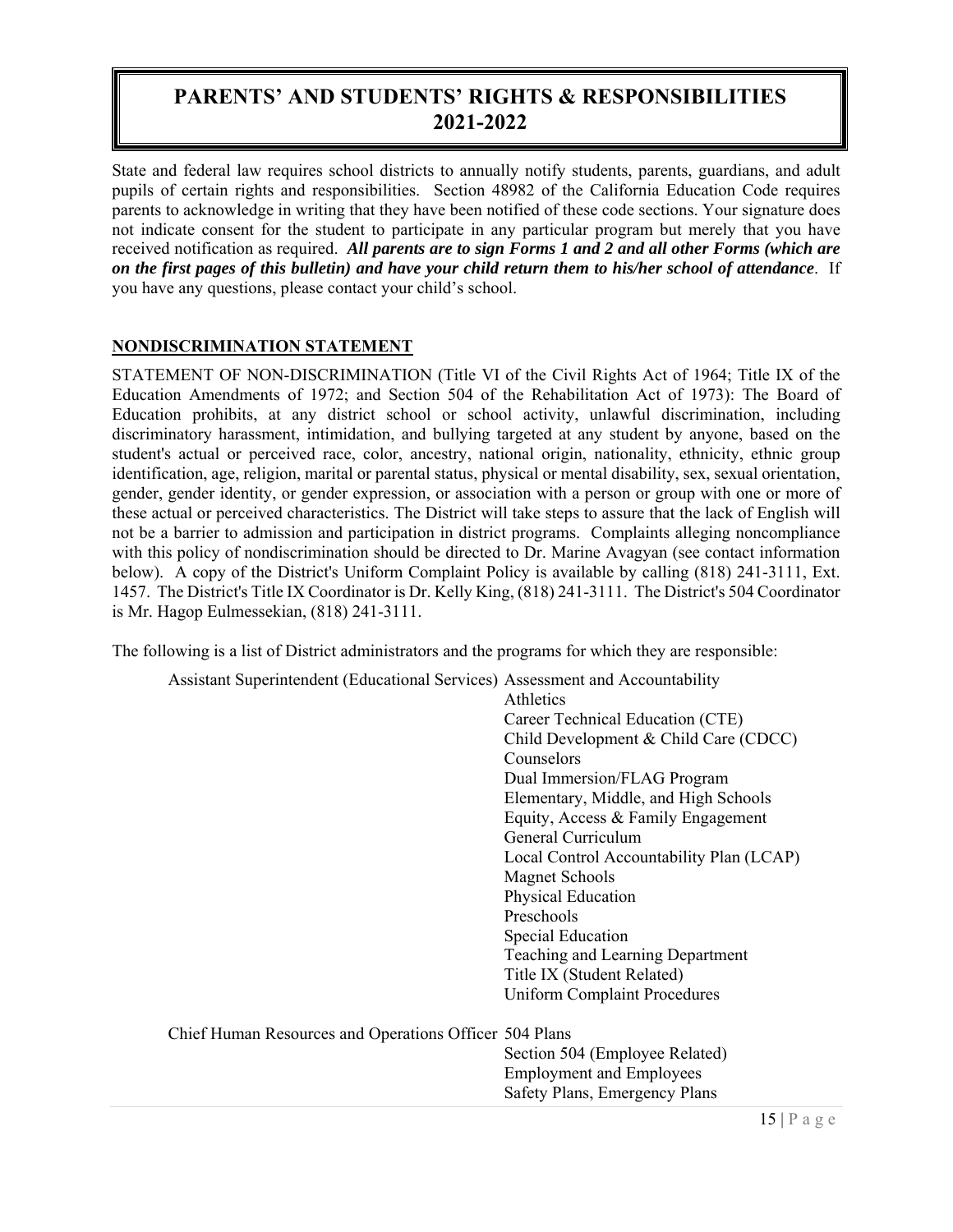| <b>Student Support Services</b><br><b>Student Wellness Services</b><br>Title IX                                                                                                                                  |
|------------------------------------------------------------------------------------------------------------------------------------------------------------------------------------------------------------------|
| Business Office<br>Information<br>Technology<br>and<br>Educational<br><b>Services</b><br>Facilities and Support Operations<br><b>Financial Services</b><br><b>Nutrition Services</b><br>Planning and Development |
|                                                                                                                                                                                                                  |

The Glendale Unified School District is committed to equal opportunity for all individuals in education. District programs, activities, and practices shall be free from discrimination, including discrimination against an individual based on their actual or perceived race, color, ancestry, nationality, national origin, ethnicity, ethnic group identification, age, religion, marital, or parental status, physical or mental disability, sex, sexual orientation, gender, gender identity or gender expression, or association with a person or group with one or more of these actual or perceived characteristics. Complaints of unlawful discrimination are investigated through the Uniform Complaint Process. Such complaints must be filed no later than six months after knowledge of the alleged discrimination was first obtained. For a complaint form or additional information, contact Dr. Marine Avagyan in the Equity, Access & Family Engagement Office at (818) 241- 3111, Extension 1457, for assistance.

#### **CALIFORNIA HEALTHY YOUTH ACT**

The California Healthy Youth Act requires school districts to provide pupils with integrated, comprehensive, accurate, and unbiased sexual health and HIV prevention education at least once in middle school and once in high school. It is intended to ensure that pupils in grades 7-12 are provided with the knowledge and skills necessary to 1) protect their sexual and reproductive health from HIV, other sexually transmitted infections, and unintended pregnancy; 2) develop healthy attitudes concerning adolescent growth and development, body image, gender, sexual orientation, relationships, marriage, and family; and 3) have healthy, positive, and safe relationships and behaviors. It also promotes understanding of sexuality as a normal part of human development.

Parents or legal guardians have the right to:

- 1. Inspect the written and audiovisual educational materials used in the comprehensive sexual health and HIV prevention education.
- 2. Request in writing that their child not receive comprehensive sexual health or HIV prevention education.
- 3. Request a copy of Education Codes 51930 through 51939, the California Healthy Youth Act.
- 4. Be informed whether the comprehensive sexual health or HIV prevention education will be taught by district personnel or outside consultants.
- 5. Receive notice by mail or another commonly used method of notification no fewer than 14 days before the instruction is delivered if arrangements for the instruction are made after the beginning of the school year.
- 6. When the district chooses to use outside consultants or to hold an assembly with guest speakers to teach comprehensive sexual health or HIV prevention education, be informed of: a) The date of the instruction, and b) The name of the organization or affiliation of each guest speaker.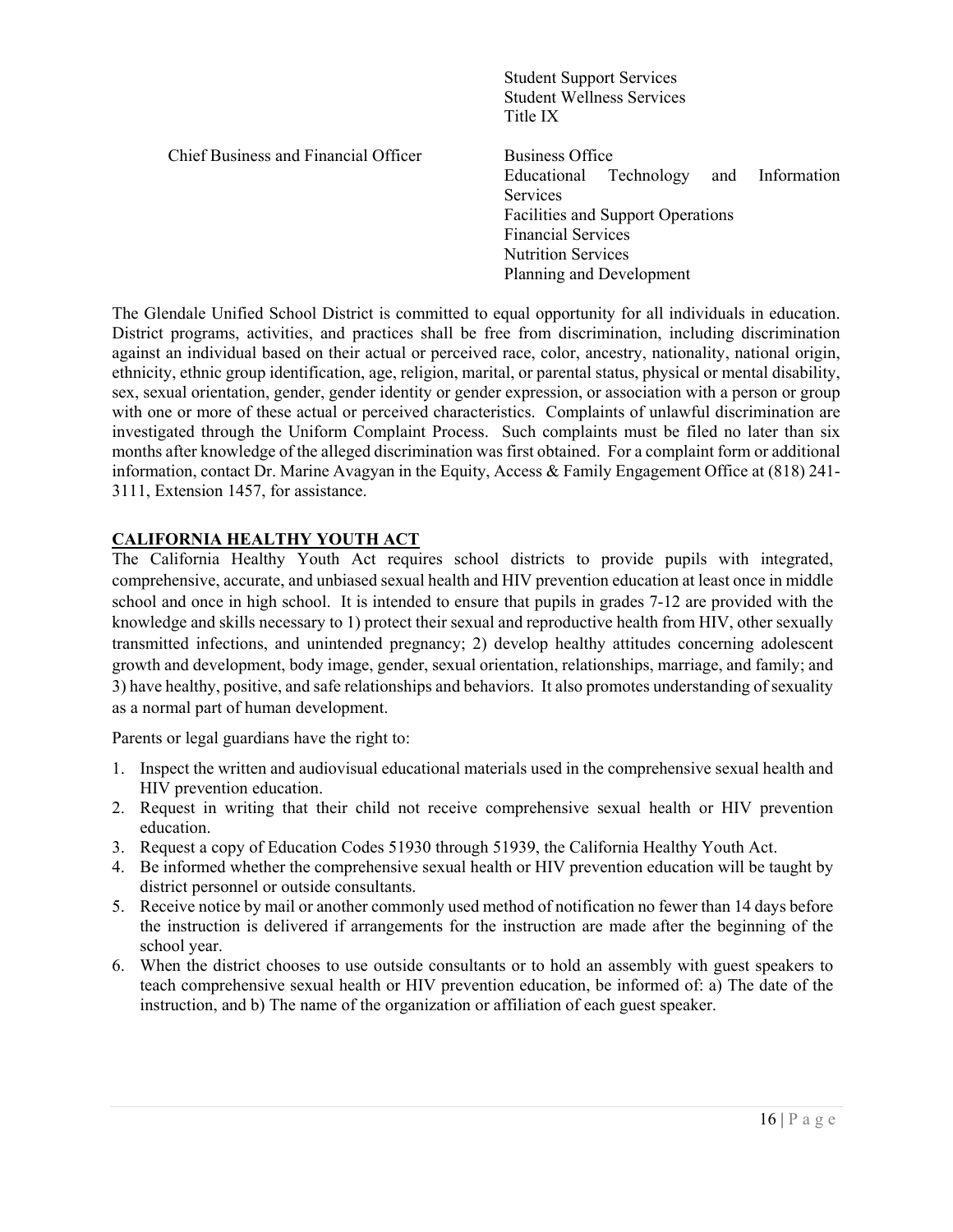#### **CALIFORNIA HEALTH SERVICES**

**Instruction for Pupils with Temporary Disabilities – Education Code, Section 48206.3, 48207, 48208**  A pupil with a temporary disability which makes attendance in the regular day classes or the alternative educational program in which the pupil is enrolled impossible or inadvisable may receive individualized instruction provided in the pupil's home for one hour a day. Please contact Health Services for further information.

A pupil with a temporary disability, who is in a hospital or other residential health facility, excluding a state hospital, may be deemed to have complied with the residency requirements for school attendance in the school district in which the hospital is located.

It is the responsibility of the parent or guardian to notify the school district in which the hospital or other residential health facility is located of the presence of a pupil with a temporary disability. Upon receipt of the notification, the district will within five working days determine whether the pupil will be able to receive individualized instruction pursuant to EC 48206.3 and, if so, provide the instruction within five working days or less.

A pupil with a temporary disability may remain enrolled in the district of residence or charter school and may attend regular classes when not confined to the hospital setting, the total days of instruction may not exceed the maximum of five days with both school settings and attendance may not be duplicated. If necessary, the district of residence may provide instruction in the home for the days not receiving instruction in the hospital setting, depending upon the temporary doctor orders. The supervisor of attendance shall ensure that absences from the regular school program are excused until the pupil is able to return to the regular school program.

An honorary high school diploma which is clearly distinguishable from the regular diploma of graduation may be awarded to a pupil who is terminally ill, from the resident governing school board, a county office of education or a charter school.

#### **Pregnant and Parenting Pupils - Education Code, Section 46015, 48205, and 48980**

The Glendale Unified School District will treat both the pregnant mother and the teen father with the same accommodations, regardless of sex. The teen parents may not be excluded from any class or extracurricular activities, solely on the basis of pregnancy, childbirth, false pregnancy, termination of pregnancy, or postpartum recovery. Physical and emotional ability to continue may only be determined by physician or nurse practitioner. Pregnant or parenting pupils may not be required to participate in pregnant minor programs or alternative programs, with the exception of personal choice.

Parental rights will be an option available in annual notifications or at semester term periods, welcome packets, orientation, online or in print, or in independent study packets as provided to all regular students from school districts or charter schools.

Parental leave for eight weeks for preparation of birth of infant, post-partum for mental and physical health needs of the teen parents and to bond with infants, or any additional medically approved time to protect the infant or parents is allowed. Any additional time due if deemed medically necessary, as prescribed by physician or nurse practitioner. The pregnant and parenting teens are not required to take all or part of leave to which they are entitled. Leave will be approved by the district or charter school supervisor of attendance, as excused absence, with a unique code similar to independent study. However, no work is required during the leave. Upon return, the parenting teens are entitled to return to the school courses that were enrolled before taking leave. Make up plans and re-enrollment will be worked out with the counselor or administrator to achieve an opportunity to fully participate in all activities, as before leave. If needed, parenting teens were enrolled in alternative school setting, a return to that environment is to be available as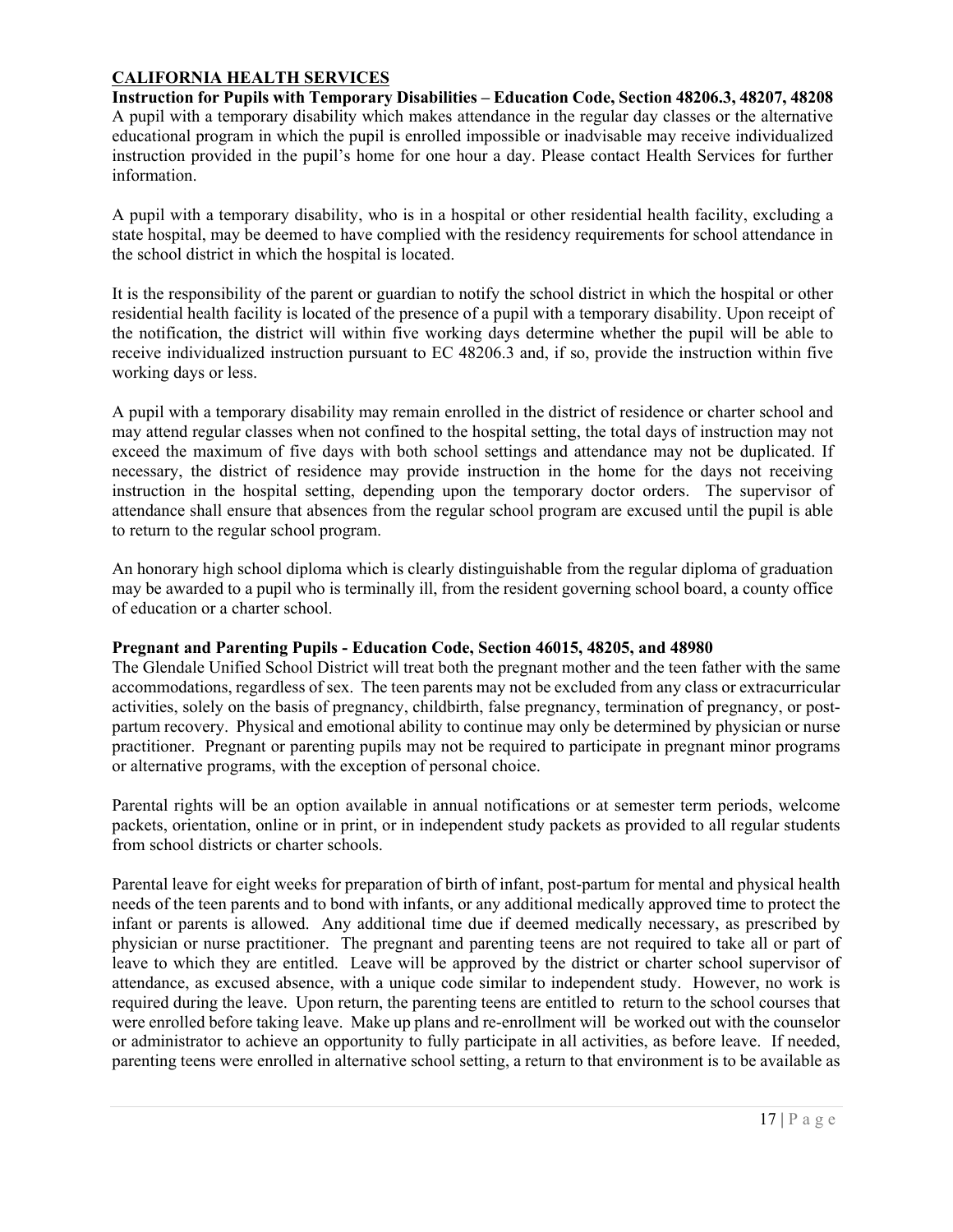needed to achieve graduation. A pupil shall not incur any academic penalties due to using these available accommodations.

An illness for sick child does not require a doctor note for the custodial parenting teens; the mother or father will be excused by the attendance supervisor.

#### **Confidential Medical Services - Education Code, Section 46010.1**

School authorities may excuse any pupil in grades 7-12 from the school for the purpose of obtaining confidential medical services without the consent of the pupil's parent or guardians.

#### **Emergency Treatment for Anaphylaxis - Education Code, Section 49414**

Requires school districts to provide epinephrine auto-injectors to school nurses and trained personnel and authorizes them to use epinephrine auto-injectors for any student who may be experiencing anaphylaxis, regardless of known history. Anaphylaxis is a severe and potentially life-threatening allergic reaction that can occur after encountering an allergic trigger, such as food, medicine, an insect bite, latex or exercise. Symptoms include narrowing of the airways, rashes or hives, nausea or vomiting, a weak pulse and dizziness. It is estimated that approximately 25% of the anaphylactic reactions occur during school hours to students who had not previously been diagnosed with a food or other allergy. Without immediate administration of epinephrine followed by calling emergency medical services, death can occur. Being able to recognize and treat it quickly can save lives.

#### **Feminine Hygiene Products-Education Code 35292.6**

Requires a public school maintaining any combination of classes from grade 6 to grade 12 inclusive, that meets the 40% pupil poverty threshold shall stock at least 50% of school restrooms with feminine hygiene products at all times and at no cost. Feminine hygiene products include tampons and sanitary napkins for use in connection with the menstrual cycle. In addition to the health office all middle school and high school girls' restrooms and gender neutral restrooms are stocked with feminine hygiene products at no cost.

#### **Medication Administration – Education Code 49480**

Any pupil who is required to take, during the regular school day, medication prescribed by a physician may be assisted by the school nurse or other designated school personnel if the school district receives both a written statement of instructions from the physician detailing the method, amount and time schedules by which such medication is to be taken requesting the school nurse to assist the pupil with prescribed medication as set forth in the physician statement. **EC 49423** This request must also be signed by the parent/guardian**.** Student may carry and self-administer auto-injectable epinephrine or inhaled asthma medication if the school district receives both a written statement of instructions from the physician detailing the method, amount and time schedules by which such medication is to be taken and a written statement from the parent or guardian requesting that the student self-administer. All requests are to be approved by school nurse prior to use.

#### *If your child is on a special medication, please complete Form 6 and return it to the Health Office at the school of attendance.*

#### **Guidelines to Consider:**

- 1. Talk to your child's doctor about making a medicine schedule so that your child does not have to take medicine while at school.
- 2. If your child is regularly taking medicine for an ongoing health problem, even if he or she only takes the medicine at home, give a written note to the school nurse or other designated school employee at the beginning of each school year. You must list the medicine being taken, the current amount taken, and the name of the doctor who prescribed it (EC 49480).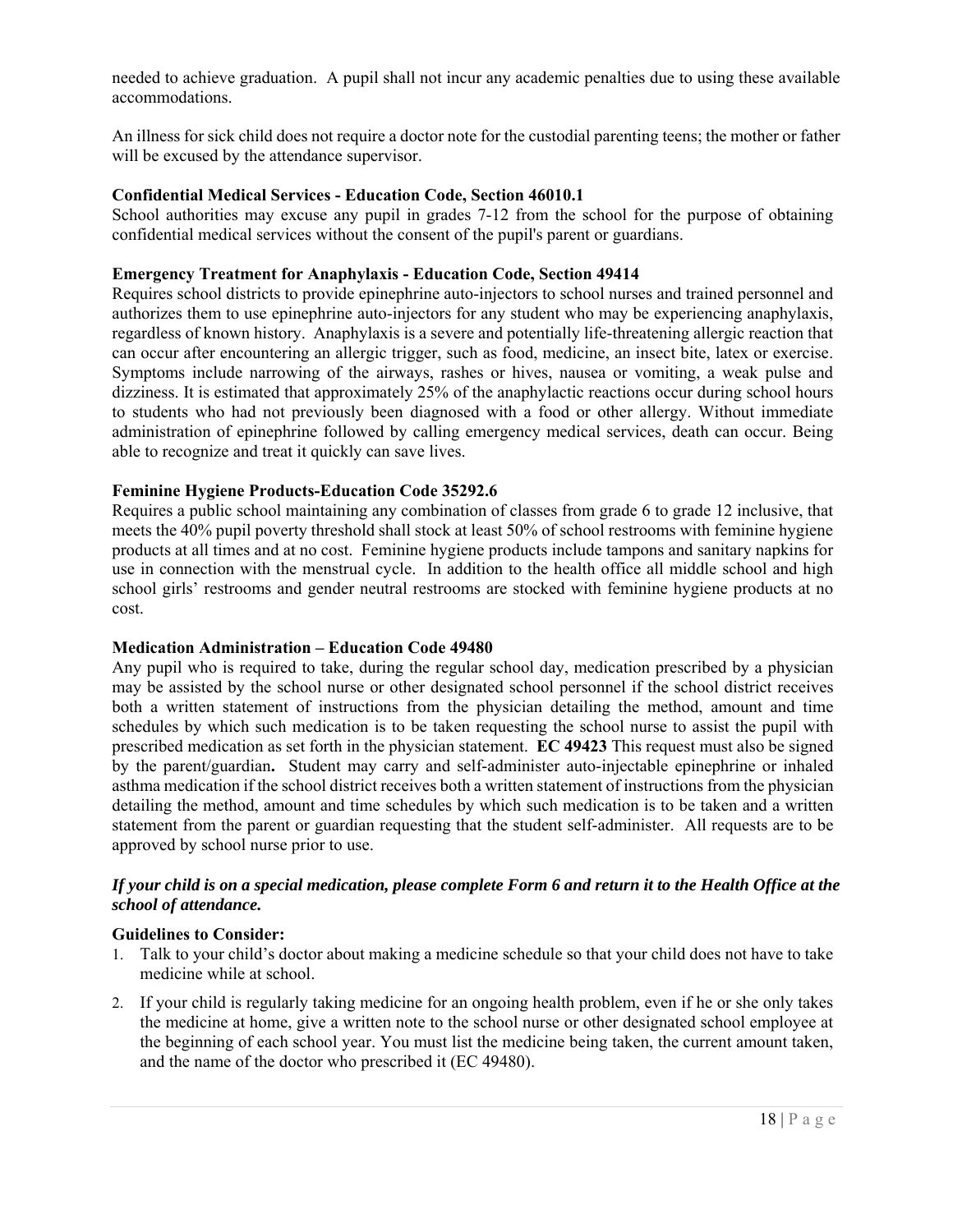- 3. If your child must take medicine while at school, give the school a written note from you and a written note from your child's doctor or other health care provider, who is licensed to practice in California. Provide new, updated notes at the beginning of each school year and whenever there is any change in the medicine, instructions, or doctor (EC 49423).
- 4. As parent or guardian, you must supply the school with all medicine your child must take during the school day. You or another adult must deliver the medicine to school, except medicine your child is authorized to carry and take by him or herself.
- 5. All controlled medicine, like Ritalin, must be counted and recorded on a medicine log when delivered to the school. You or another adult who delivered the medicine should verify the count by signing the log.
- 6. Each medicine your child must be given at school must be in a separate container labeled by a pharmacist licensed in the United States. The container must list your child's name, doctor's name, name of the medicine, and instructions for when to take the medicine and how much to take.
- 7. Pick up all discontinued, outdated, and/or unused medicine before the end of the school year.
- 8. Know and follow the medicinal policy of your child's school. The school board may amend or rescind any of their policies for any reason in a public board meeting.

#### **The Child Health and Disability Prevention Program CA HSC 124100 & 124105**

The Child Health and Disability Prevention (CHDP) program requires that pupils receive a complete physical examination prior to entering first grade. This health check-up, may be received at the kindergarten level but not earlier than 18 months prior to admission to first grade to fulfill the requirement. The examination is free for children who receive Medi-Cal benefits. Children with no medical insurance may obtain a CHDP exam from the local County Health Department.

#### **Oral Health Screening – Education Code, Section 49452.8**

Requires that your child have an oral health assessment by May 31 in Transitional Kindergarten/Kindergarten or first grade, whichever is his or her first year of public school. The law specifies that the assessment must be performed by a licensed dentist or licensed or registered dental health professional. Oral health assessments that have happened within the 12 months before your child enters school also meet this requirement. If you cannot take your child to an assessment, you may be excused from this requirement by filling out Section 3 of the required form.

#### **Mandated Health Screenings – Education Code, Section 49451**

Parents may file a written statement annually with the school principal requesting their child be exempt from having a physical examination. When there is a good reason to believe that the child is suffering from a recognized contagious or infectious disease, however, the child shall be excluded from school attendance. School Nurses conduct vision and hearing testing as mandated in grades TK/K, 2, 5, 8 and 11 and scoliosis screening for girls in 7th grade and boys in 8th grade.

#### **Immunizations - Education Code, Section 49403, 48216, HSC 120325. 120335, 120365, 120370, 120375**

Students must be immunized against certain communicable diseases. Students are prohibited from attending school unless immunization requirements are met for age and grade. The school district shall cooperate with local health officials in measures necessary for the prevention and control of communicable diseases in school age children. The district may use any funds, property, or personnel and may permit any person licensed as a physician or registered nurse to administer an immunizing agent to any student whose parents have consented in writing.

Beginning January 1, 2016, parents of students in any school, will no longer be allowed to submit a personal beliefs exemption to a currently required vaccine. A personal beliefs exemption on file at school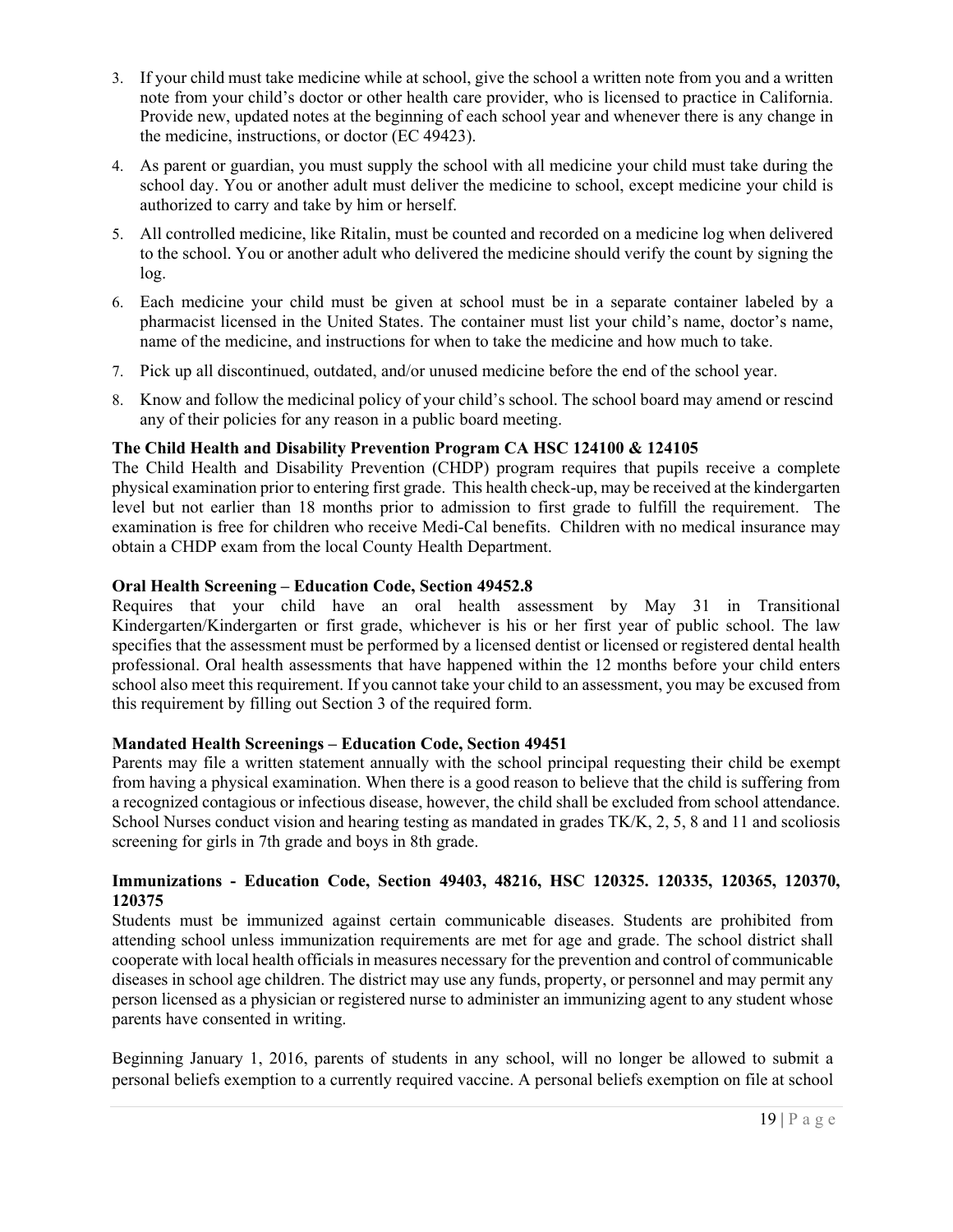prior to January 1, 2016 will continue to be valid until the student enters the next grade span at kindergarten (including transitional kindergarten) or  $7<sup>th</sup>$  grade.

Students are not required to have immunizations if they attend a home-based private school or an independent study program and do not receive classroom-based instruction. However, parents must continue to provide immunizations records for these students to their schools. The immunization requirements do not prohibit students from accessing special education and related services required by their individualized education programs.

A student not fully immunized may be temporarily excluded from a school or other institution when that child has been exposed to a specified disease and whose documentary proof of immunization status does not show proof of immunization against a communicable disease.

**Vaccine Medical Exemptions:** Starting 1-1-21, all Vaccine Medical Exemptions must be provided through the California Immunization Registry Medical Exemption (CAIRME) website, www.cairme.org.

Students with existing Vaccine Medical Exemptions written prior to 1-1-21 and entering TK/K or the  $7<sup>th</sup>$ grade will need to provide the school district with a new medical exemption through the CAIRME website.

#### **State law requires the following immunizations before a child may attend school:**

(a) All new students, in transitional kindergarten through grade 12, to the Glendale Unified School District must provide proof of polio, diphtheria, pertussis, tetanus, measles, and mumps, rubella**,** and varicella immunizations.

(b) All transitional kindergarten and kindergarten students must also provide proof of vaccination against hepatitis B.

(c) All seventh grade students must also provide proof of a second measles-containing vaccine, and a pertussis booster vaccine.

Information about a medical exemption or personal beliefs exemption from immunizations for your student is available at www.shotsforschools.org

#### **Type 2 Diabetes Notification – Education Code, Section 49452.7**

The California Department of Education developed the following type 2 diabetes information in collaboration with the California Department of Public Health, American Diabetes Association, California School Nurses Organization, and Children's Hospital of Orange County. It is to be provided to the parent or guardian of all  $7<sup>th</sup>$ graders beginning July 1, 2010.

#### **Description:**

Type 2 diabetes is the most common form of diabetes in adults.

- 1. Until a few years ago, type 2 diabetes was rare in children, but it is becoming more common, especially for overweight teens.
- 2. According to the U.S. Centers for Disease Control and Prevention (CDC), one in three American children born after 2000 will develop type 2 diabetes in his or her lifetime.

Type 2 diabetes affects the way the body is able to use sugar (glucose) for energy.

- 1. The body turns the carbohydrates in food into glucose, the basic fuel for the body's cells.
- 2. The pancreas makes insulin, a hormone that moves glucose from the blood to the cells.
- 3. In type 2 diabetes, the body's cells resist the effects of insulin and blood glucose levels rise.
- 4. Over time, glucose reaches dangerously high levels in the blood, which is called hyperglycemia.
- 5. Hyperglycemia can lead to health problems like heart disease, blindness, and kidney failure.

**Risk Factors Associated with Type 2 Diabetes:** It is recommended that students displaying or possibly experiencing the risk factors and warning signs associated with type 2 diabetes be screened (tested) for the disease. Researchers do not completely understand why some people develop type 2 diabetes and others do not; however, the following risk factors are associated with an increased risk of type 2 diabetes in children: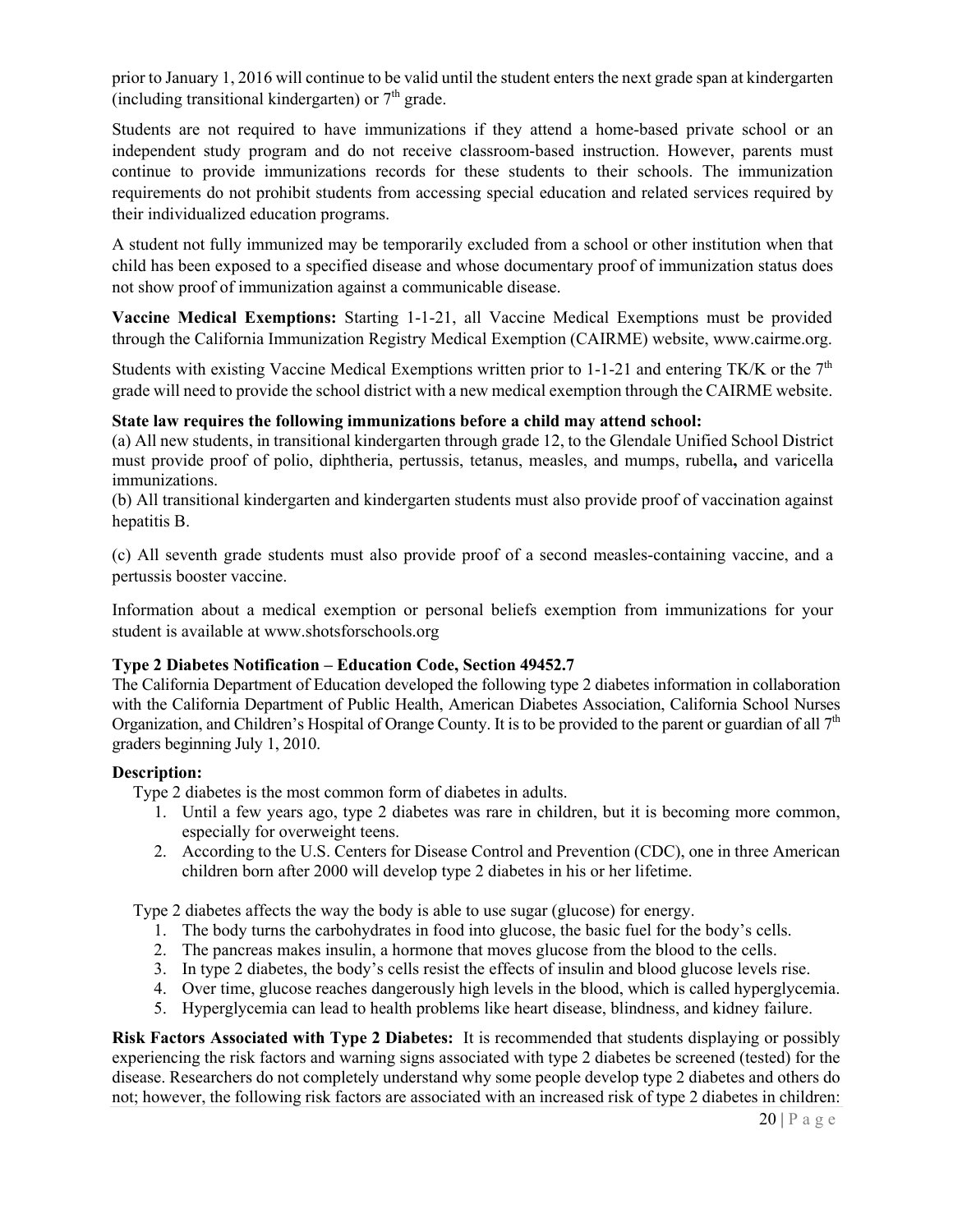- 1. **Being overweight**. The single greatest risk factor for type 2 diabetes in children is excess weight. In the U.S., almost one out of every five children is overweight. The chances are more than double that an overweight child will develop diabetes.
- 2. **Family history of diabetes.** Many affected children and youth have at least one parent with diabetes or have a significant family history of the disease.
- 3. **Inactivity.** Being inactive further reduces the body's ability to respond to insulin.
- 4. **Specific racial/ethnic groups.** Native Americans, African American, Hispanics/Latinos, or Asian/Pacific Islanders are more prone than other ethnic groups to develop type 2 diabetes.
- 5. **Puberty.** Young people in puberty are more likely to develop type 2 diabetes than younger children, probably because of normal rises in hormone levels that can cause insulin resistance during this stage of rapid growth and physical development.

**Warning Signs and Symptoms Associated with Type 2 Diabetes**: Warning signs and symptoms of type 2 diabetes in children develop slowly, and initially there may be no symptoms. However, not everyone with insulin resistance or type 2 diabetes develops these warning signs, and not everyone who has these symptoms necessarily has type 2 diabetes.

- 1. Increased hunger, even after eating
- 2. Unexplained weight loss
- 3. Increases thirst, dry mouth, and frequent urination
- 4. Feeling very tired
- 5. Blurred vision
- 6. Slow healing of sores or cuts
- 7. Dark velvety or ridged patches of skin, especially on the back of the neck or under the arms
- 8. Irregular periods, no periods, and/or excess facial and body hair growth in girls
- 9. High blood pressure or abnormal blood fats levels

**Type 2 Diabetes Prevention Methods and Treatments:** Healthy lifestyle choices can help prevent and treat type 2 diabetes. Even with a family history of diabetes, eating healthy food in the correct amounts and exercising regularly can help children achieve or maintain a normal weight and normal blood glucose levels.

- 1. **Eat healthy foods**. Make wise food choices. Eat food low in fat and calories.
- 2. **Get more physical activity**. Increase physical activity to at least 60 minutes every day.
- 3. **Take medication**. If diet and exercise are not enough to control the disease, it may be necessary to treat type 2 diabetes with medication.

The first step in treating type 2 diabetes is to visit a doctor. A doctor can determine if a child is overweight based on the child's age, weight, and height. A doctor can also request tests of a child's blood glucose to see if the child has diabetes or pre-diabetes (a condition which may lead to type 2 diabetes).

#### **Types of Diabetes Screening Tests that are Available:**

- 1. **Glycated hemoglobin (A1C) test.** A blood test measures the average blood sugar level over two to three months. An A1C level of 6.5 percent or higher on two separate tests indicates diabetes.
- 2. **Random (non-fasting) blood sugar test.** A blood sample is taken at a random time. A random blood sugar level of 200 milligrams per deciliter (mg/dL) or higher suggest diabetes. This test must be confirmed with a fasting blood glucose test.
- 3. **Fasting blood sugar test.** A blood sample is taken after an overnight fast. A fasting blood sugar level less than 100 mg/dL is normal. A level of 100 to 125 mg/dL is considered prediabetes. A level of 126 mg/dL or higher on two separate tests indicates diabetes.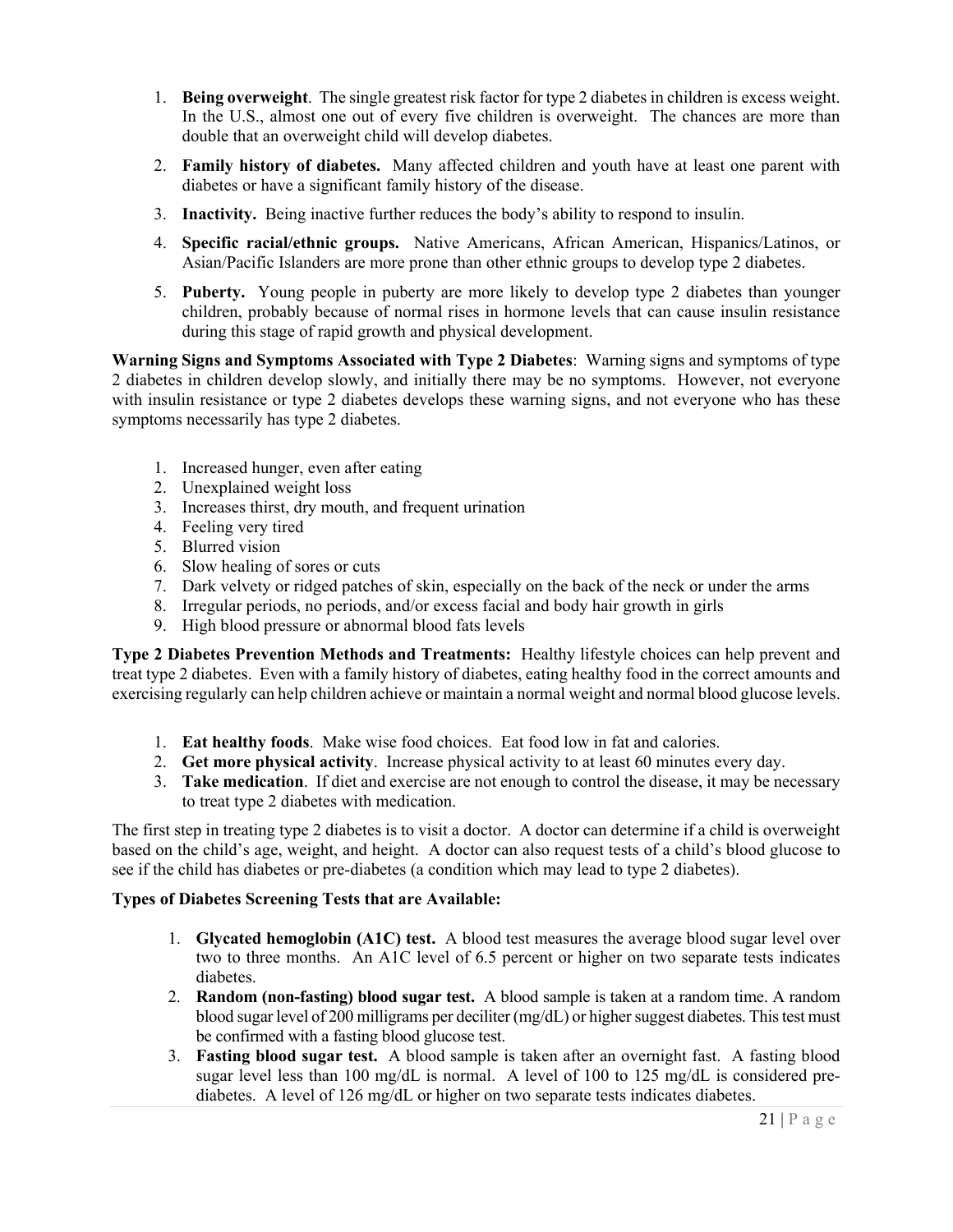4. **Oral glucose tolerance test.** A test measuring the fasting blood sugar level after an overnight fast with periodic testing for the next several hours after drinking a sugary liquid. A reading of more than 200 mg/dL after two hours indicated diabetes.

Type 2 diabetes in children is a preventable/treatable disease and the guidance provided in this information is intended to raise awareness about this disease. Contact your student's school nurse, school administrator, or health care provider if you have questions.

#### **References:**

- American Diabetes Association Clinical Journal
- Helping Children with Diabetes Succeed: A Guide for School Personnel
- **KidsHealth**
- Mayo Clinic
- National Library of Medicine (NLM) and National Institutes of Health's (NIH) MedLine
- U.S. Centers for Disease Control and Prevention

**Questions:** Student Services – www.cde.ca – (916) 319-0284

#### **Concussions and Head Injuries – Education Code, Section 49475**

A concussion is a brain injury that can be caused by a bump, blow, or jolt to the head, or by a blow to another part of the body with the force transmitted to the head. Even though most concussions are mild, all concussions are potentially serious and may result in complications including prolonged brain damage and death if not recognized and managed properly. A school district*,* charter school, or private school that elects to offer an athletic program must immediately remove from a school-sponsored athletic activity for the remainder of the day an athlete who is suspected of sustaining a concussion or head injury during that activity. The athlete may not return to that activity until he or she is evaluated by, and receives written clearance from, a licensed health care provider. If the licensed health care provider determines the athlete has a concussion or head injury, the athlete shall also complete a graduated return-to-play protocol of no less than 7 days in duration under the supervision of a licensed health care provider. On a yearly basis, a concussion and head injury information sheet must be signed and returned by the athlete and the athlete's parent or guardian before the athlete initiates practice or competition. This requirement does not apply to an athlete engaging in an athletic activity during the regular school day or as part of a physical education course.

#### **Controlled Substances: Opioids – Education Code, Section 49476**

School authorities must provide facts regarding the risks and side effects of opioid use each school year to athletes. Parents and student athletes must sign acknowledgement of receipt of the document annually.

#### **Medical or Hospital Service – Education Code, Section 49472**

The Glendale Unified School District does not provide or make available medical and hospital services for pupils who are injured in accidents related to school activity or attendance.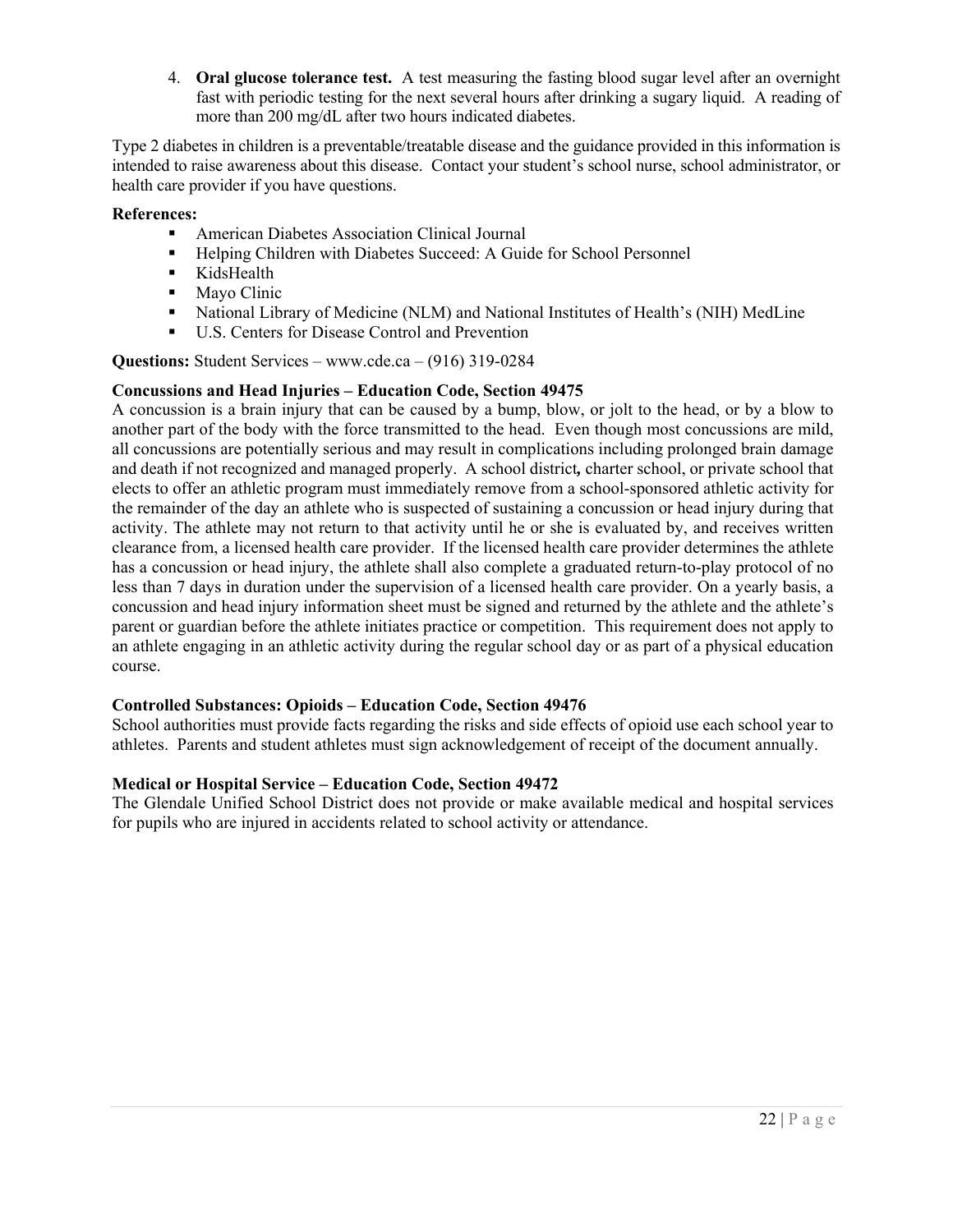# **CONCUSSION INFORMATION SHEET 2021-2022**

#### **GLENDALE UNIFIED SCHOOL DISTRICT CONCUSSION INFORMATION SHEET**

*(Applicable Only for the 2021-2022 School Year)* 

#### **FACTS:**

A concussion is a type of brain injury caused by a bump, blow, or jolt to the head, or by a blow to another part of the body with the force transmitted to the head. Concussions can range from mild to severe and can disrupt the way the brain normally works. Even though most concussions are mild, **all concussions are potentially serious and may result in complications, including prolonged brain damage and death if not recognized and managed properly.** A concussion is difficult to see and most sports concussions occur without loss of consciousness. There are a variety of signs and symptoms of concussion that may show up right after the injury or can take hours or days to fully appear. If your child reports any symptoms of concussion, or if you notice the symptoms or signs of concussion yourself, seek medical attention right away.

#### **Symptoms:**

- Headaches
- "Pressure in head"
- Nausea or vomiting
- Neck pain
- Balance problems or dizziness
- Blurred, double, or fuzzy vision
- Sensitivity to light or noise
- Feeling sluggish or slowed down
- Feeling foggy or groggy
- Drowsiness
- Change in sleep patterns
- Amnesia
- "Don't feel right"
- Fatigue or low energy
- Sadness
- Nervousness or anxiety
- Irritability
- More emotional
- Confusion
- Concentration or memory problems (forgetting game plays)
- Repeating the same question/comment

#### **Dangers of playing with a concussion or returning to competition too soon:**

Athletes with the signs and symptoms of concussion should be removed from play immediately. Continuing to play with the signs and symptoms of a concussion leaves the young athlete especially vulnerable to greater injury. There is an increased risk of significant damage from a concussion for a period of time after that concussion occurs, particularly if the athlete suffers another concussion before completely recovering from the first one. This can lead to prolonged recovery, or even to severe brain swelling (second impact syndrome) with devastating and even fatal consequences. It is well known that adolescent or teenage athletes will often under report symptoms of injuries. And concussions are no different. As a result, education of administrators, coaches, parents, and students is the key for student-athlete's safety.

#### **If you think your child has suffered a concussion:**

The California Interscholastic Federation (CIF) requires that a student-athlete who is suspected of sustaining a concussion or head injury in a practice or game be removed from competition at that time and for the remainder of the day and close observation of the athlete should continue for several hours. The student-athlete who has been removed may not return to play until the athlete is evaluated by a licensed health care provider trained in the evaluation and management of concussion and received written clearance to return to play from that health care provider.

You should also inform your child's coach if you think that your child may have a concussion. Remember, it is better to miss one game than miss the whole season. And when in doubt, the athlete sits out.

For current and up-to-date information on concussions you can go to http://www.cdc.gov/ConcussionInYouthSports.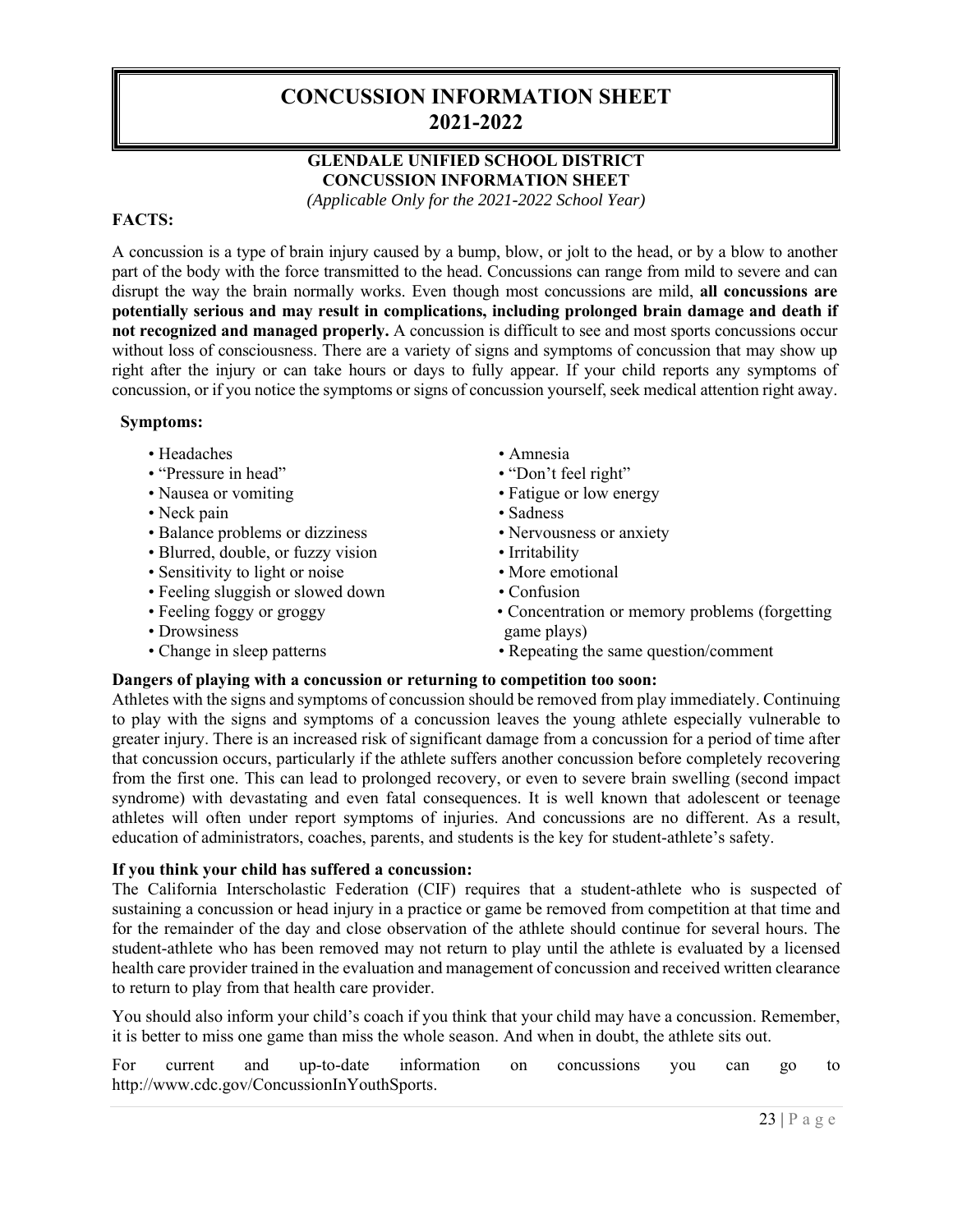#### **CALIFORNIA YOUTH FOOTBALL ACT - HSC 124241(h)**

A minimum of one certified emergency medical technician, state-licensed paramedic, or higher-level licensed medical professional shall be present during all preseason, regular season, and postseason games. The certified emergency medical technician, state-licensed paramedic, or higher-level licensed medical professional shall have the authority to provide prehospital emergency medical care or rescue services consistent with their certification or license, and remove any youth tackle football participant from the game who exhibits an injury, including, but not necessarily limited to, symptoms of a concussion or other head injury.

#### **STUDENT INSURANCE PLAN**

#### **California Education Code, Section 49472**

The District may make available accident insurance for injuries to pupils occurring during the regular school day at school, at a school-sponsored activity, or while in transit. The Student Insurance information is posted on the District's website (www.gusd.net) under Business Services Department. It is also posted on each school's website and is emailed to parents. Hard copies are available in the Business Services Department upon request. The parent or guardian pays the cost of this insurance.

#### **COMPETITIVE ATHLETES SEEKING HIGHER EDUCATION ATHLETIC PROGRAM**

#### **California Education Code, Section 67455**

Under state law, students who witness or are the victim of any wrongdoing condoned by the higher education athletic organization, have a right to make a report, file, or otherwise assist the reporting of any violation of student athlete rights involving the program, participants, or staff. This right to make such reports is guaranteed by the **"Student Athlete Bill of Rights"** and may not result in retribution or removal of any benefits if the report has been made in good faith and truthfulness.

#### **PHYSICAL EDUCATION STUDENT EXEMPTIONS (FOR HIGH SCHOOL ONLY)**

Local educational agencies (LEA) must provide a minimum of 400 minutes of physical education instruction each 10 school days {EC Section 51222(a)}, unless students have been excused or exempted in accordance with California Education Code (EC) Section 51241. All students in grades ten through twelve who are exempted from required attendance in physical education will be offered a variety of elective physical education courses. Each elective physical education course will be taught by an appropriately credentialed teacher and must provide a minimum of 400 minutes of physical education instruction each 10 school days. EC sections 33352[b][6], 51222(b), 51241[b][2].

The Board of Education of an LEA may offer and grant a physical education exemption under the condition the student meets the Education Code and School Board Policy Requirements for the requested exemption. Student Exemption Request Forms may be found under the Appendix or obtained from the school's website or counselor. Exemptions are monitored annually and DO NOT waive the student from the two-year physical education requirement for a high school diploma in GUSD. Students must complete 2 years (20 credits) in physical education to meet the GUSD graduation requirement. Any student who wishes to request an exemption must do so on the GUSD Exemption Request Form.

#### **RESIDENCY OPTIONS**

- 1. A minor between the ages of 6 and 18 years is subject to compulsory education and, unless exempted, must enroll in school in the school district in which the residence of either the parent or legal guardian is located.
- 2. A student may alternatively comply with the residency requirements for school attendance in a school district, if he or she is any of the following: placed in a foster home or licensed children's institution within the boundaries of the school district pursuant to a commitment of placement under the Welfare and Institutions Code**; a student who is a foster child who remains in his or her school of origin;** an emancipated student who resides within the boundaries of the school district; a student who lives in the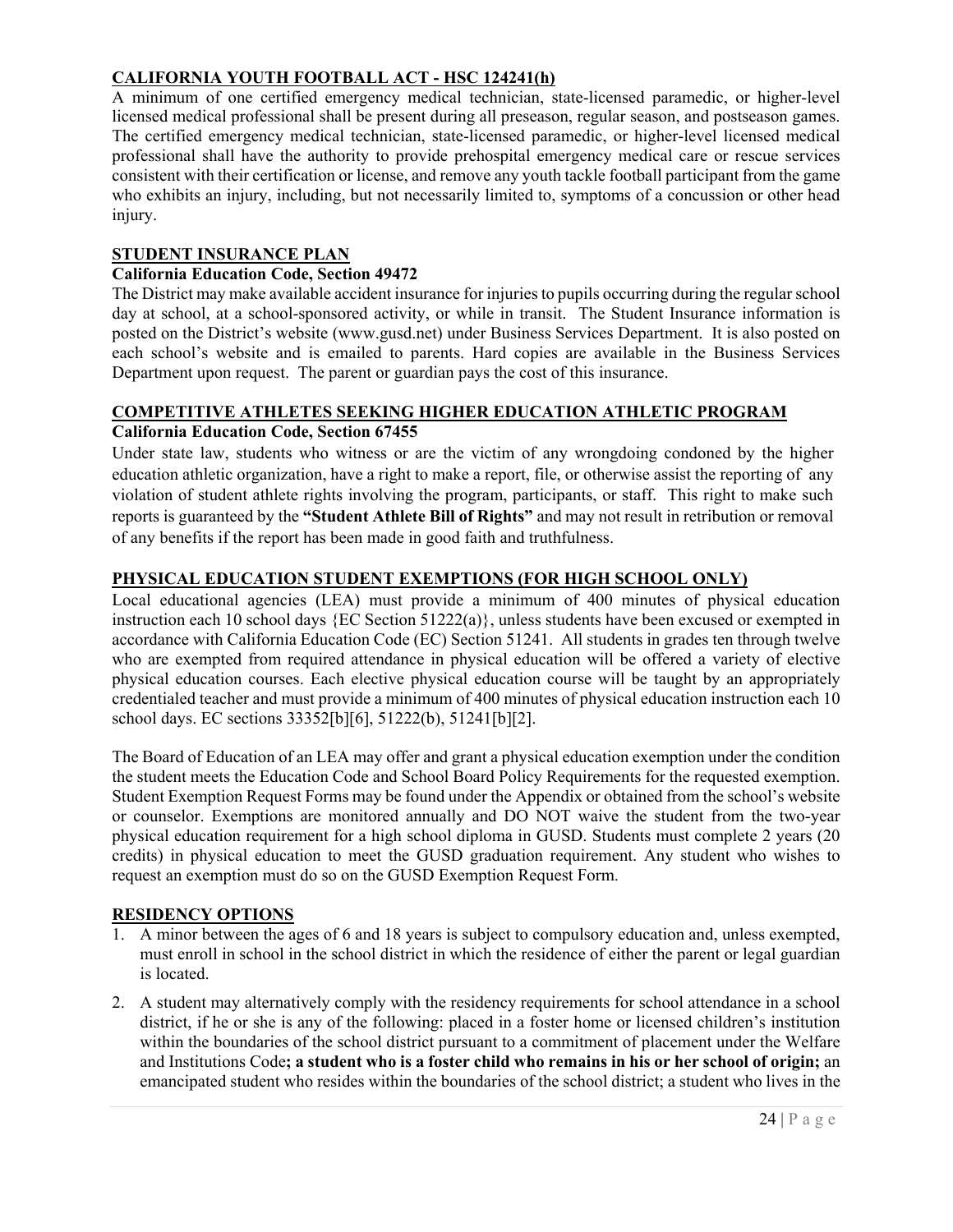home of a caregiving adult that is located within the boundaries of the school district; a student residing in a state hospital located within the boundaries of the school district, or a student of a military or migrant family.

- 3. For many years, school attendance areas have been established on the concept of neighborhood schools, making the most efficient use of facilities. The District has and will, however, continue to consider requests for attendance permits. The District offers the following options:
	- A. **Intradistrict Permits** These requests will be considered for reasons of personal needs, including: adjustment problem, anticipated move, District employment-related, prior attendance, privately arranged child care, sibling, and special curriculum. Application for intradistrict permits may be obtained at gusdpermits.com.

#### B. **Intradistrict Choice – Education Code § 35160.5(b)**

Residents of the School District may apply to other schools that serve the same grade levels within the district. Information is provided on the district website. No pupil who currently resides in the attendance area of a school can be displaced by pupils transferring from outside the attendance area. Students who are a victim of bullying shall be allowed an intradistrict permit to transfer if space is available at the same grade level. If there is no "intra-district" space to attend, the student may seek an "inter-district" permit to another district without any delay in release from the home district, but it does not guarantee entrance to an outside district.

#### C. **Interdistrict Permits - Education Code 46600**

The parent or legal guardian of a student may seek release from the home district to attend a school in any other school district. These permits may be considered for the following reasons: anticipated move, opportunity, prior attendance, privately arranged child care (grades TK-8), sibling, parent employment (grades TK-8). Interdistrict release permits must be requested through the district of residency and approved by both the district of residency and the receiving district. School districts may enter into agreements for the interdistrict transfer of one or more student for a period of up to five years. The agreement must specify the terms and conditions for granting or denying transfers and may contain standards of reapplication and specify the terms and conditions under which a permit may be revoked. Unless otherwise specified in the agreement, a student will not have to reapply for an interdistrict transfer, and the school board of the district of enrollment must allow the student to continue to attend the school in which he/she is enrolled. Regardless of whether an agreement exists or a permit is issued, the school district of residence cannot prohibit the transfer of a pupil who is a child of an active military duty parent to a school district of proposed enrollment if that district approves the application for transfer. Nor may a district prohibit an interdistrict permit release when no intradistrict permit options are available to a victim of bullying. Request for an appeal of a denied interdistrict permit must be made in writing to Student Support Services. If after review, the permit is still denied, the appeal request goes to the Superintendent or designee, followed by the County Board of Education.

#### **Employment in Lieu of Residency (Allen Bill) - Education Code, Section 48204**

Some school districts may choose to accept employment in lieu of residency. A school district allows a student to have complied with the residency requirements for school attendance in the district if at least one parent/guardian of the pupil is physically employed within the boundaries of that district for a minimum of ten hours during the school week. Once admitted to residency, the pupil's transfer may be revoked only if the parent ceases to be employed within the boundaries of the district. As a resident, the student does not have to re-apply for the transfer to be valid.

#### **Military Families – Education Code, Section 46600**

Interdistrict permits shall not be denied for release from district of residence, but may require the same entrance requirements from desired districts. For active military families, pending transfer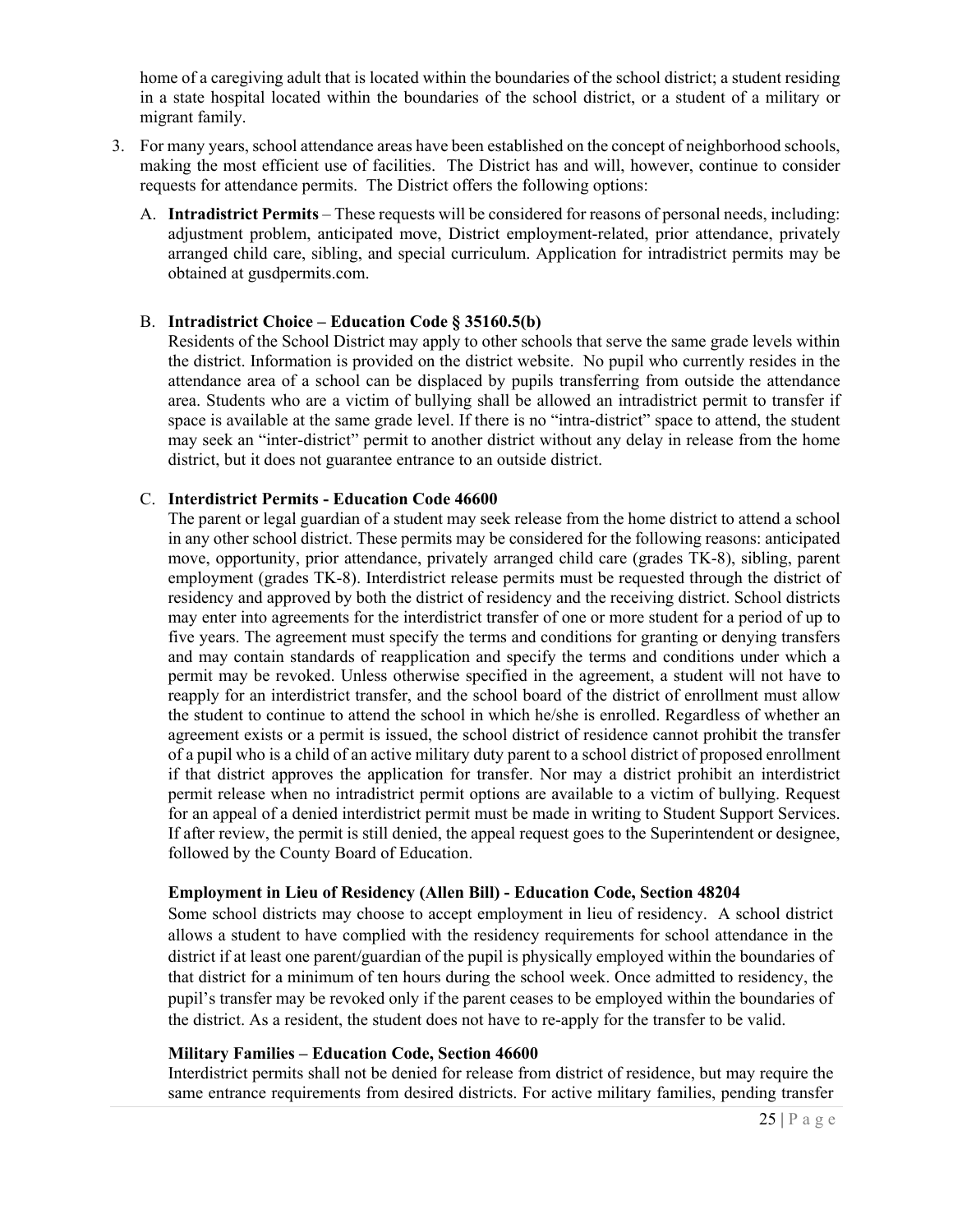orders, may have ten days to produce documents after the family has relocated. Once orders are in writing, they may be forwarded to the intended resident district or charter to start the enrollment process and avoid delays. Coursework and graduation requirements are exempted for children of active military. NOTE: these specific codes are explained in detail under residency, and high school requirements for graduation.

- D. **Non-Magnet Dual Language FLAG Programs at Dunsmore, Jefferson, Monte Vista, Muir, R. D. White, and Verdugo Woodlands** - GUSD residents interested in attending one of the elementary FLAG programs must complete the FLAG program application and, if accepted, submit all requested enrollment paperwork to the school site. GUSD residents are not required to obtain an intradistrict permit to attend a FLAG program at a school other than their school of residence, however, out-of-district applicants accepted into a FLAG program are required to obtain a letter of release from their home district in order to complete the enrollment process. This release letter must be submitted, along with *Proof of Confirmation of Enrollment* and an Interdistrict Permit application to Student Support Services. **Continuation in a FLAG program is contingent on the student meeting the school's attendance and behavior expectations. Failure to meet these expectations will result in the child returning to his/her home school or district of residence.**
- E. **Elementary Magnet Schools (including FLAG Programs at Magnet Schools) at Cerritos, Edison, Franklin, and Keppel** - GUSD residents interested in attending one of the elementary magnet schools must complete the magnet school application and, if accepted, submit all requested enrollment paperwork to the school site. GUSD residents are not required to obtain an Intradistrict permit to attend a magnet school, however, out-of-district applicants accepted into a magnet school are required to obtain a letter of release from their home district in order to complete the enrollment process. This release letter must be submitted, along with *Proof of Confirmation of Enrollment* and an Interdistrict Permit application to Student Support Services. **Continuation in a magnet school is contingent on the student meeting the academic performance, school's attendance and behavior expectations. Failure to meet these expectations will result in the child returning to his/her home school or district of residence.**
- F. **Transitional Kindergarten** Because not all GUSD school sites offer Transitional Kindergarten (TK), students eligible for TK (5 years old on or between September 2 - December 2) will be assigned to the TK site closest to their school of residence. Students assigned to a TK site that is not their school of residence must return to their school of residence the following year for kindergarten.

AB 1156 requires that a student who has been determined by personnel of either the school district of residence or the school district of proposed enrollment to have been the victim of an act of bullying, as defined, committed by a student of the school district of residence be given priority for interdistrict attendance under any existing interdistrict attendance agreement or, in the absence of an agreement, be given additional consideration for the creation of an interdistrict attendance agreement, at the request of the person having legal custody of the student.

For additional information about the attendance options described in this notification, please contact the office of Student Support Services at (818) 241-3111 ext. 1283.

#### **PARENT & FAMILY ENGAGEMENT**

Connections between school and community strengthen instruction programs and increase opportunities for student success. A student's family is the essential partner in student learning. Active involvement of families in school and District programs has a positive impact on the level of student achievement. Opportunities are available for parents/guardians to become involved in a meaningful way in the education of their children and to share their experiences and expertise at the school sites and District. Some Parent & Family Engagement activities include, but are not limited to, GUSD Parent Academy sessions held several times a month and monthly Parent Chat meetings for newcomer families. Parents/guardians are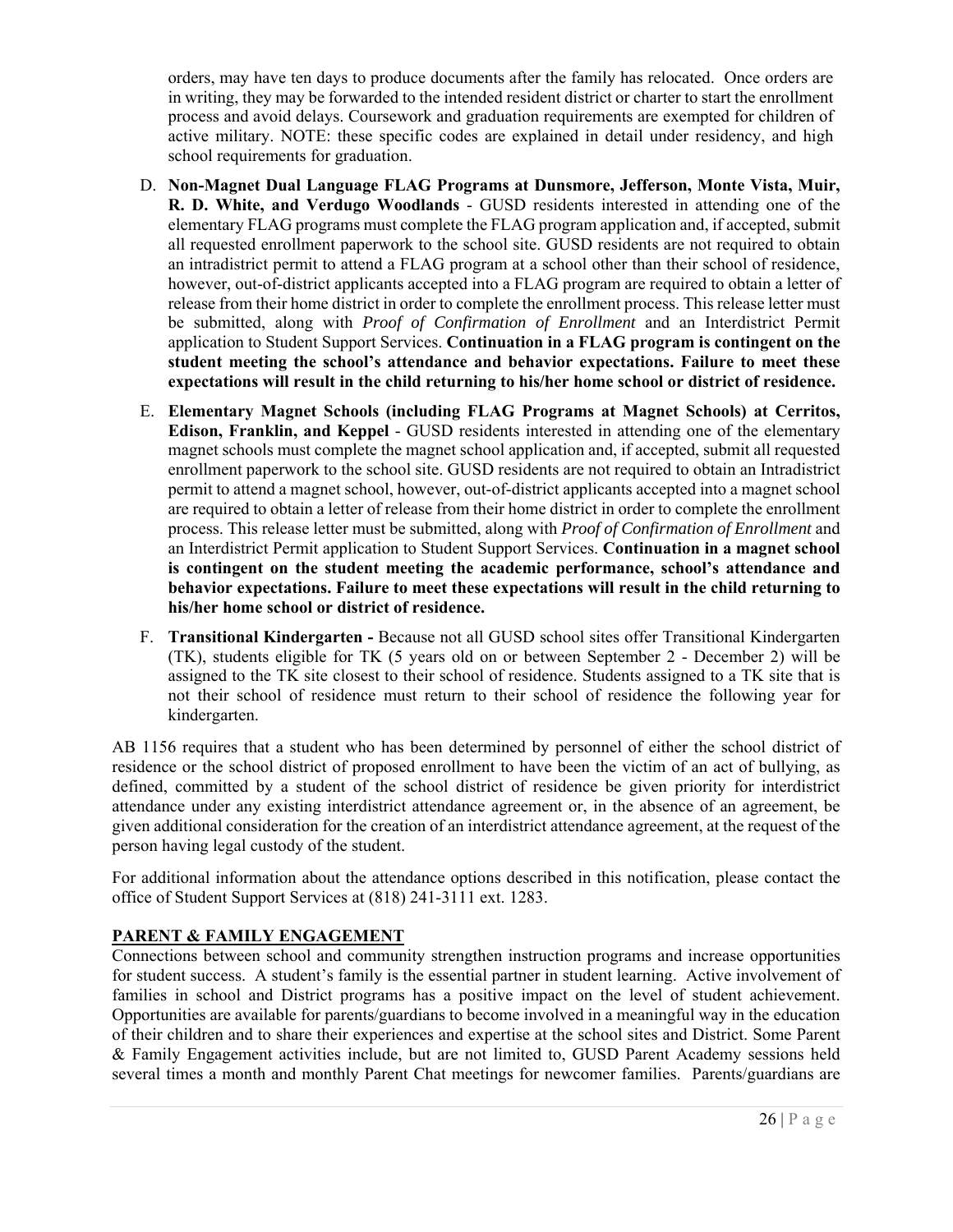notified via written communications, robocalls, electronic flyers, school websites, and the District website (www.gusd.net) regarding involvement activities and opportunities.

Parents are encouraged to become involved in the District's Local Control Accountability Plan (LCAP) meetings and in their school's School Site Council (SSC) and/or the English Language Advisory Council (ELAC). The SSC is an advisory council convened to advise on the effectiveness of certain school programs and plans. The ELAC is also an advisory council that focuses on English learner academic issues and programs. Parents may also participate in the District English Learner Advisory Committee (DELAC).

The GUSD Parent & Family Engagement Policy may be found at www.gusd.net/Page/12405 along with opportunities for parent & family engagement.

#### **CAREER COUNSELING & COURSE SELECTION**

California Education Code, Section 221.5(d): Commencing grade 7, school personnel shall assist pupils with course selection or career counseling, exploring the possibility of careers, or courses leading to careers based on the interest and ability of the pupil and not on the pupil's gender. Parents or legal guardians are notified so that they may participate in such counseling sessions and decisions.

#### **ENGLISH LEARNER (EL) INFORMATION**

The goal of Glendale Unified School District is to provide a high-quality standards-based education for all students. The dual objective for our English learners is that they will develop proficiency in English rapidly and effectively and will maintain academic progress commensurate with students of the same age or grade, whose primary language is English.

According to **California Education Code, Section 52164.1**, an assessment will be given to all enrolled students whose primary language, as determined by the parent-completed Home Language Survey upon enrollment, is other than English to determine English proficiency in order to provide appropriate ELD services. Primary language assessments may also be given.

The state approved English language assessment is the English Language Proficiency Assessment for California (ELPAC) and is administered upon enrollment and, thereafter, annually to all English Learners. The parent or guardian is notified of the assessment results, the student's language proficiency designation, and the level of placement for ELD services.

Our English learners (or Emergent Multilinguals) are provided with meaningful access to grade-level academic content via appropriate instruction to develop academic English language proficiency. All English learners are provided with designated and integrated English Language Development (ELD) instruction and curriculum to support attainment of high levels of fluency and literacy.

Glendale Unified School District is required to offer, at a minimum, a **Structured English Immersion (SEI)** program option (EC Section 305[a][2]). A description of the language acquisition programs provided in GUSD are listed below. Parents may select the program that best suits their child. (20 6[e][3][A][iii],[v])

- **Structured English Immersion (SEI) Program 1:** A language acquisition program for English learners in which nearly all classroom instruction is provided in English, but with curriculum and a presentation designed for pupils who are newly learning English. Instruction is based on ELD and grade level content standards. **Students in Program 1 receive grades in English Language Development only for English Language Arts.**
- **English Language Mainstream/(ELM) Program 2:** A language acquisition program for English learners in which students are taught ELD and other core subjects using district-adopted textbooks and supplementary materials. Instruction is based on ELD and grade level content standards. **Students in Program 2 receive grades in English Language Development and English Language Arts.**

\* **Dual-Language Immersion (DLI) Program (English/Armenian/French/German/ Italian/Japanese/Korean/Spanish):** A language acquisition program that provides language learning and academic instruction for native speakers of English and native speakers of another language, with the goals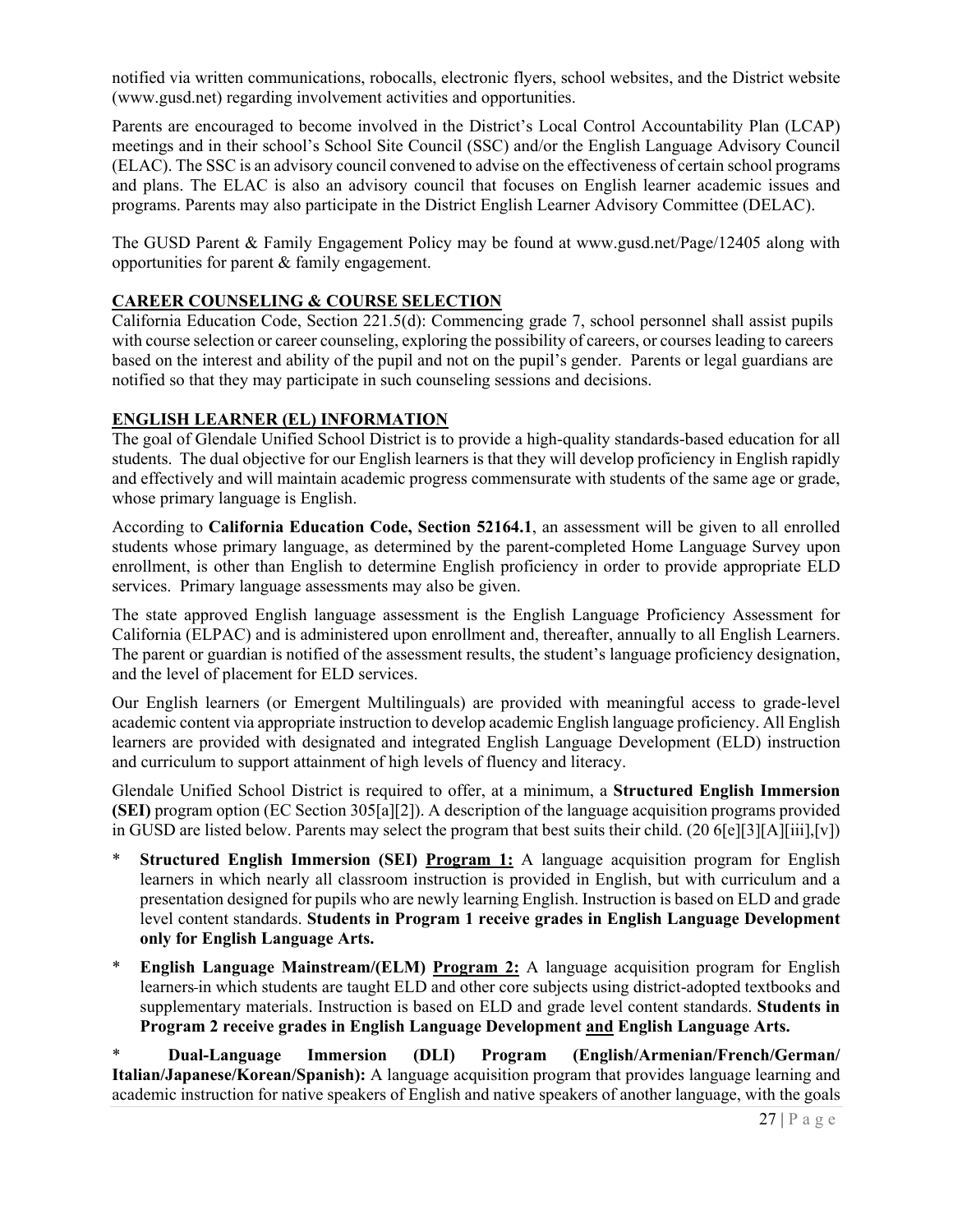of high academic achievement, first and second language proficiency, and cross-cultural understanding. Participation in the DLI program is contingent on application and space availability.

Schools in which the parents or legal guardians of 30 pupils or more per school or the parents or legal guardians of 20 pupils or more in any grade may request a language acquisition program that is designed to provide language instruction shall be required to offer such a program to the extent possible. (20 U.S.C. Section 6312[e][3][A][viii][III]); (EC Section 310[a]). To request a different language program from those listed above, please submit an oral or written request to your school's office.

#### **MIGRANT, NEWLY ARRIVED IMMIGRANT AND MILITARY PUPILS: GRADUATION REQUIREMENTS AN CONTINUED EDUCATION OPTIONS – Education Code, Section 51225.1 and 51225.2**

Notice shall be provided in language that the parent and student understand within 30 days of migration: When a pupil completes the state minimum coursework requirements and becomes eligible for a diploma, to notify the pupil, the educational rights holders all of the following: The pupil's right to a diploma issued by the school district of residence if he or she completed the graduation requirements for high school student who transferred in their  $3<sup>rd</sup>$  or  $4<sup>th</sup>$  year of high school from another country or other school district. The school district of residence shall issue to the pupil a diploma from the school that the pupil last attended after the transfer and accept coursework satisfactorily from the school previously attended, as well as from a country other than the United States. The district or charter school will explain how taking coursework and other requirements adopted by the governing board or charter school or continuing education upon transfer, will affect the pupil's ability to gain admission to a postsecondary educational institution. Information about transfer opportunities is available through the California Community Colleges. The pupil's or the education rights holder's, as applicable, option to allow the pupil to take additional coursework for a 5th year of high school toward an achievable diploma requirement. If the district or charter school fails to provide timely notice, the pupil shall be eligible for the diploma once notified, even if that notification occurs after the initial transfer. In addition, the statewide minimum course work and other requirements adopted by the governing board of the district or charter school, shall do both of the following: Inform the pupil of his or her option to take coursework and other requirements adopted by the governing board. Permit the pupil, upon agreement with the pupil, if the pupil is 18 years of age or older, or, if the pupil is under 18 years of age, upon agreement with the person holding the right to make educational decisions for the pupil, to take coursework or other requirements adopted by the governing board, to take additional coursework for a  $5<sup>th</sup>$  year of high school. Advise the pupil, if the pupil is 18 years of age or older, or, if the pupil is under 18 years of age, the person holding the right to make educational decisions for the pupil, to consider enrollment in a school operated by the local educational agency or charter school, benefit from continued instruction, and graduate from high school with a valid diploma. If a pupil participating in a newcomer program is exempted from local graduation requirements, the exemption shall continue to apply after the pupil no longer meets the definition of a "pupil participating in a newcomer program" while he or she is enrolled in school or if the pupil transfers again to another school, including a charter school, or school district during the 3<sup>rd</sup> or 4<sup>th</sup> year of high school. Students and parents of migratory children shall not request a transfer solely to qualify for this exemption.

If you are a military family, your child may qualify to be exempted from local graduation coursework requirements that are beyond the California state requirements. Please make an appointment with the school counselor to review your child's options for graduation. All coursework that was completed at another school outside of the Glendale Unified School District will be issued full or partial credit.

#### **EDUCATIONAL EQUITY - Education Code, Section 66251, 66260.6, 66270, and 66270.3)**

The Equity in Higher Education Act, states that all persons, regardless of their disability, gender, gender identity, gender expression, nationality, race or ethnicity, religion, sexual orientation, or any other specified characteristic such as hairstyles, equal rights and opportunities and adds this opportunity to apply for financial aid for higher education to also be equitable, and an application may not be denied of a student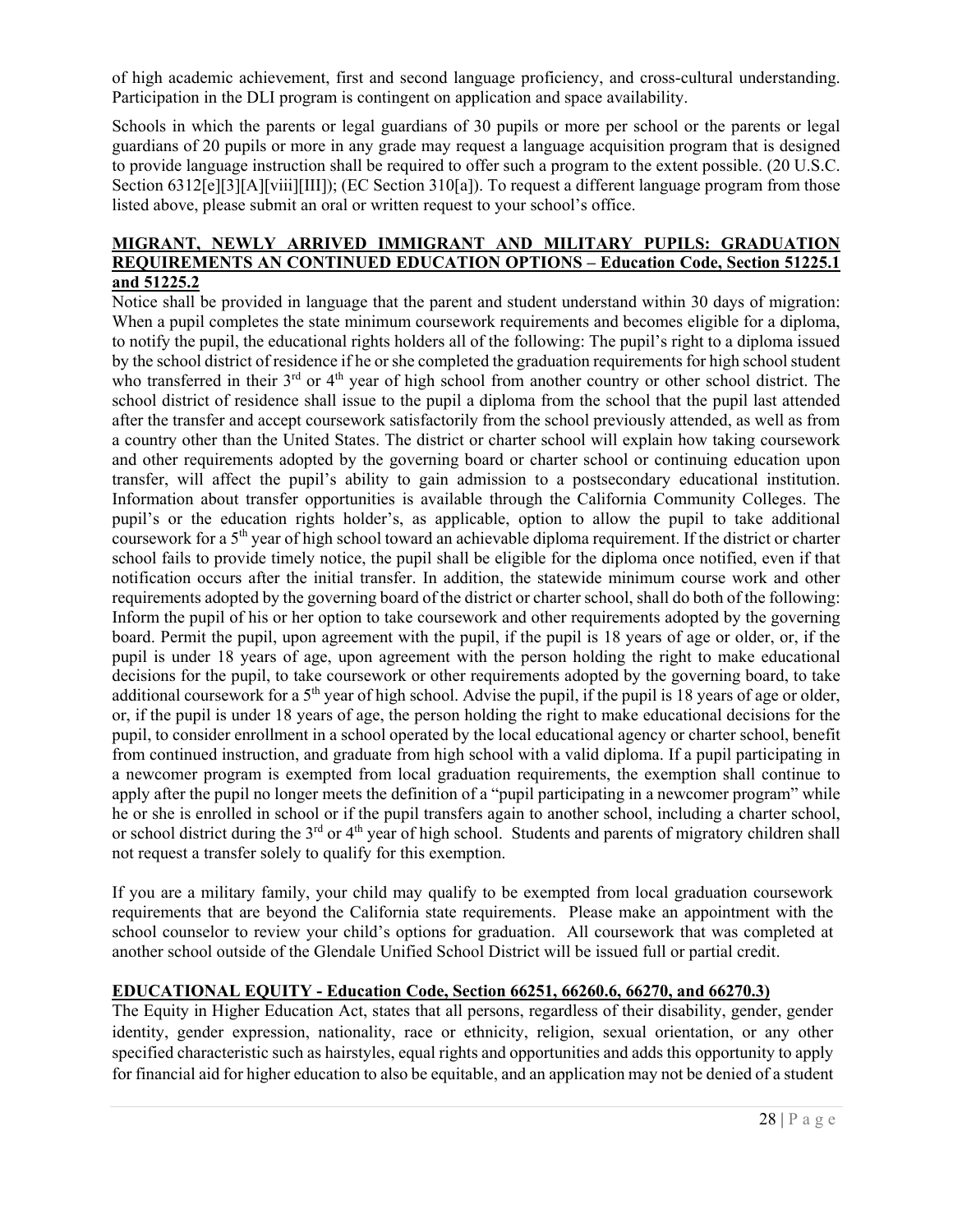based on their immigration status. This does not guarantee any final eligibility, but simply an ability to apply for financial aid just like any other student, without discrimination.

#### **PUPIL FEES/DONATIONS/FUNDRAISING**

Students enrolled in the Glendale Unified School District are not required to pay any fee, deposit, or other charge for participation in an educational activity offered by the school or the District, except as authorized by law. Donations and fundraising are sought and accepted for various activities and supplies, and are at times critical to the continued success of classes and activities. Donations and fundraising are voluntary.

State law requires GUSD to provide a public education free of charge. Subject to certain exceptions, the right to a free public education means GUSD cannot require students or their families to purchase materials, supplies, equipment or uniforms for any school activity. GUSD schools will provide all of the necessary supplies for your child to have a quality educational experience. Therefore, while there are recommended classroom supply lists, they are voluntary. No student will be restricted from participation if they do not bring any supplies to school.

#### **NUTRITION SERVICES**

Glendale Unified School District's (GUSD) Nutrition Services Department participates in the National School Lunch Program (NSLP), School Breakfast Program (SBP), After School Snack Program, Seamless Summer Feeding Option (SSFO) and Fresh Fruit and Vegetable Program (FFVP). Fruits, vegetables, and milk are offered with every meal.

#### **2021-2022 Free and Reduced Price Meal Applications**

Online Applications: Free and reduced price meal applications are available online at GUSD, Nutrition Services Department- https://www.gusd.net/Page/800.

Paper Applications: Elementary Students - Applications will be in their first day packets. Secondary Students - Applications will be mailed as part of their registration packets. New Students - Applications are available at the Welcome Center located at 223 N. Jackson Street, Glendale, CA 91206; at your student's school; and the Nutrition Services Office at 349A West Magnolia Avenue, Glendale, CA 91204. Office hours 7:00am to 4:00pm. Phone (818) 552-2677.

Please turn in ONE application per family. Additional applications may delay processing. Return paper applications to your student's school or to the Nutrition Services Office. You will receive your student's meal eligibility status letter as soon as your meal application has been processed. Please fill out the application completely and legibly. Incomplete applications will delay processing. Meal application instructions are available in English, Armenian, Korean, and Spanish. Please do not duplicate paper applications, as each one has a unique bar code.

Payments for Meals: Breakfast is \$1.25 and lunch is \$2.75. GUSD Nutrition Services has an online prepayment system for all students participating in our meal programs. You can access this website at https://www.gusd.net/Page/797. Cash and checks can also be used to make prepayments at your child's cafeteria or at the Nutrition Services Office.

Students and their parents/guardians will be notified whenever their account has a negative balance. When an elementary school student reaches -\$10.00 or when a secondary school student reaches -\$2.75, parents/guardians will receive a payment reminder phone call/email. When a student reaches -\$20.00, parents/guardians will receive a payment reminder via US mail.

#### **Meal Charge Policy**

With the exception of students who are eligible to receive meals at no cost, students may pay on a per-meal basis or may submit payments in advance. The Superintendent or designee shall maintain an account indicating payments received from each student for the purchase of school meals.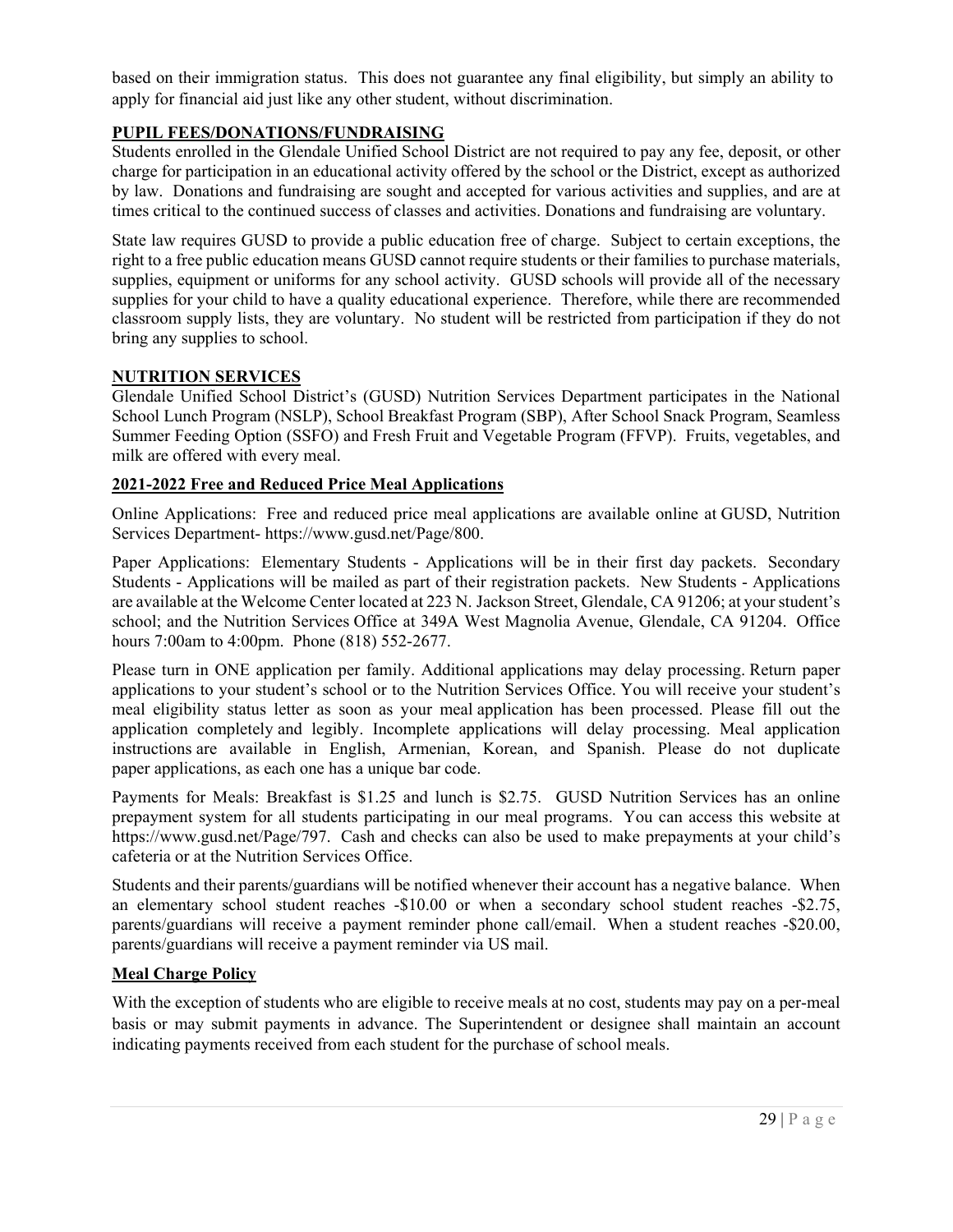At the beginning of the school year, and whenever a student enrolls during the school year, parents/guardians shall be notified of the District's meal payment policies and encouraged to prepay for meals whenever possible. This information is published in the District's "Information for Parents/Guardians and Students" booklet.

The district shall not direct any action toward a student to collect unpaid school meal fees; for example report cards, diplomas, participation in school events or activities may not be withheld nor used as an incentive for households to pay the unpaid meal charges. Students will not be denied meals for any reason, and will be served reimbursable meals, not an alternate meal, regardless of their meal debt. Students will not be overtly identified as receiving free or reduced-price meal benefits or as having delinquent debt. (Education Code 49557.5)

#### **Child Hunger Prevention and Fair Treatment Act of 2017**

The Glendale Unified School District has a Meal Charge Policy about how students who pay the full or reduced cost of a school meal are impacted by not having enough cash on hand or in their account to purchase a meal. The meal charge policy may be viewed at https://www.gusd.net/Page/13136 or for a copy of the policy, please contact Nutrition Services at (818) 552-2677.

#### **Glendale Unified School District Local Wellness Policy**

The Glendale Unified School District (GUSD) Local Wellness Policy (BP 5030 and AR 5030) encompasses federal and state regulations regarding student health on school campuses. It includes goals for nutrition promotion and education, physical activity, and other school-based activities that promote student wellness. It delineates nutrition guidelines for all foods and beverages available on school campuses. It also addresses district wellness leadership, involvement of school community, assessment of compliance with the policy, and the availability of information on the policy and assessment to the public. This information, as well as information on how to get involved with the District Wellness Council, can be found on the GUSD's website under Policies and Regulations.

#### **SCHOOL ATTENDANCE**

Regular school attendance is important if a child is to achieve his or her full potential. As the new year begins, we urge you to make an extra effort to ensure that your pupil attends school **EVERY DAY**.

**California Code of Regulations, Title V, Section 421 and Education Code, Section 48205**: Upon verification by a school official or physician, a pupil may be excused from school attendance due to his or her illness, quarantine, medical appointment (including dental and optometric), to attend the funeral services of a member of his or her immediate family, or to serve on jury duty.

When the pupil's absence has been requested in writing by the parent or guardian and approved by the principal or a designated representative, a pupil may also be excused from school for justifiable personal reasons, including, but not limited to, an appearance in court, observance of a holiday or ceremony of his or her religion, attendance at religious retreats, or attendance at an employment conference. Attendance at religious retreats shall not exceed four hours per semester.

**California Education Code, Section 48980 (j)**: A pupil absent from school for the above reasons, shall have no grade reduced/loss of credit and shall be allowed to complete all assignments and tests missed during the absence that can be reasonably provided and, upon satisfactory completion within a reasonable amount of time, shall be given full credit. The teacher of any class from which a pupil is absent shall determine what assignments the pupil shall make up and in what period of time the pupil shall complete such assignments. The tests and assignments shall be reasonably equivalent to, but not necessarily identical to, the test and assignments that the pupil missed during the absence.

**California Education Code, Section 48260**: Any pupil subject to compulsory full-time education or to compulsory continuation education who is absent from school without valid excuse three full days in one school year or tardy or absent for more than any 30-minute period during the school day without a valid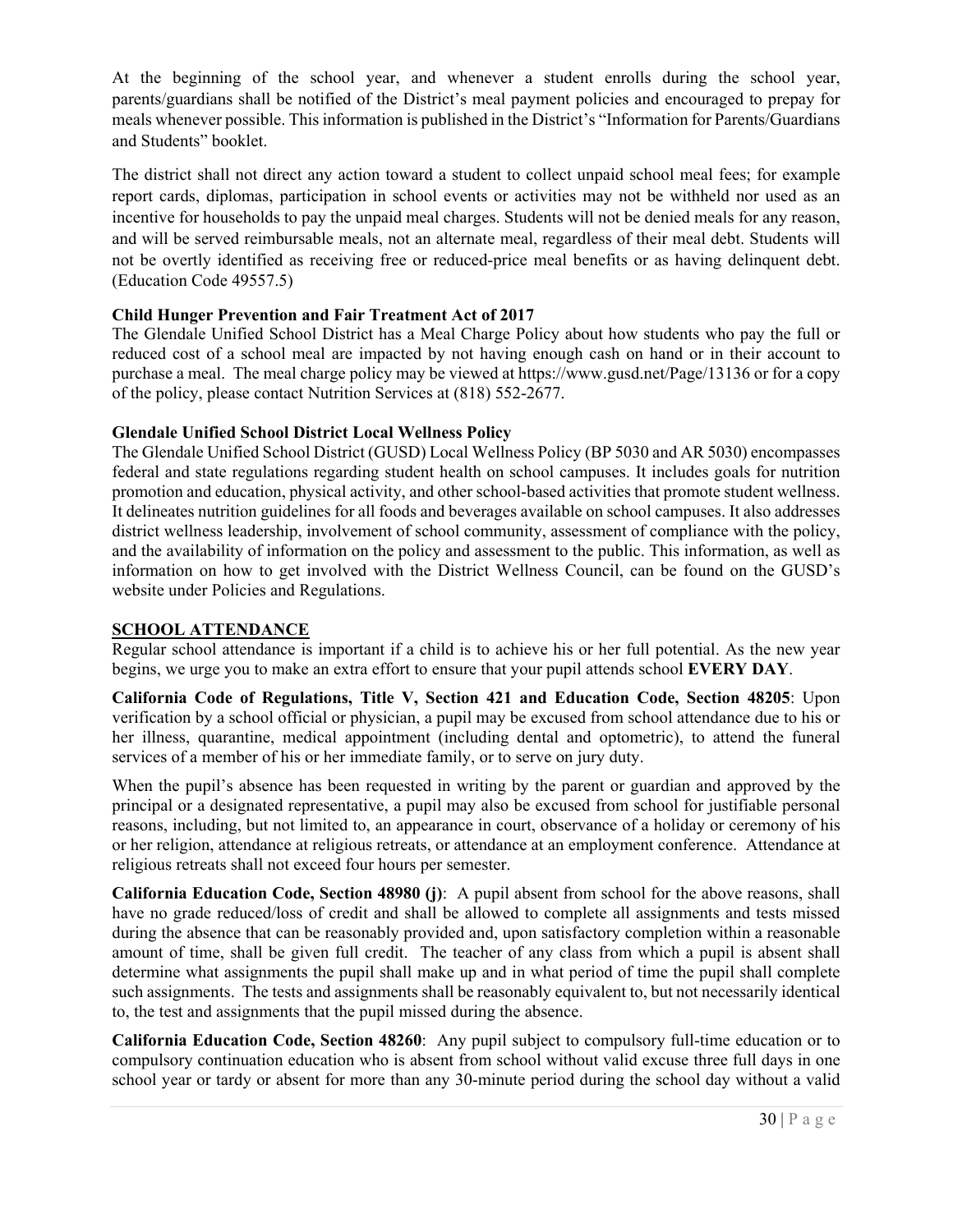excuse on three occasions in one school year, or any combination thereof, is a truant and shall be reported to the attendance supervisor or to the Superintendent of the school district.

#### **Excused Absences EC § 48205**

- a) Notwithstanding Section 48200, a pupil shall be excused from school when the absence is:
	- 1. Due to his or her illness.
	- 2. Due to quarantine under the direction of a county or city health officer.
	- 3. For the purpose of having medical, dental, optometric, or chiropractic services rendered.
	- 4. For the purpose of attending the funeral services of a member of his or her immediate family, so long as the absence is not more than one day if the service is conducted in California and not more than three days if the service is conducted outside of California.
	- 5. For the purpose of jury duty in the manner provided for by law.
	- 6. Due to illness or a medical appointment during school hours of a child of whom the pupil is the custodial parent.
	- 7. For justifiable personal reasons, including, but not limited to, an appearance in court, attendance at a funeral service, observance of a holiday or ceremony of his or her religion, attendance at religious retreats, attendance at an employment conference, or attendance at an educational conference on the legislative or judicial process offered by a nonprofit organization when the pupil's absence is requested in writing by the parent or guardian and approved by the principal or a designated representative pursuant to uniform standards established by the governing board.
	- 8. For the purpose of serving as a member of a precinct board for an election pursuant to Section 12302 of the Elections Code.
	- 9. For the purpose of spending time with a member of the pupil's immediate family, who is an active duty member of the uniformed services, as defined in EC § 49701, and has been called to duty for, is on leave from, or has immediately returned from, deployment to a combat zone or combat support position. Absences granted pursuant to this paragraph shall be granted for a period of time to be determined at the discretion of the superintendent of the school district.
- b) A pupil absent from school under this section shall be allowed to complete all assignments and tests missed during the absence that can be reasonably provided and, upon satisfactory completion within a reasonable period of time, shall be given full credit therefore. The teacher of the class from which a pupil is absent shall determine which tests and assignments shall be reasonably equivalent to, but not necessarily identical to, the tests and assignments that the pupil missed during the absence.
- c) For purposes of this section, attendance at religious retreats shall not exceed four hours per semester.
- d) Absences pursuant to this section are deemed to be absences in computing average daily attendance and shall not generate state apportionment payments.
- e) "Immediate family," as used in this section, has the same meaning as that set forth in Section 45194, except that references therein to "employee" shall be deemed to be references to "pupil."

#### **Truant Consequences – EC 48263, 48267, 48268, and 48269; WIC 236, 601, 601.3, 653.5, 654, and 651.5**

Any student who is identified as "Truant" may be assigned as a ward of the court, if the available community resources do not resolve the students' continued problem of truancy, by a Probation Officer or Deputy District Attorney.

#### **SECURITY CAMERAS**

The Glendale Unified School District has surveillance cameras at all schools. The primary purpose of the cameras is to monitor the perimeter of the campuses for safety. Additionally some cameras are located in the interior of the campus. Recordings may be used in disciplinary proceedings, and matters captured by the camera may be referred to local law enforcement, as deemed appropriate.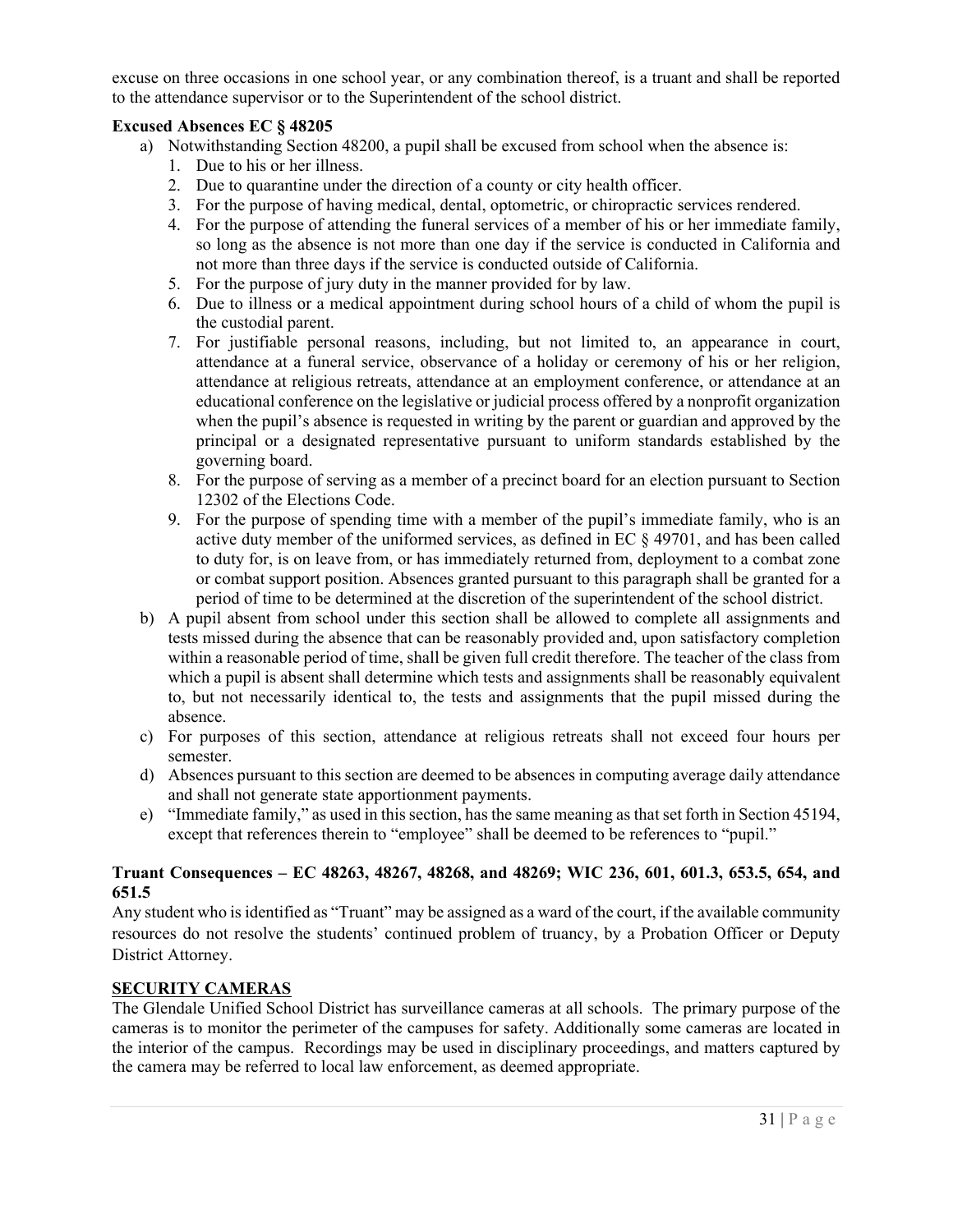The district employs camera surveillance equipment for the safety of our students, staff and visitors. This equipment may or may not be monitored at any time. Surveillance cameras will generally be utilized only in public areas where there is no "reasonable expectation of privacy." Public areas may include school buses; building entrances; hallways; parking lots; front offices where students, employees, and parents come and go; gymnasiums during public activities; cafeterias; and supply rooms. However, it is not possible for surveillance cameras to cover all public areas of District buildings or all District activities. District surveillance cameras will not be installed in "private" areas such as restrooms, locker rooms, changing areas, private offices (unless consent by the office owner is given), or classrooms.

#### **STUDENT CONDUCT**

Effective learning cannot take place without a safe, secure, and peaceful environment. The school climate cannot tolerate violence, weapons, prejudice, or abuse. Pupils will be held accountable for their actions. Please be sure to become familiar with your school rules. Below, you will find some of the California state laws and Glendale Unified School District policies and regulations that govern student conduct.

**Duty to Hold Pupils Accountable - Education Code, Section 44807:** Every teacher/administrator is to hold pupils to strict account for their conduct while on school grounds; while going to or coming from school; during lunch period, whether on or off the campus; and during, or while going to, or coming from a school sponsored activity. Prescribed rules of conduct are available for parents at every Glendale school. (Legal References: Education Code Sections 48900, 48900.2, 48900.3, 48900.4, 48900.7)

Administrators may take appropriate action (suspension or expulsion) when information becomes available about student misconduct that originates away from school grounds or school activities that has a direct and detrimental effect on or seriously threatens the discipline, educational environment, safety or general welfare of students, faculty, staff, and/or administrators of the District.

**Pupil Responsibilities - Education Code, Section 48908 and 5 CCR, Section 300:** Every pupil is directed to attend school punctually and regularly; conform to the regulations of the school; obey promptly all the directions of his/her teacher and others in authority; be diligent in study; respectful to his/her teacher and others in authority; kind and courteous to schoolmates; and refrain from the use of profane and vulgar language.

**Pupil Search (GUSD Board Policy 5145.12):** School officials may search individual pupils and their property, including vehicles, whenever authorized by law or when there is a reasonable suspicion that the search will uncover evidence that the pupil is violating the law or the rules of the District or the school. This includes the search of cell phone information, text messages, and images. Cyber bullying and cyber sexual harassment will not be condoned. Parents need to be aware of images and text messages on their children's cell phone that may be violating the law and reasonable steps should be taken to stop the violation of law. Random searches of lockers and classrooms may occur as a deterrent to keep contraband away and will include the use of canines and/or metal detectors.

**Weapons - GUSD Board Policy 5131.7:** The State of California and Glendale Unified School District believe that the preservation of a safe environment for learning is of paramount importance. The possession of any firearm, knife, explosive, or other dangerous object, including pepper spray, tear gas, and laser pointer is unlawful.

**Possession and Use of Electronic Devices - Education Code, Section 48901.5 and GUSD Board Policy 5131:** Students shall be permitted to have in their possession an electronic device, such as a mobile phone, smart phone, laptop computer, tablet device, or other communication tool on campus during the school day, while attending school-sponsored activities, or while under the supervision and control of a school District employee. Electronic devices may be used in the event of a school-related emergency (i.e. a lockdown, earthquake or other such event) as determined by the principal or for a health purpose.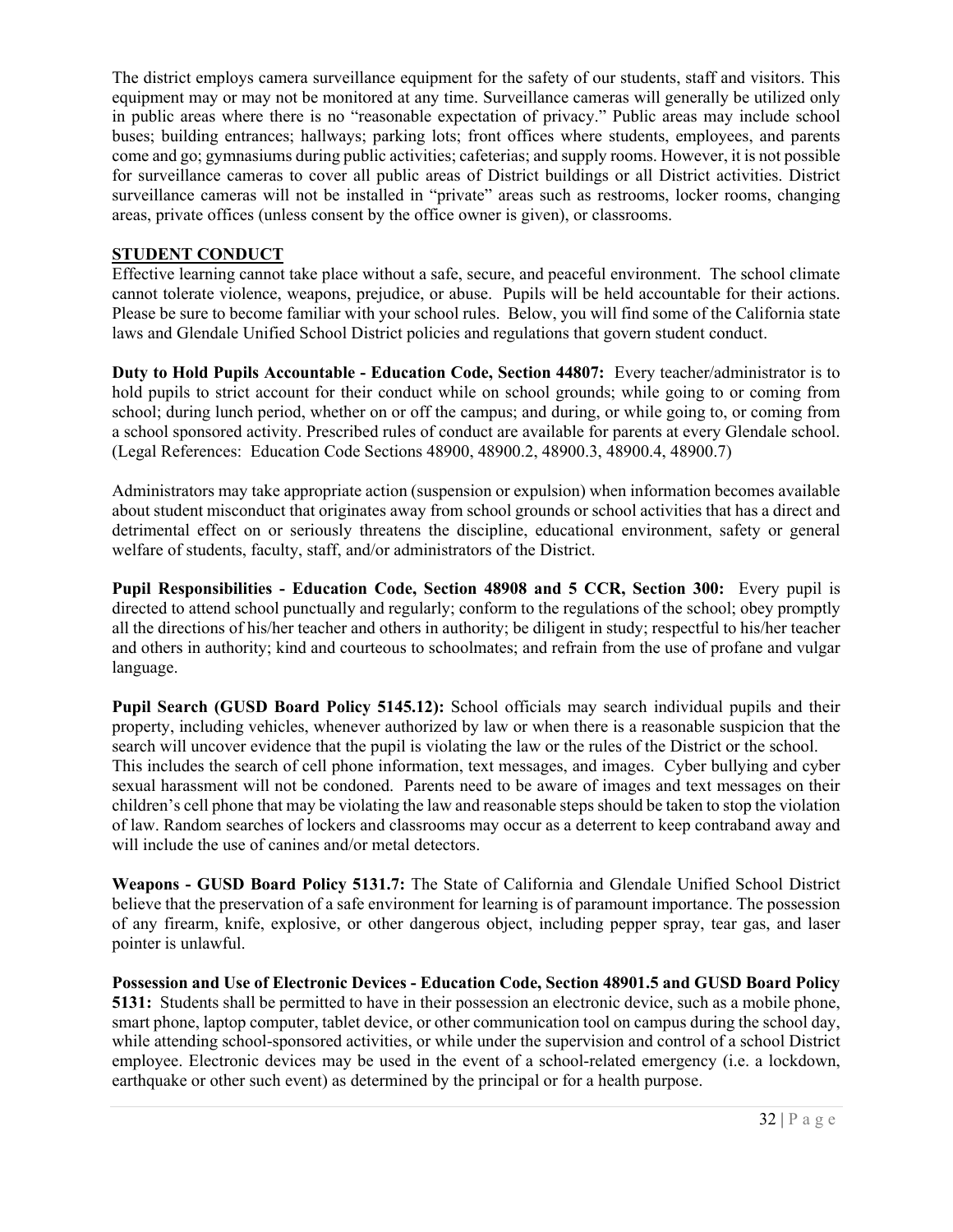The inappropriate use of these devices during the instructional day or during other school activities will be considered a disruption of school activities and subject to disciplinary action. Electronic devices may be confiscated by, and at the discretion of, a school administrator or designee. When a device is confiscated, the parent/guardian shall be notified and the device returned to the parent/guardian or the student at the end of the day. The Board does not assume liability if such devices are damaged, lost, or stolen.

**Bullying Procedures - Education Code, Section 234.4 and 32283.5 and GUSD Board Policy 5131:**  Students are encouraged to notify school staff when they are being bullied or suspect that another student is being victimized. In addition, the Superintendent or designee shall develop means for students to report threats or incidents confidentially and anonymously. School staff who witness bullying shall immediately intervene to stop the incident when it is safe to do so. (Education Code 234.1) Students may submit a verbal or written complaint of conduct they consider to be bullying to a teacher or administrator. Complaints of bullying shall be investigated and resolved in accordance with site-level grievance procedures.

Glendale Unified School District is committed to the prohibition of discrimination, harassment, intimidation, and bullying. Annual training will be provided to all staff who work with students, to prevent bullying and cyberbullying. You may find a list of education web pages describing the staff training at: https://www.cde.ca.gov/ls/ss/se/bullyres.asp. If you or your child should experience any bullying on campus, at school events, or on the way to or from school, please contact our district counseling liaison available to assist you in identifying and stopping this behavior at: (818) 241-3111 extension 1285.

**Suicide Prevention:** GUSD recognizes that suicide is a major cause of death among youth and should be taken seriously. In order to attempt to reduce suicidal behavior and its impact on students and families, the Superintendent or designee shall develop preventive strategies and intervention procedures.

**Suspension and Expulsion Codes - Education Code, Section 48900:** A pupil shall not be suspended from school or recommended for expulsion, unless the superintendent of the school district or the principal of the school in which the pupil is enrolled determines that the pupil has committed an act as defined pursuant to any of subdivisions (a) to (r), inclusive:

- (a) (1) Caused, attempted to cause, or threatened to cause physical injury to another person.
- (2) Willfully used force or violence upon the person of another, except in self-defense.

(b) Possessed, sold, or otherwise furnished a firearm, knife, explosive, or other dangerous object, unless, in the case of possession of an object of this type, the pupil had obtained written permission to possess the item from a certificated school employee, which is concurred in by the principal or the designee of the principal.

(c) Unlawfully possessed, used, sold, or otherwise furnished, or been under the influence of, a controlled substance listed in Chapter 2 (commencing with Section 11053) of Division 10 of the Health and Safety Code, an alcoholic beverage, or an intoxicant of any kind.

(d) Unlawfully offered, arranged, or negotiated to sell a controlled substance listed in Chapter 2 (commencing with Section 11053) of Division 10 of the Health and Safety Code, an alcoholic beverage, or an intoxicant of any kind, and either sold, delivered, or otherwise furnished to a person another liquid, substance, or material and represented the liquid, substance, or material as a controlled substance, alcoholic beverage, or intoxicant.

- (e) Committed or attempted to commit robbery or extortion.
- (f) Caused or attempted to cause damage to school property or private property.
- (g) Stole or attempted to steal school property or private property.

(h) Possessed or used tobacco, or products containing tobacco or nicotine products, including, but not limited to, cigarettes, cigars, miniature cigars, clove cigarettes, smokeless tobacco, snuff, chew packets, and betel. However, this section does not prohibit the use or possession by a pupil of the pupil's own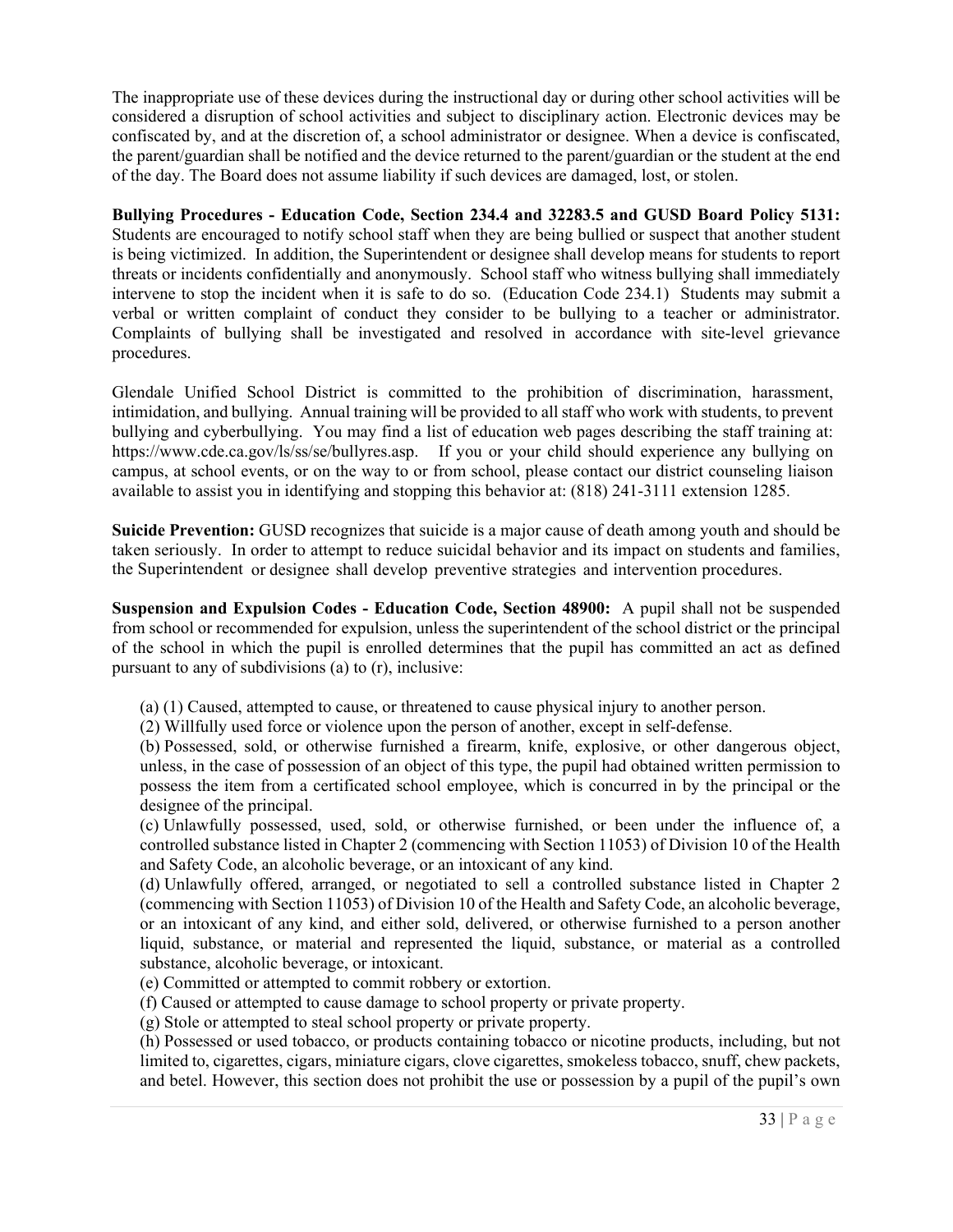prescription products.

(i) Committed an obscene act or engaged in habitual profanity or vulgarity.

(j) Unlawfully possessed or unlawfully offered, arranged, or negotiated to sell drug paraphernalia, as defined in Section 11014.5 of the Health and Safety Code.

(k) (1) Disrupted school activities or otherwise willfully defied the valid authority of supervisors, teachers, administrators, school officials, or other school personnel engaged in the performance of their duties.

(2) Except as provided in Section 48910, a pupil enrolled in kindergarten or any of grades 1 to 3, inclusive, shall not be suspended for any of the acts enumerated in paragraph (1), and those acts shall not constitute grounds for a pupil enrolled in kindergarten or any of grades 1 to 12, inclusive, to be recommended for expulsion. This paragraph is inoperative on July 1, 2020.

(3) Except as provided in Section 48910, commencing July 1, 2020, a pupil enrolled in kindergarten or any of grades 1 to 5, inclusive, shall not be suspended for any of the acts specified in paragraph (1), and those acts shall not constitute grounds for a pupil enrolled in kindergarten or any of grades 1 to 12, inclusive, to be recommended for expulsion.

(4) Except as provided in Section 48910, commencing July 1, 2020, a pupil enrolled in any of grades 6 to 8, inclusive, shall not be suspended for any of the acts specified in paragraph (1). This paragraph is inoperative on July 1, 2025.

(l) Knowingly received stolen school property or private property.

(m) Possessed an imitation firearm. As used in this section, "imitation firearm" means a replica of a firearm that is so substantially similar in physical properties to an existing firearm as to lead a reasonable person to conclude that the replica is a firearm.

(n) Committed or attempted to commit a sexual assault as defined in Section 261, 266c, 286, 287, 288, or 289 of, or former Section 288a of, the Penal Code or committed a sexual battery as defined in Section 243.4 of the Penal Code.

(o) Harassed, threatened, or intimidated a pupil who is a complaining witness or a witness in a school disciplinary proceeding for purposes of either preventing that pupil from being a witness or retaliating against that pupil for being a witness, or both.

(p) Unlawfully offered, arranged to sell, negotiated to sell, or sold the prescription drug Soma.

(q) Engaged in, or attempted to engage in, hazing. For purposes of this subdivision, "hazing" means a method of initiation or preinitiation into a pupil organization or body, whether or not the organization or body is officially recognized by an educational institution, that is likely to cause serious bodily injury or personal degradation or disgrace resulting in physical or mental harm to a former, current, or prospective pupil. For purposes of this subdivision, "hazing" does not include athletic events or schoolsanctioned events.

(r) Engaged in an act of bullying. For purposes of this subdivision, the following terms have the following meanings:

(1) "Bullying" means any severe or pervasive physical or verbal act or conduct, including communications made in writing or by means of an electronic act, and including one or more acts committed by a pupil or group of pupils as defined in Section 48900.2, 48900.3, or 48900.4, directed toward one or more pupils that has or can be reasonably predicted to have the effect of one or more of the following:

(A) Placing a reasonable pupil or pupils in fear of harm to that pupil's or those pupils' person or property.

(B) Causing a reasonable pupil to experience a substantially detrimental effect on the pupil's physical or mental health.

(C) Causing a reasonable pupil to experience substantial interference with the pupil's academic performance.

(D) Causing a reasonable pupil to experience substantial interference with the pupil's ability to participate in or benefit from the services, activities, or privileges provided by a school.

(2) (A) "Electronic act" means the creation or transmission originated on or off the school site, by means of an electronic device, including, but not limited to, a telephone, wireless telephone, or other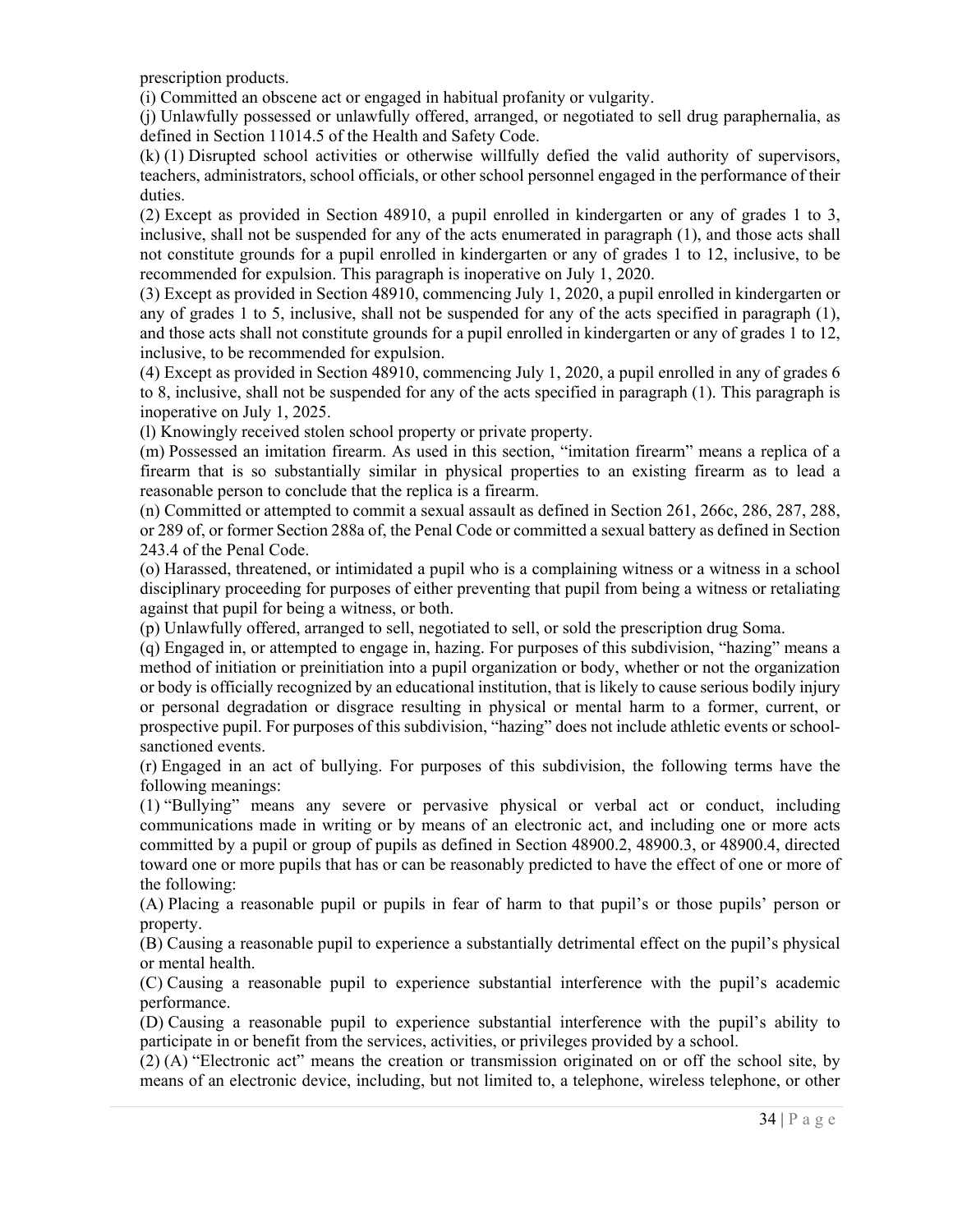wireless communication device, computer, or pager, of a communication, including, but not limited to, any of the following:

(i) A message, text, sound, video, or image.

(ii) A post on a social network internet website, including, but not limited to:

(I) Posting to or creating a burn page. "Burn page" means an internet website created for the purpose of having one or more of the effects listed in paragraph (1).

(II) Creating a credible impersonation of another actual pupil for the purpose of having one or more of the effects listed in paragraph (1). "Credible impersonation" means to knowingly and without consent impersonate a pupil for the purpose of bullying the pupil and such that another pupil would reasonably believe, or has reasonably believed, that the pupil was or is the pupil who was impersonated.

(III) Creating a false profile for the purpose of having one or more of the effects listed in paragraph (1). "False profile" means a profile of a fictitious pupil or a profile using the likeness or attributes of an actual pupil other than the pupil who created the false profile.

(iii) (I) An act of cyber sexual bullying.

(II) For purposes of this clause, "cyber sexual bullying" means the dissemination of, or the solicitation or incitement to disseminate, a photograph or other visual recording by a pupil to another pupil or to school personnel by means of an electronic act that has or can be reasonably predicted to have one or more of the effects described in subparagraphs (A) to (D), inclusive, of paragraph (1). A photograph or other visual recording, as described in this subclause, shall include the depiction of a nude, semi-nude, or sexually explicit photograph or other visual recording of a minor where the minor is identifiable from the photograph, visual recording, or other electronic act.

(III) For purposes of this clause, "cyber sexual bullying" does not include a depiction, portrayal, or image that has any serious literary, artistic, educational, political, or scientific value or that involves athletic events or school-sanctioned activities.

(B) Notwithstanding paragraph (1) and subparagraph (A), an electronic act shall not constitute pervasive conduct solely on the basis that it has been transmitted on the internet or is currently posted on the internet.

(3) "Reasonable pupil" means a pupil, including, but not limited to, a pupil with exceptional needs, who exercises average care, skill, and judgment in conduct for a person of that age, or for a person of that age with the pupil's exceptional needs.

(s) A pupil shall not be suspended or expelled for any of the acts enumerated in this section unless the act is related to a school activity or school attendance occurring within a school under the jurisdiction of the superintendent of the school district or principal or occurring within any other school district. A pupil may be suspended or expelled for acts that are enumerated in this section and related to a school activity or school attendance that occur at any time, including, but not limited to, any of the following: (1) While on school grounds.

(2) While going to or coming from school.

(3) During the lunch period whether on or off the campus.

(4) During, or while going to or coming from, a school-sponsored activity.

(t) A pupil who aids or abets, as defined in Section 31 of the Penal Code, the infliction or attempted infliction of physical injury to another person may be subject to suspension, but not expulsion, pursuant to this section, except that a pupil who has been adjudged by a juvenile court to have committed, as an aider and abettor, a crime of physical violence in which the victim suffered great bodily injury or serious bodily injury shall be subject to discipline pursuant to subdivision (a).

(u) As used in this section, "school property" includes, but is not limited to, electronic files and databases.

(v) For a pupil subject to discipline under this section, a superintendent of the school district or principal is encouraged to provide alternatives to suspension or expulsion, using a research-based framework with strategies that improve behavioral and academic outcomes, that are age appropriate and designed to address and correct the pupil's specific misbehavior as specified in Section 48900.5.

(w) (1) It is the intent of the Legislature that alternatives to suspension or expulsion be imposed against a pupil who is truant, tardy, or otherwise absent from school activities.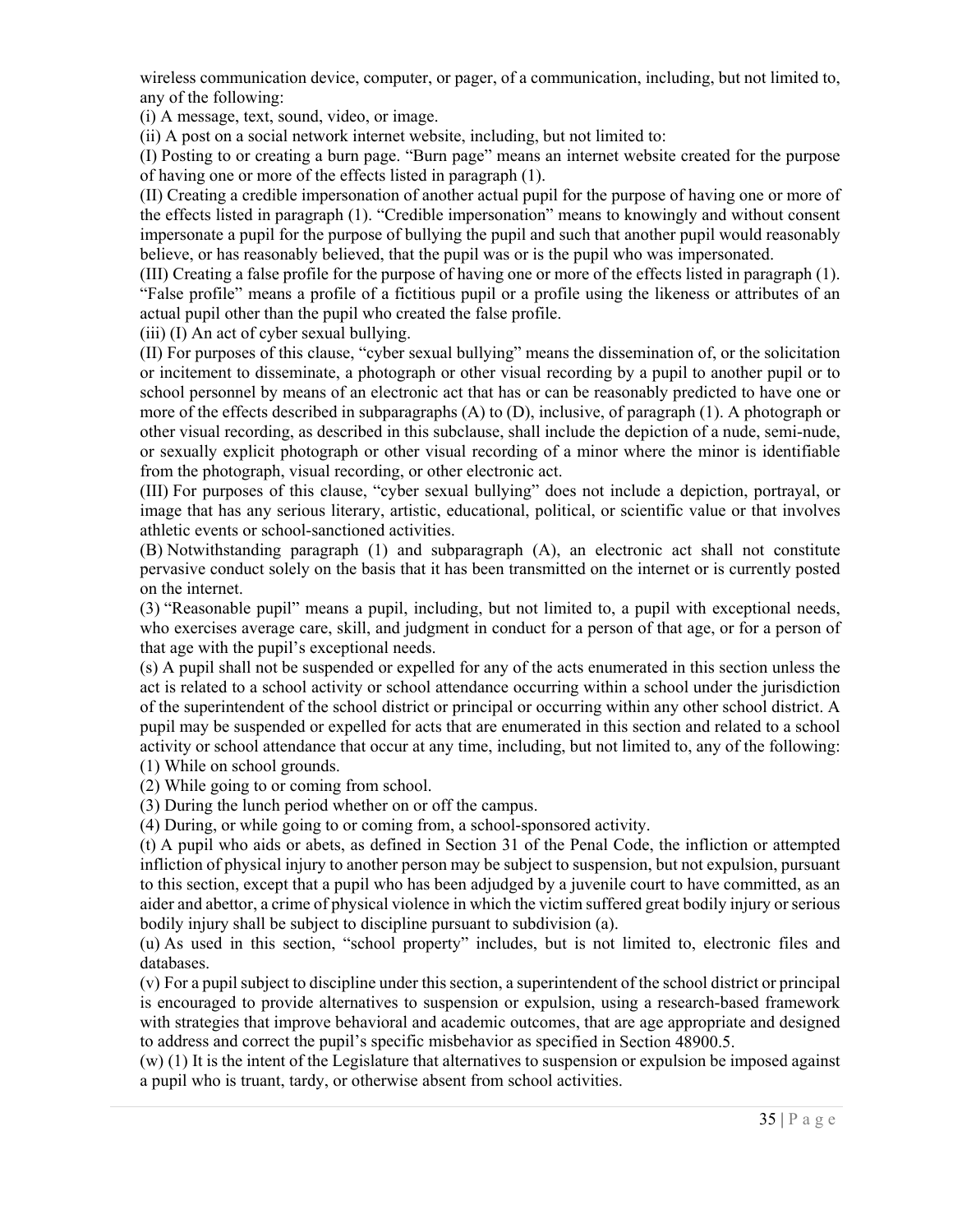(2) It is further the intent of the Legislature that the Multi-Tiered System of Supports, which includes restorative justice practices, trauma-informed practices, social and emotional learning, and schoolwide positive behavior interventions and support, may be used to help pupils gain critical social and emotional skills, receive support to help transform trauma-related responses, understand the impact of their actions, and develop meaningful methods for repairing harm to the school community.

#### **California Education Code, Section 48900.2**

 In addition to the reasons specified in Section 48900, a pupil may be suspended from school or recommended for expulsion if the superintendent or the principal of the school in which the pupil is enrolled determines that the pupil has committed sexual harassment as defined in Section 212.5. For the purpose of this chapter, the conduct described in Section 212.5 must be considered by a reasonable person of the same gender as the victim to be sufficiently severe of pervasive to have a negative impact upon the individual's academic performance or to create an intimidating, hostile, or offensive educational environment. This section shall not apply to pupils enrolled in kindergarten and grades 1 to 3, inclusive.

#### **California Education Code, Section 48900.3**

 In addition to the grounds specified in Sections 48900 and 48900.2, a pupil in any of grades 4 to 12, inclusive, may be suspended from school or recommended for expulsion if the superintendent or the principal of the school in which the pupil is enrolled determines that the pupil has caused, attempted to cause, threatened to cause, or participated in an act of, hate violence, as defined in subdivision (e) of Section 233.

#### **California Education Code, Section 48900.4**

 In addition to the grounds specified in Section 48900 and 48900.2, a pupil enrolled in any of grades 4 to 12, inclusive, may be suspended from school or recommended for expulsion if the superintendent or the principal of the school in which the pupil is enrolled determines that the pupil has intentionally engaged in harassment, threats, or intimidation, directed against school district personnel or pupils, that is sufficiently severe or pervasive to have the actual and reasonably expected effect of materially disrupting class work, creating substantial disorder, and invading the rights of either school personnel or pupils by creating an intimidating or hostile educational environment.

#### **California Education Code, Section 48900.5**

- (a) Suspension, including supervised suspension as described in Section 48922.2, shall be imposed only when other means of correction fail to bring about proper conduct. A school district may document the other means of correction used and place that documentation in the pupil's record, which may be accessed pursuant to Section 49069. However, a pupil including an individual with exceptional needs, as defined in Section 56026, may be suspended, subject to Section 1415 of Title 20 of the United States Code, for any of the reasons enumerated in Section 48900 upon a first offense, if the principal or superintendent of schools determines that the pupil violated subdivision (a), (b), (c), (d), or (e) of Section 48900 or that the pupil's presence causes a danger to persons.
- (b) Other means of correction include, but are not limited to, the following:
	- (1) A conference between school personnel, the pupil's parent or guardian, and the pupil.
	- (2) Referrals to the school counselor, psychologist, social worker, child welfare attendance personnel, or other school support services personnel for case management and counseling.
	- (3) Study teams, guidance teams, resource panel teams, or other intervention-related teams that assess the behavior, and develop and implement individualized plans to address the behavior in partnership with the pupil and his or her parents.
	- (4) Referral for a comprehensive psychosocial or psycho-educational assessment, including for purposes of creating an individualized education program, or a plan adopted pursuant to Section 504 of the federal Rehabilitation Act of 1973 (29 U.S.C. Sec. 794(a)).
	- (5) Enrollment in a program for teaching prosocial behavior or anger management.
	- (6) Participation in a restorative justice program.
	- (7) A positive behavior support approach with tiered interventions that occur during the school day on campus.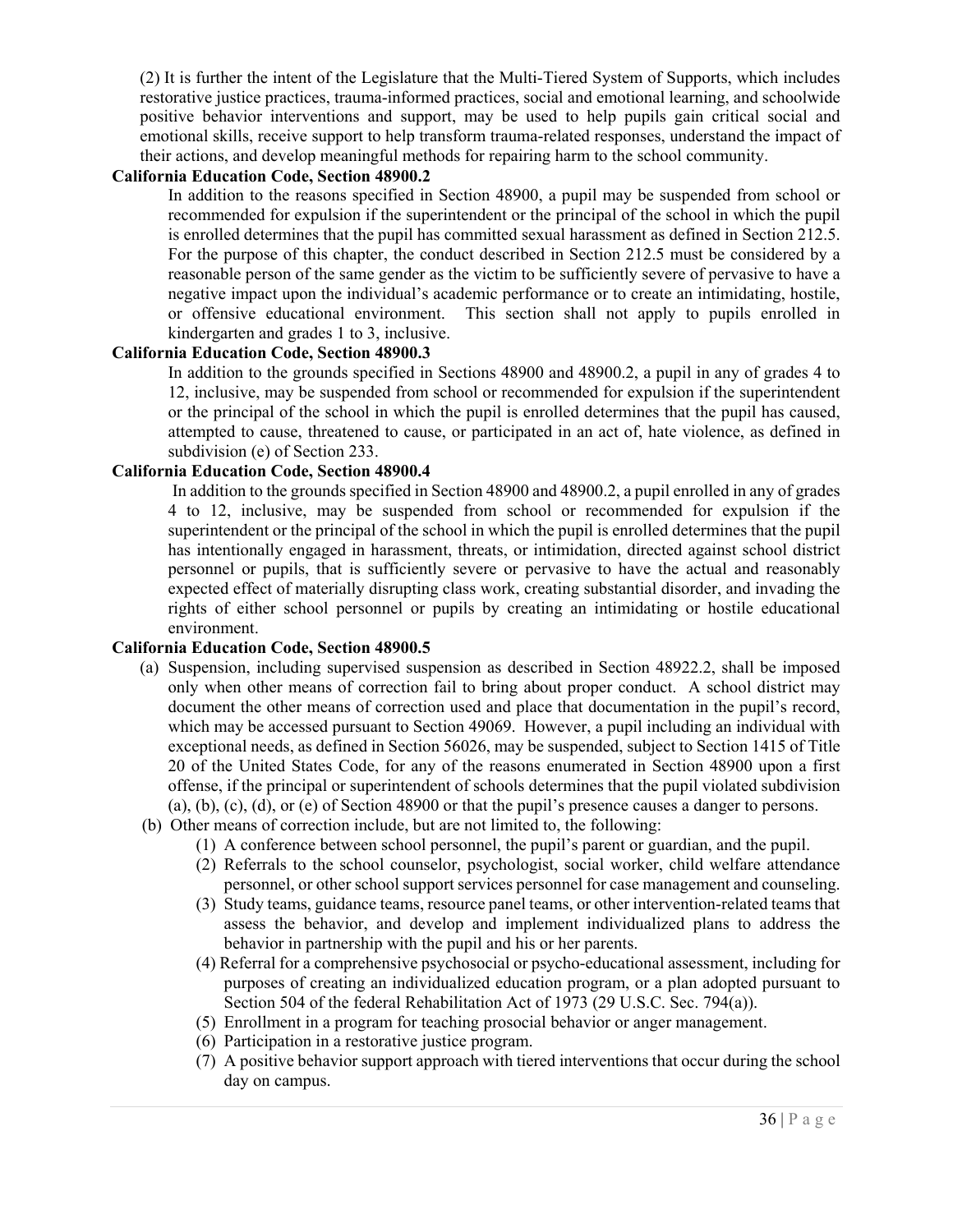- (8) After-school programs that address specific behavioral issues or expose pupils to positive activities and behaviors, including, but not limited to, those operated in collaboration with local parent and community groups.
- (9) Any of the alternatives described in Section 48900.6.

#### **California Education Code, Section 48900.7**

- (a) In addition to the reasons specified in Section 48900, 48900.2, 48900.3, and 48900.4, a pupil may be suspended from school or recommended for expulsion if the superintendent or the principal of the school in which the pupil is enrolled determines that the pupil has made terroristic threats against school officials or school property, or both
- (b) For the purposes of this section, "terroristic threat" shall include any statement, whether Written or oral, by a person who willfully threatens to commit a crime which will result in death, great bodily injury to another person, or property damage in excess of one thousand dollars (\$1,000), with the specific intent that the statement is to be takes as a threat, even if there is no intent of actually carrying it our, which, on its face and under the circumstances in which it is made, is so unequivocal, unconditional, immediate, and specific as to convey to the person threatened, a gravity of purpose and an immediate prospect of execution of the treat, and thereby causes that person reasonable to be in sustained fear for his or her own safety 51430for his or her immediate family's safety, or for the protection of school district property, or the personal property of the person threatened or his or her immediate family.

#### **ELECTRONIC SIGNALING DEVICES**

**California Education Code, Section 48901.5:** The use by any person, including a pupil, of any electronic signaling device in any classroom without the prior consent of the teacher and the principal is prohibited as it disrupts and impairs the teaching process and discipline in the schools. The only allowable use would be acceptable if it is determined by a licensed physician that the pupil must use for the health and safety of a pupil. Any pupil in violation shall be subject to appropriate disciplinary action. Smartphone use may be prohibited by districts, charter schools, and county schools while a student is at a school site and under supervision and control of staff. There are health and special education limits or usage that may differ from the general student population, but must be in writing and kept on file in student records for confidential record keeping and reasons.

#### **VICTIM OF A VIOLENT CRIME**

**USC 7912:** A pupil who becomes a victim of a violent crime while in or on the school grounds must be offered the opportunity to transfer to a safe public school within the school district, including a public charter school, within ten calendar days. If there is not another school within the area served by the district, the district is encouraged, but not required, to explore other appropriate options such as an agreement with a neighboring school district to accept pupils through an interdistrict transfer. Primary examples of violent criminal offenses in the Penal Code include attempted murder, battery with serious bodily injury, assault with a deadly weapon, rape, sexual battery, robbery, extortion, and hate crimes. For more information, please contact (818) 241-3111 ext. 1285.

#### **MENTAL HEALTH SERVICES**

In order to initiate a counseling referral a GUSD student, parents/guardians can contact Dr. Ilin Magran, Director, Student Wellness Department at (818) 241-311, and extension 1500 or visit our website www.GUSD.net to submit a referral. The department will work with our families to support our students by one of the following providers: GUSD intern Academy, GUSD therapists assigned to the department, and local mental health agencies.

#### **SUICIDE PREVENTION POLICIES**

**California Education Code, Section 215:** Student suicide rates are of concern to all members of the school community. One child, ages 12 and older, dies by suicide every five days in California. Local Districts were required by California law to provide suicide prevention education, according to age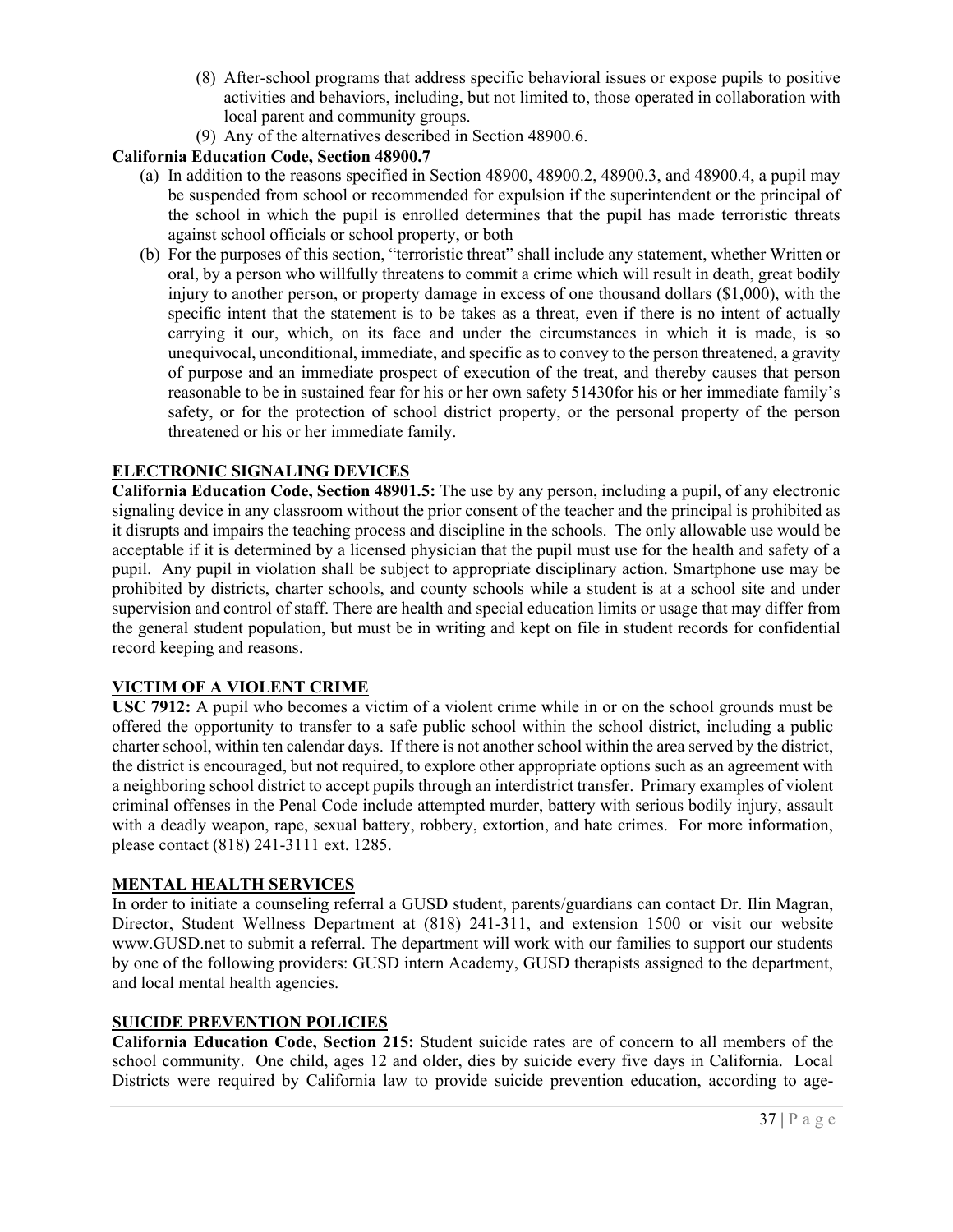appropriate and sensitive local policies, for grades 7 to 12. Legislators have determined that training in mental health and coordination around improved services is extended to our elementary students. A shared goal by all staff educators is to keep a safe place to learn, free from harm to any of our students.

#### **POSITIVE BEHAVIOR INTERVENTIONS AND SUPPORTS (PBIS)**

Glendale Unified School District promotes Positive Behavior Interventions and Supports as an alternative to suspension. Positive Behavior Interventions and Supports focus on using school-wide and classroom strategies to help all students learn and practice those behaviors that support a respectful, responsible and safe school climate. Building strong, positive relationships between students and all adults on campus is a foundational component of this framework.

#### **CUSTODY LAW NOTIFICATION**

Under California law (Family Code Section 3010), each parent is equally entitled to custody of his or her child. It is the policy of the Glendale Unified School District to obey Family Code Section 3010 so that either parent, upon showing proper identification, may check the child out of school, or otherwise make decisions regarding the health, education and welfare of the child.

Family Code Section 3025 provides that a non-custodial parent shall not be denied access to school records pertaining to his or her child. The Glendale Unified School District shall allow either parent to access their child's school records, including medical records in the school's possession.

If a court has made order(s) restricting or limiting a parent's rights to visitation or custody of a child and/or access to information about the child, it is the obligation of both parents to immediately provide a legible copy of the court stamped order, signed by the judge, to each child's school site. Copies of court orders can be obtained in the clerk's office at the courthouse where the orders were made.

One parent's oral or written assertion, without confirmation by a signed court order, are insufficient reasons for the school to deny the other parent access to the child and/or the child's records.

Schools in the Glendale Unified School District will follow the most recent signed child custody court order that has been provided, or in the absence of any orders, California law as cited above, giving parents equal rights to custody of the child.

Parents are requested to avoid involving school personnel in child custody disputes. If a parent is uncertain as to whether the school has current information regarding child custody, he or she should contact their child's school site to verify the school has been provided with legible copies of the most recent court orders.

#### **TOBACCO FREE ENVIRONMENT**

In compliance with California Health and Safety Code, Sections 104420 and 104495, the Glendale Unified School District supports a tobacco-free environment. Tobacco use by students, staff, and visitors is prohibited at all times on District property. (E-cigarettes are considered tobacco products. Vaporizers are considered drug paraphernalia). Questions concerning enforcement of this policy may be directed to the administrators at any school site.

#### **OFF-CAMPUS LUNCH**

**California Education Code, Section 44808.5:** The governing board of the Glendale Unified School District, pursuant to Education Code 44808.5, has decided to permit the students enrolled at Crescenta Valley High School to leave the school grounds during the lunch period. Neither the school district nor any officer or employee thereof shall be liable for the conduct nor has safety of any pupil during such time as the pupil left the school grounds pursuant to this section.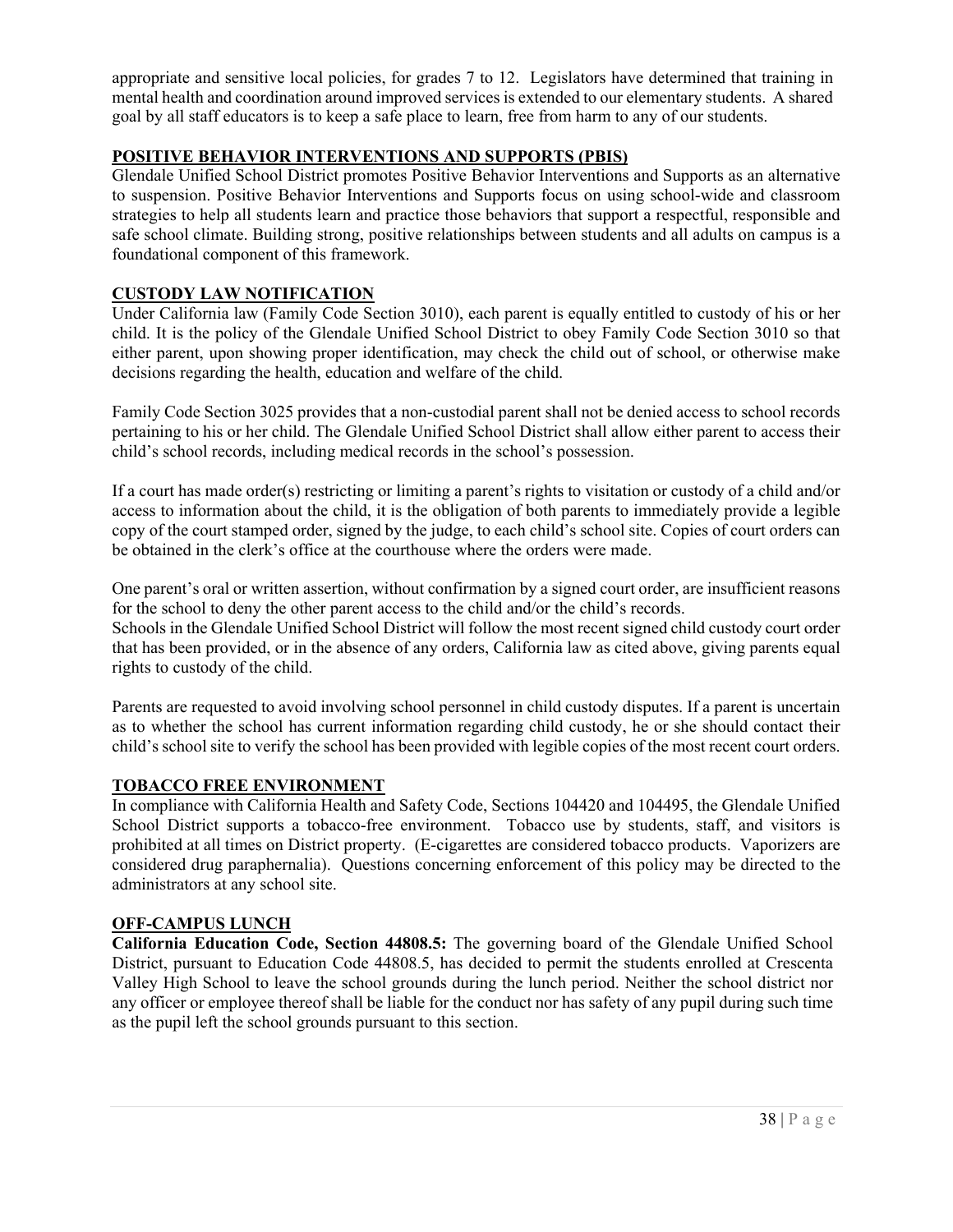#### **ALTERNATIVE SCHOOLS**

**California Education Code, Section 58501:** School districts are required to inform parents of the availability of Alternative School opportunities. California state law authorizes all school districts to provide alternative schools. Section 58500 of the Education Code defines an alternative school as a school or separate class group within a school, which is operated in a manner designed to:

- Maximize the opportunity for pupils to develop the positive values of self-reliance, initiative, kindness, spontaneity, resourcefulness, courage, creativity, responsibility, and joy.
- Recognize that the best learning takes place when the pupil learns because of his/her desire to learn.
- Maintain a learning situation maximizing pupil self-motivation and encouraging the pupil in his/her own time to follow his/her own interests. These interests may be conceived by him/her totally and independently or may result in whole or in part from a presentation by his/her teachers of choices of learning projects.
- Maximize the opportunity for teachers, parents, and pupils to cooperatively develop the learning process and its subject matter. This opportunity shall be a continuous, permanent process.
- Maximize the opportunity for the pupils, teachers, and parents to continuously react to the changing world, including, but not limited to, the community in which the school is located.

**Continuation High School** – *Allan F. Daily High School* - a voluntary program for students who have not earned enough credits to be able to graduate from their high school of residence. This program provides an opportunity to accelerate credit completion and earn a diploma from Glendale Unified School District.

**Independent Study Program** – *Verdugo Academy –* a voluntary program for parents who want their child, at any grade level, to be enrolled in an independent study program. Students complete course work and earn grades/credits while working from home. Students must attend weekly meetings with their Verdugo Academy teachers to assess their mastery of the course and their progress on assignments. High school students who complete all course work in  $9<sup>th</sup>$  through  $12<sup>th</sup>$  grade earn a GUSD diploma.

**Online College and Career Academy** - A virtual school with a college and career preparation pathway in business and entrepreneurship. Students attend classes virtually with GUSD teachers and Glendale Community College professors. Students who successfully complete the program earn a GUSD diploma, CTE certification, and college course credit.

**Community Day School** *– Jewel City CDS* – students are placed in this school involuntarily for violation of state education code regarding student safety and/or discipline. Students attend daily classes from one semester to one school year. Students participate in an academic program as well as a program to support appropriate emotional and behavioral growth before returning to their school of residence.

In the event any parent, student, or teacher is interested in further information concerning alternative schools, the County Superintendent of Schools, the administrative office of this District, and the principal's office in each school have copies of the law.

**California Education Code, Sections 48208, 48980, 48206.3:** Home and hospital instruction is available for temporarily disabled Students.

#### **SEXUAL HARASSMENT**

**California Education Code, Section 231.5** requires that each district have a written policy regarding sexual harassment. Glendale Unified School District's Board Policy 5145.7 (below) is in compliance with this requirement.

**Sexual Harassment (GUSD Board Policy 5145.7):** The Board of Education is committed to maintaining a safe school environment that is free from harassment and discrimination. The Board prohibits, at school or at school-sponsored or school-related activities, sexual harassment targeted at any student by anyone.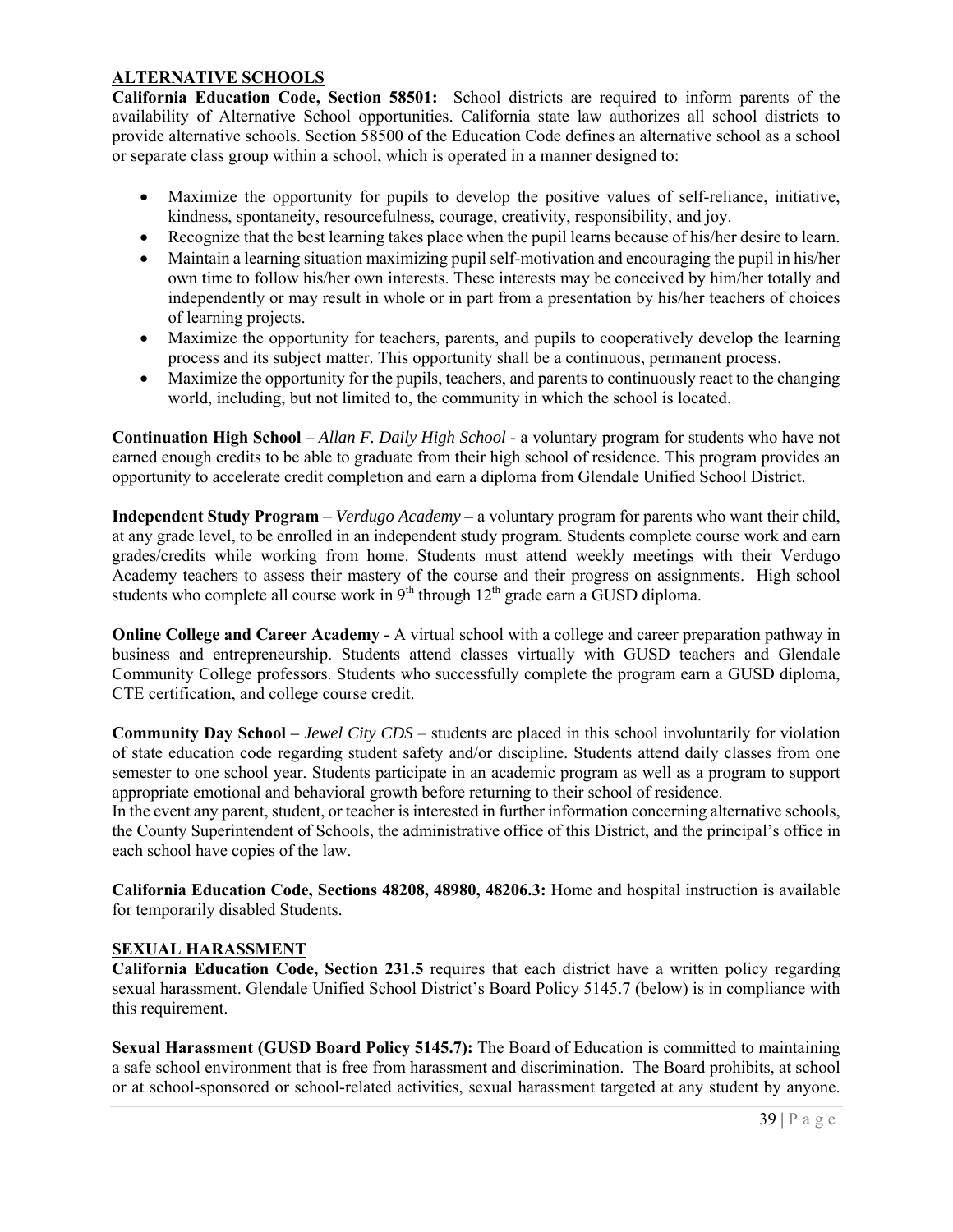The Board also prohibits retaliatory behavior or action against any person who reports, files a complaint or testifies about, or otherwise supports a complainant in alleging sexual harassment.

The District strongly encourages students who feel that they are being or have been sexually harassed on school grounds or at a school-sponsored or school-related activity by another student or an adult, or who have experienced off-campus sexual harassment that has a continuing effect on campus, to immediately contact their teacher, the principal, the District's Title IX Coordinator, or any other available school employee. Any employee who receives a report or observes an incident of sexual harassment shall notify the Title IX Coordinator.

Once notified, the Title IX Coordinator shall ensure the complaint is addressed through Title IX complaint procedures or uniform complaint procedures, as applicable, and shall offer supportive measures to the complainant.

The Superintendent or designee shall inform students and parents/guardians of the District's sexual harassment policy by disseminating it through parent/guardian notifications, publishing it on the District's web site, and including it in student and staff handbooks. All District staff shall be trained regarding the policy.

#### A. Instruction/Information

The Superintendent or designee shall ensure that all District students receive age-appropriate instruction and information on sexual harassment. Such instruction and information shall include:

- 1. What acts and behavior constitute sexual harassment, including the fact that such harassment could occur between people of the same sex and could involve sexual violence.
- 2. A clear message that students do not have to endure sexual harassment under any circumstance.
- 3. Encouragement to report observed instances of sexual harassment, even where the victim of the harassment has not complained.
- 4. A clear message that student safety is the District's primary concern, and that any separate rule violation involving an alleged victim or any other person reporting a sexual harassment incident will be addressed separately and will not affect the manner in which the sexual harassment complaint will be received, investigated, or resolved.
- 5. A clear message that, regardless of a complainant's noncompliance with the writing, timeline, or other formal filing requirements, every sexual harassment allegation that involves a student, whether as the complainant, respondent, or victim of the harassment, shall be investigated and prompt action shall be taken to stop any harassment, prevent recurrence, and address any continuing effect on students.
- 6. Information about the District's procedure for investigating complaints and the person(s) to whom a report of sex-based harassment should be made.
- 7. Information about the rights of students and parents/guardians to file a civil or criminal complaint, as applicable, including the right to file a civil or criminal complaint while the District investigation of a sexual harassment complaint continues.
- 8. A clear message that, when needed, the District will implement supportive measures to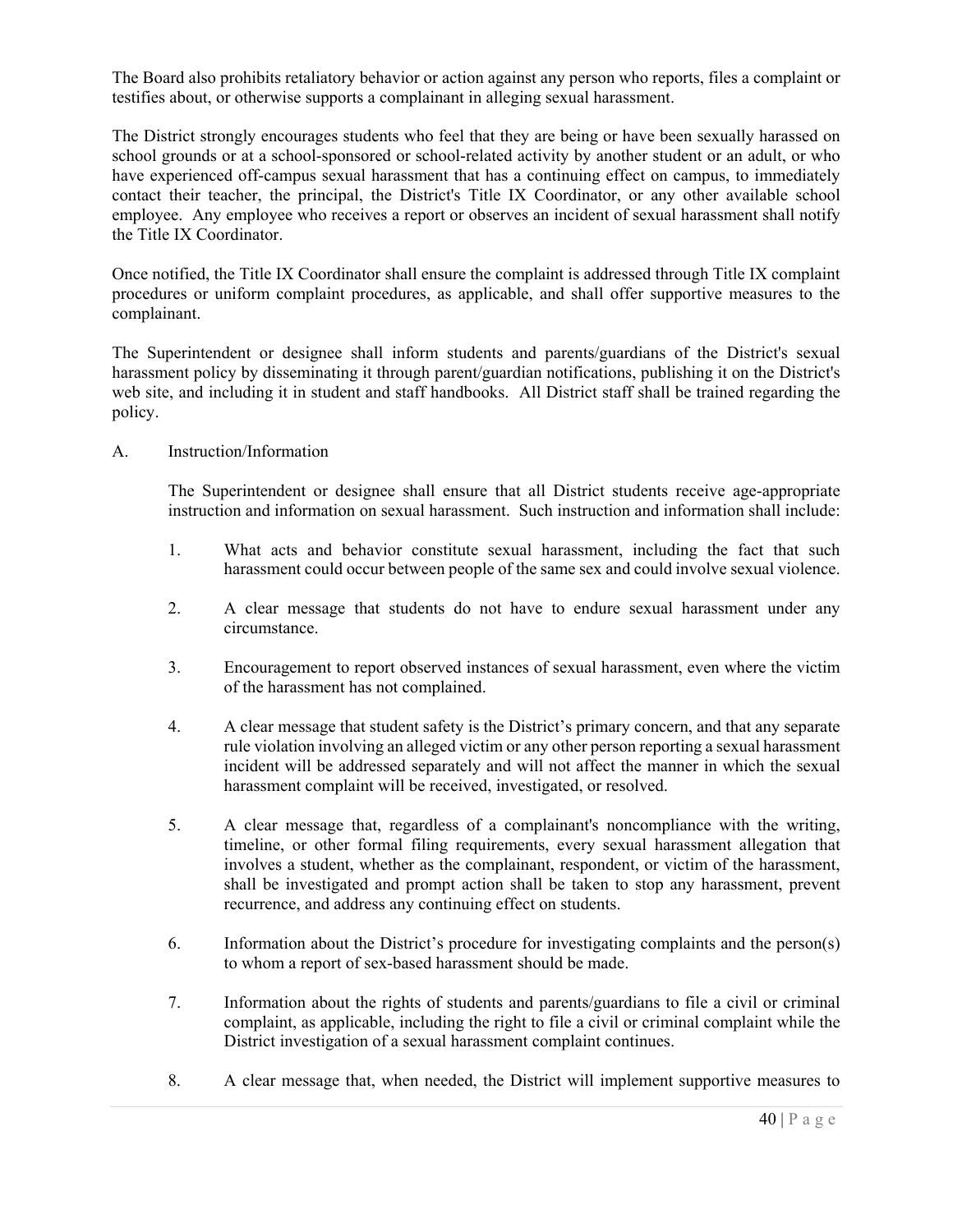ensure a safe school environment for a student who is the complainant or victim of sexual harassment and/or other students during an investigation

- B. Disciplinary Actions
	- 1. Upon completion of an investigation of a sexual harassment complaint, any student found to have engaged in sexual harassment or sexual violence in violation of this policy shall be subject to disciplinary action. For students in grades 4-12, disciplinary action may include suspension and/or expulsion, provided that, in imposing such discipline, the entire circumstances of the incident(s) shall be taken into account.
	- 2. Upon investigation of a sexual harassment complaint, any employee found to have engaged in sexual harassment or sexual violence toward any student shall be subject to disciplinary action, up to and including dismissal, in accordance with laws, and the applicable collective bargaining agreements.
- C. Record Keeping

In accordance with law, the Superintendent or designee shall maintain a record of all reported cases of sexual harassment to enable the District to monitor, address, and prevent repetitive harassing behavior in the schools.

# **Sexual Harassment (GUSD Administrative Regulation 5145.7):**

Title IX Coordinator

The District designates the following individual(s) as the responsible employee(s) to coordinate its efforts to comply with Title IX of the Education Amendments of 1972, as well as to investigate and resolve sexual harassment complaints under AR 1312.3 - Uniform Complaint Procedures. The Title IX Coordinator(s) may be contacted at:

Assistant Superintendent of Educational Services 223 North Jackson Street Glendale, CA 91206 (818) 241-3111, Ext. 1208 publicinfo@gusd.net

Chief Human Resources and Operations Officer 223 North Jackson Street Glendale, CA 91206 (818) 241-3111, Ext. 1370 publicinfo@gusd.net

The District shall notify students, parents/guardians, employees, bargaining units, and applicants for employment of the name or title, office address, email address, and telephone number of the District's Title IX Coordinator. (34 CFR 106.8)

#### Prohibited Conduct

Prohibited sexual harassment includes, but is not limited to, unwelcome sexual advances, unwanted requests for sexual favors, or other unwanted verbal, visual, or physical conduct of a sexual nature made against another person of the same or opposite sex in the educational setting, under any of the following conditions: (Education Code 212.4; 5 CCR 4916)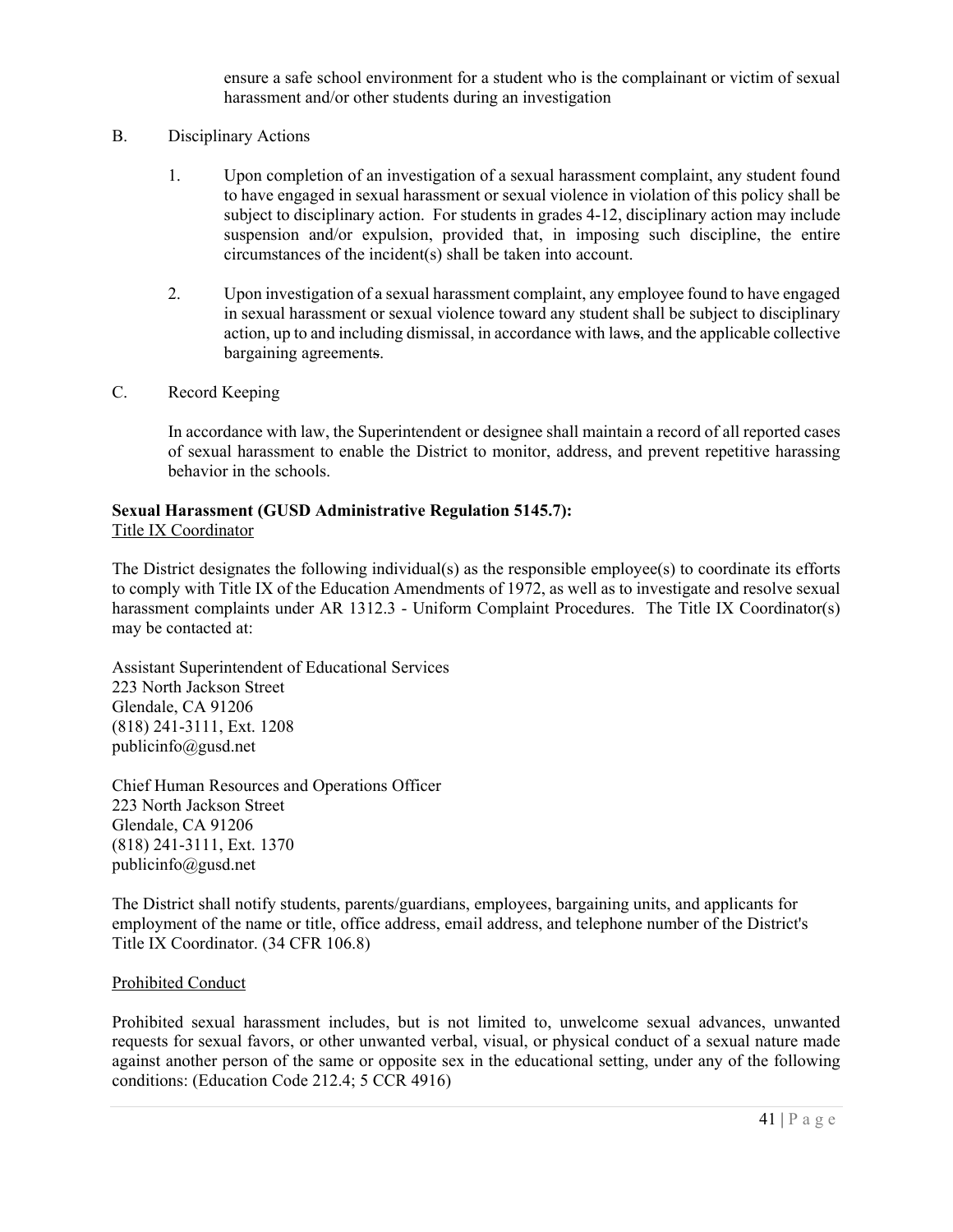- 1. Submission to the conduct is explicitly or implicitly made a term or condition of a student's academic status or progress.
- 2. Submission to or rejection of the conduct by a student is used as the basis for academic decisions affecting the student.
- 3. The conduct has the purpose or effect of having a negative impact on the student's academic performance, or of creating an intimidating, hostile, or offensive educational environment.
- 4. Submission to or rejection of the conduct by the student is used as the basis for any decision affecting the student regarding benefits and services, honors, programs, or activities available at or through any District program or activity.

Examples of conduct which are prohibited in the District and which may constitute sexual harassment include, but are not limited to:

- 1. Unwelcome leering, sexual flirtation, or propositions.
- 2. Unwelcome sexual slurs, epithets, threats, verbal abuse, derogatory comments, or sexually degrading descriptions.
- 3. Graphic verbal comments about an individual's body, or other overly personal conversation.
- 4. Sexual jokes, derogatory posters, notes, stories, cartoons, drawings, pictures, obscene gestures, or computer-generated images of a sexual nature.
- 5. Spreading sexual rumors.
- 6. Teasing or sexual remarks about students enrolled in a predominately single-sex class.
- 7. Massaging, grabbing, fondling, stroking, or brushing the body.
- 8. Touching an individual's body or clothes in a sexual way.
- 9. Impeding or blocking movements or any physical interference with school activities when directed at an individual on the basis of sex.
- 10. Displaying sexually suggestive objects.
- 11. Sexual assault, sexual battery, or sexual coercion.
- 12. Electronic communications containing comments, words, or images described above

Any prohibited conduct that occurs off campus or outside of school-related or school-sponsored programs or activities will be regarded as sexual harassment in violation of District policy if it has a continuing effect on or creates a hostile school environment for the complainant or victim of the conduct.

#### Notifications

A copy of the District's sexual harassment policy and regulation shall: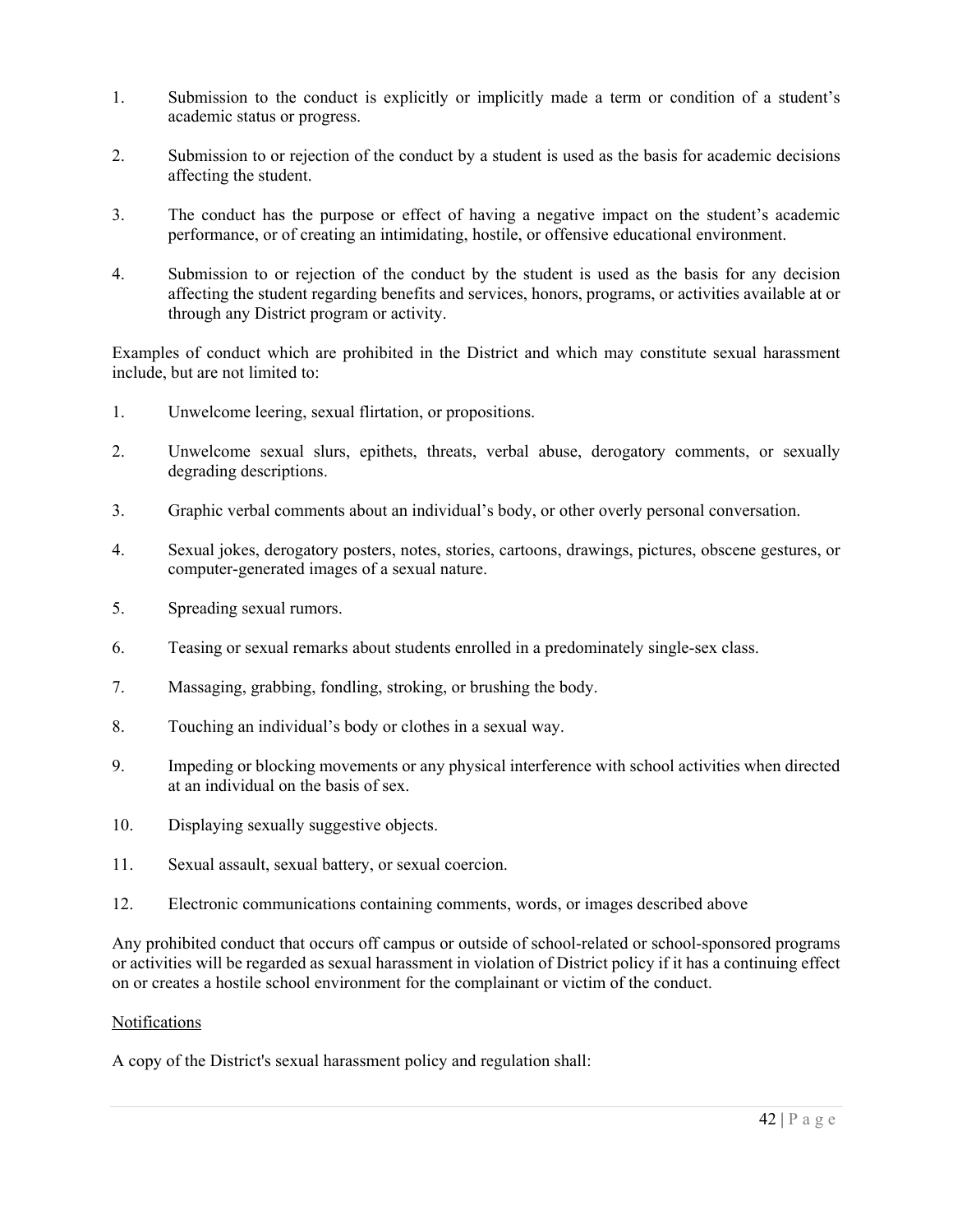- 1. Be included in the notifications that are sent to parents/guardians at the beginning of each school year. (Education Code 48980; 5 CCR 4917)
- 2. Be displayed in a prominent location in the main administrative building or other area where notices of District rules, regulations, procedures, and standards of conduct are posted. (Education Code 231.5)
- 3. Be summarized on a poster which shall be prominently and conspicuously displayed in each bathroom and locker room at each school. The poster may be displayed in public areas that are accessible to and frequented by students, including, but not limited to, classrooms, hallways, gymnasiums, auditoriums, and cafeterias. The poster shall display the rules and procedures for reporting a charge of sexual harassment; the name, phone number, and email address of an appropriate school employee to contact to report a charge of sexual harassment; the rights of the reporting student, the complainant, and the respondent; and the responsibilities of the school. (Education Code 231.6)
- 4. Be posted in a prominent location on the District's web site in a manner that is easily accessible to parents/guardians and students. This shall include the name or title, office address, email address, and telephone number of the employee(s) designated as the District's Title IX Coordinator. (Education Code 234.6; 34 CFR 106.8)
- 5. Be provided as part of any orientation program conducted for new and continuing students at the beginning of each quarter, semester, or summer session. (Education Code 231.5)
- 6. Appear in any school or District publication that sets forth the school's or District's comprehensive rules, regulations, procedures, and standards of conduct. (Education Code 231.5)
- 7. Be included in any handbook provided to students, parents/guardians, employees, or employee organizations. (34 CFR 106.8)

#### Reporting Complaints

- 1. A student or parent/guardian who believes that he/she has been subjected to sexual harassment by another student, an employee, or a third party or who has witnessed sexual harassment is strongly encouraged to report the incident to the Title IX Coordinator, or any other available school employee. Within one school day of receiving such a report, the principal or other school employee shall forward the report to the Title IX Coordinator. Any school employee who observes an incident of sexual harassment involving a student shall, within one school day, report the observation to the principal or Title IX Coordinator regardless of whether or not the alleged victim files a complaint.
- 2. When a report or complaint of sexual harassment involves off-campus conduct, the Title IX Coordinator shall assess whether the conduct may create or contribute to the creation of a hostile school environment. If the Title IX Coordinator determines that a hostile environment may be created, the complaint shall be investigated and resolved in the same manner as if the prohibited conduct occurred at school.
- 3. When a verbal or informal report of sexual harassment is submitted, the Title IX Coordinator shall inform the student or parent/guardian of the right to file a formal written complaint in accordance with applicable District complaint procedures.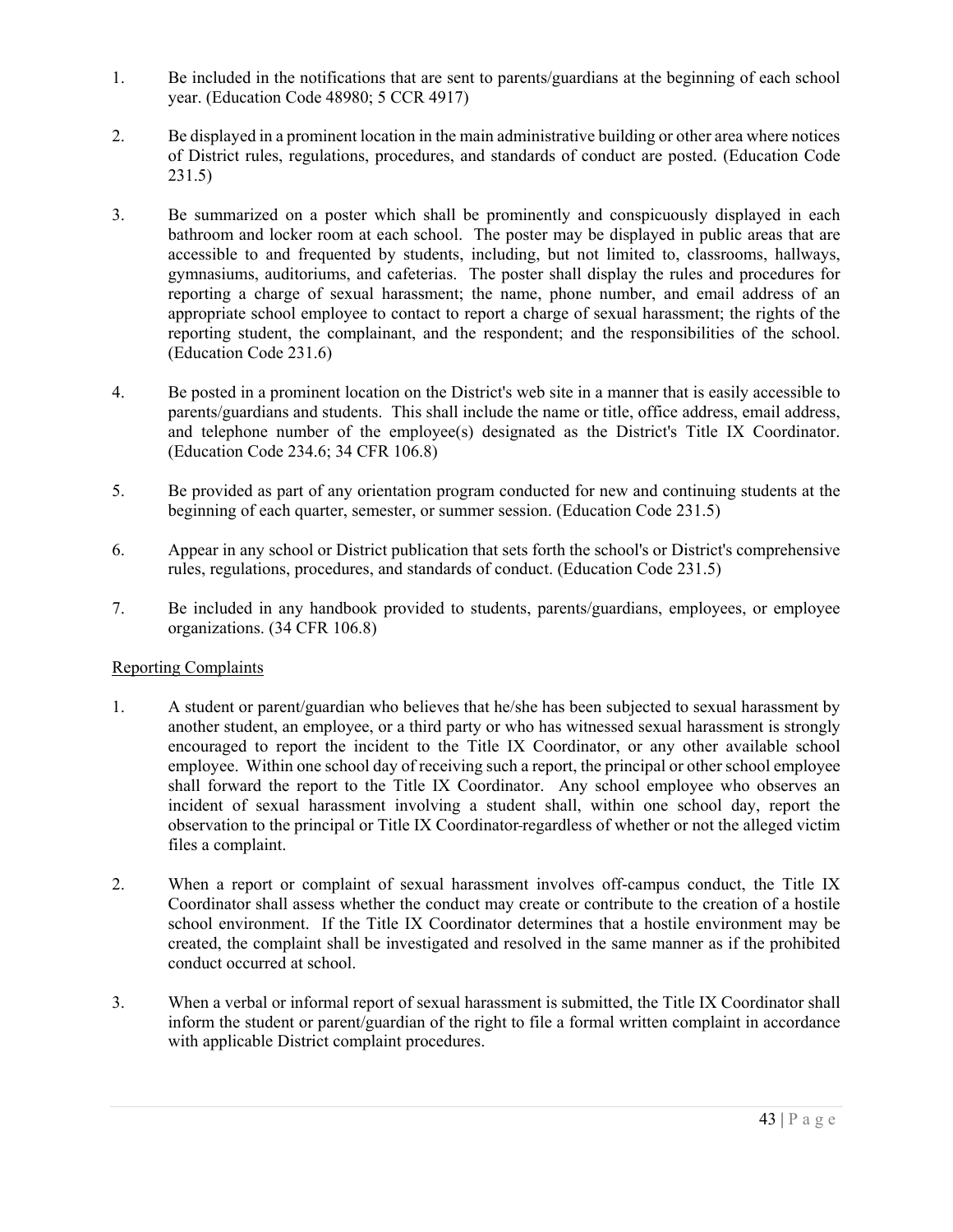#### Complaint Procedures

All complaints of sexual harassment by and against students shall be investigated and resolved in accordance with law and District procedures. The Title IX Coordinator shall review the allegations to determine the applicable procedure for responding to the complaint. All complaints that meet the definition of sexual harassment under Title IX shall be investigated and resolved in accordance with AR 5145.71 - Title IX Sexual Harassment Complaint Procedures. Other sexual harassment complaints shall be investigated and resolved pursuant to AR 1312.3 - Uniform Complaint Procedures.

#### **EDUCATION FOR HOMELESS STUDENTS**

Homeless students means students who lack a fixed, regular, and adequate nighttime residence and includes: (Education Code 48852.7; 42 USC 11434a)

- 1. Students who are sharing the housing of other persons due to loss of housing, economic hardship, or a similar reason; are living in motels, hotels, trailer parks, or camping grounds due to the lack of alternative adequate accommodations; are living in emergency or transitional shelters; are abandoned in hospitals; or are awaiting foster care placement.
- 2. Students who have a primary nighttime residence that is a public or private place not designed for or ordinarily used as regular sleeping accommodations for human beings.
- 3. Students who are living in cars, parks, public spaces, abandoned buildings, substandard housing, bus or train stations, or similar settings.
- 4. Migratory children who qualify as homeless because they are living in conditions described in items #1-3 above.
- 5. Unaccompanied youth who are not in the physical custody of a parent or guardian.

School of origin means the school that the homeless student attended when permanently housed or the school in which he/she was last enrolled. If the school the homeless student attended when permanently housed is different from the school in which they were last enrolled, or if there is some other school that they attended within the preceding 15 months and with which they are connected, the district liaison shall determine, in consultation with and with the agreement of the homeless student and the person holding the right to make educational decisions for the student, and in the best interests of the homeless student, which school shall be deemed the school of origin. (Education Code 48852.7)

**District Liaison:** The Superintendent designates the following staff person as the district liaison for homeless students and foster youth: (42 USC 11432)

 Dr. Ilin Magran, Director, Student Wellness Services 223 N. Jackson St. Glendale, CA 91206 818-241-3111 x1500 IMagran@gusd.net

The district's liaison for homeless students shall: (Education Code 48852.5; 42 USC 11432, 69432.7)

- 1. Ensure that homeless students are identified by school personnel and through coordinated activities with other entities and agencies.
- 2. Ensure that homeless students enroll in, and have a full and equal opportunity to succeed in, district schools.
- 3. Ensure that homeless families and students receive educational services for which they are eligible.
- 4. Inform parents/guardians of the educational and related opportunities available to their children and ensure that they are provided with meaningful opportunities to participate in the education of their children.
- 5. Disseminate notice of the educational rights of homeless students in district schools that provide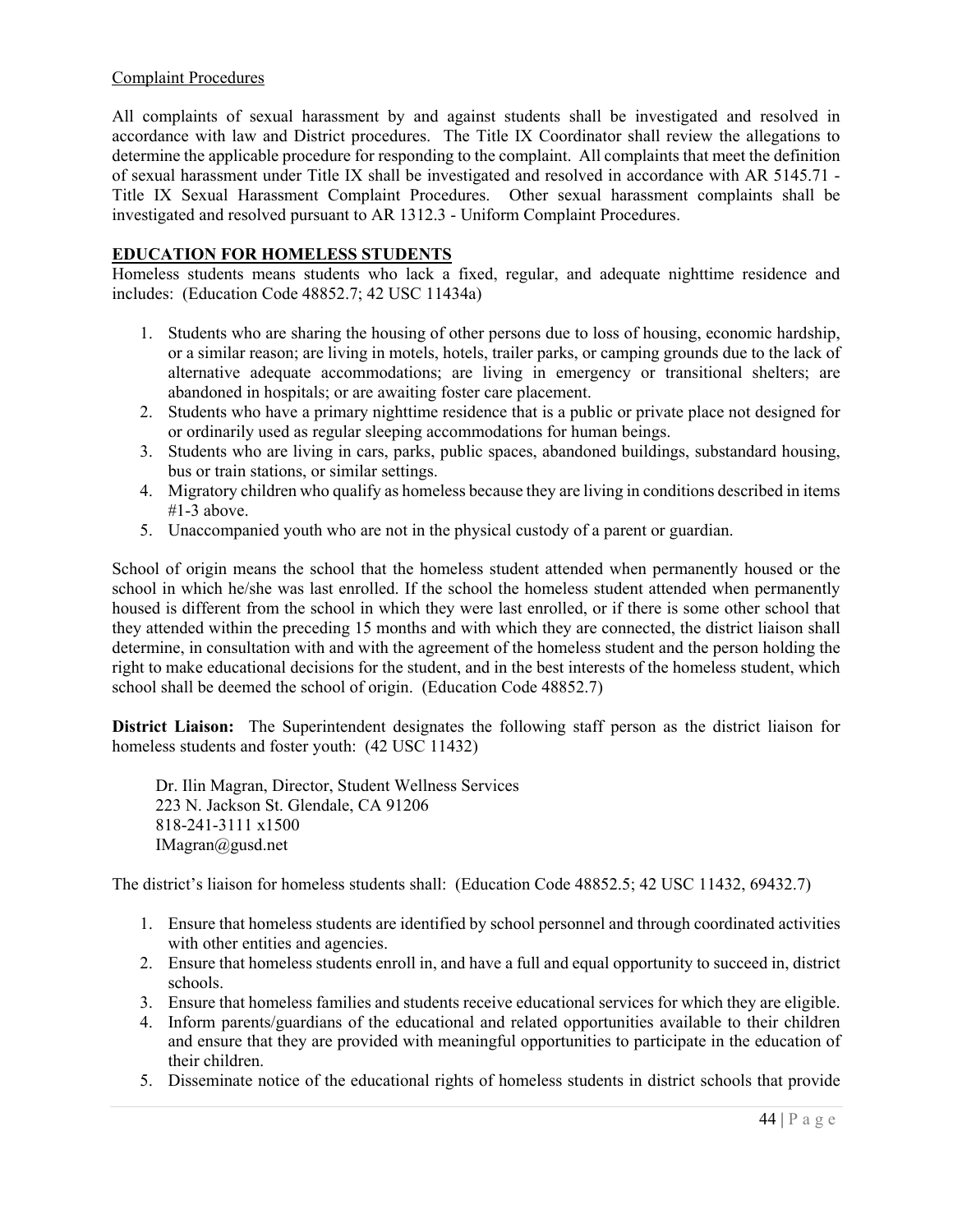services to homeless children and at places where they receive services, such as schools, family shelters, and hunger relief agencies (soup kitchens).

- 6. Mediate enrollment disputes in accordance with law, Board Policy, and Administrative Regulation.
- 7. Fully inform parents/guardians of all transportation services.
- 8. When notified pursuant to Education Code 48918.1, assist, facilitate, or represent a homeless student who is undergoing a disciplinary proceeding that could result in his/her expulsion.
- 9. When notified pursuant to Education Code 48915.5, participate in an individualized education program team meeting to make a manifestation determination regarding the behavior of a student with a disability.
- 10. Assist a homeless student to obtain records necessary for his/her enrollment into or transfer out of district schools, including immunization, medical, and academic records.
- 11. Assist homeless students and families apply for financial aid for education beyond high school.

**Transfer of Coursework and Credits:** When a homeless student transfers into a district school, the district shall accept and issue full credit for any coursework that the student has satisfactorily completed while attending another public school, a juvenile court school, or a nonpublic, nonsectarian school or agency and shall not require the student to retake the course. (Education Code 51225.2)

If the homeless student did not complete the entire course, the student shall be issued partial credit for the coursework completed and shall be required to take the portion of the course that they did not complete at his/her previous school. However, the district may require the student to retake the portion of the course completed if, in consultation with the holder of educational rights for the student, the district finds that the student is reasonably able to complete the requirements in time to graduate from high school. Whenever partial credit is issued to a homeless student in any particular course, the student shall be enrolled in the same or equivalent course, if applicable, so that he/she may continue and complete the entire course. (Education Code 51225.2)

#### **EDUCATION FOR FOSTER YOUTH**

The GUSD recognizes that foster youth may face significant barriers to achieving academic success due to their family circumstances, disruption to their educational program, and their emotional, social, and other health needs. To enable such students to achieve state and district academic standards, the Superintendent or designee shall provide them with full access to the district's educational program and implement strategies identified as necessary for the improvement of the academic achievement of foster youth.

The Superintendent or designee shall ensure that placement decisions for foster youth are based on the students' best interests as defined in law and administrative regulation. To that end, she has designated Dr. Ilin Magran, Director of Student Wellness Services Department as the district liaison for foster youth to help facilitate the enrollment, placement, and transfer of foster youth.

The Superintendent or designee and district liaison shall ensure that all appropriate staff, including, but not limited to, each principal, school registrar, and attendance clerk, receive training on the enrollment, placement, and transfer of foster youth and other related rights. (Education Code 48850-48859, AB 490 Educational Rights and Stability Act of 2003)

**Notification and Complaints:** Information regarding the educational rights of foster youth, as specified in Education Code 51225.1 and 51225.2, shall be included in the annual uniform complaint procedures notification distributed to students, parents/guardians, employees, and other interested parties pursuant to 5 CCR 4622. (Education Code 51225.1, 51225.2)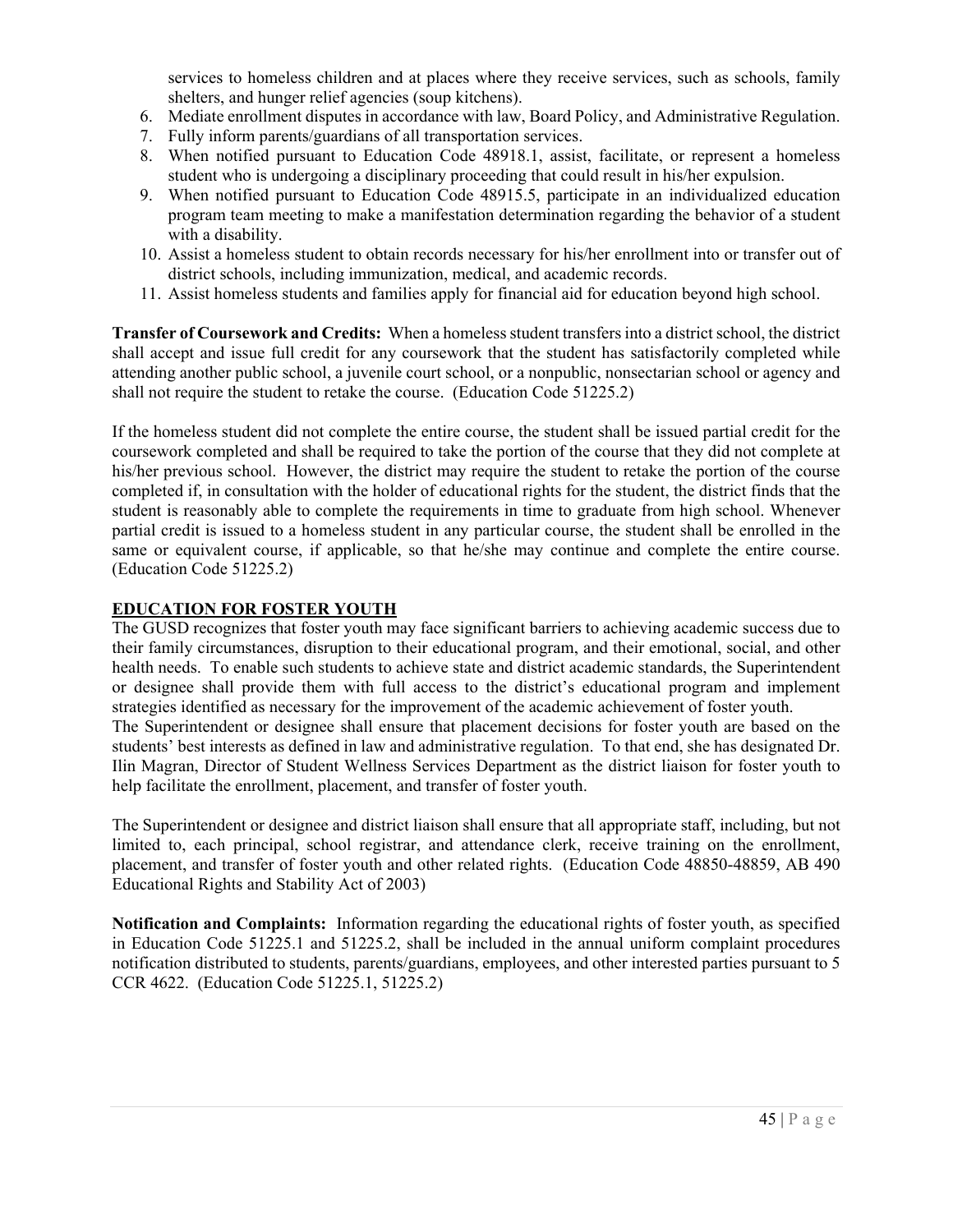#### **RETROACTIVE GRANT OF HIGH SCHOOL DIPLOMAS: DEPARTED AND DEPROTED PUPILS - EC 51430**

The governing board of the Glendale Unified School District may award a diploma to any student who may have been deported outside the US, if in good standing after completing the second year of high school. Any transfer credits from outside the US will be considered as completion through online or foreign classes.

#### **FEDERAL STUDENT AID – Education Code, Section 51225.8**

Under state law, school districts are to ensure that students prior to entering  $12<sup>th</sup>$  grade are entitled to information on how to properly complete and submit the Free Application for Federal Student Aid (FAFSA) or the California Dream Act Application at least once. This information should be available in a timely manner as financial aid is awarded in order of submission according to deadlines, on a first-come, first served basis. All family and student personal information will be protected according to state and federal privacy laws and regulations.

**Notification and Complaints:** The District shall post a standardized notice of the educational rights of foster care, pupils who are homeless, and former juvenile court pupils now enrolled in a school district as specified in Education Code Sections 48853, 48853.5, 49069.5, 51225.1, and 51225.2. The notice shall include complaint process information, as applicable.

#### **CAL GRANT PROGRAM – Education Code, Section 69432.9**

A Cal Grant is money for college that does not have to be paid back. To qualify, a student must meet the eligibility and financial requirements as well as any minimum grade point average (GPA) requirements. Cal Grants can be used at any University of California, California State University or California Community College. Some independent and career colleges or technical schools in California also take Cal Grants.

In order to assist students apply for financial aid, all students in grade 12 are automatically considered a Cal Grant applicant and each grade 12 student's GPA will be submitted by the October 1 deadline to the California Student Aid Commission (CASC) electronically by a school or school district official. A student, or the parent or guardian of a student under 18 years of age, may complete a form to indicate that he or she does not wish for the school to electronically send CASC the student's GPA. Until a student turns 18 years of age, only the parent or guardian may opt out the student. Once a student turns 18 years of age, only the student may opt himself or herself out, and can opt in if the parent or guardian had previously decided to opt out the student. Notification regarding CASC and the opportunity to opt out of being automatically deemed a Cal Grant applicant will be provided to all students and their parents or guardians by January 1 of the students'  $11<sup>th</sup>$  grade year.

#### **PARENT PARTICIPATION IN SCHOOL MEETINGS AND CONFERENCES - CALIFORNIA LABOR CODE, SECTION 230.8**

A parent may not be discriminated against for taking time off work for child-related activities, such as school meetings and events, if the employer has 25 or more employees. Parents may take up to 40 hours each year, not exceeding eight hours in any calendar month, to address school or emergency needs. Parents may be allowed to attend IEP meetings, suspension or expulsion conferences, SART or SARB meetings, or Student Study Team meetings, and may handle emergencies such as prohibited attendance for behavior/discipline, unexpected closure or unavailability of child care provider, natural disaster, or other situations which would put student in danger for lack of supervision. "Parent" may mean a parent, guardian, stepparent, foster parent, grandparent or a person who stands in loco parentis to a child. If an employer discharges, threatens to discharge, demotes, suspends, or otherwise discriminates against the parent, the employee may be entitled to reinstatement and reimbursement for lost income or benefits.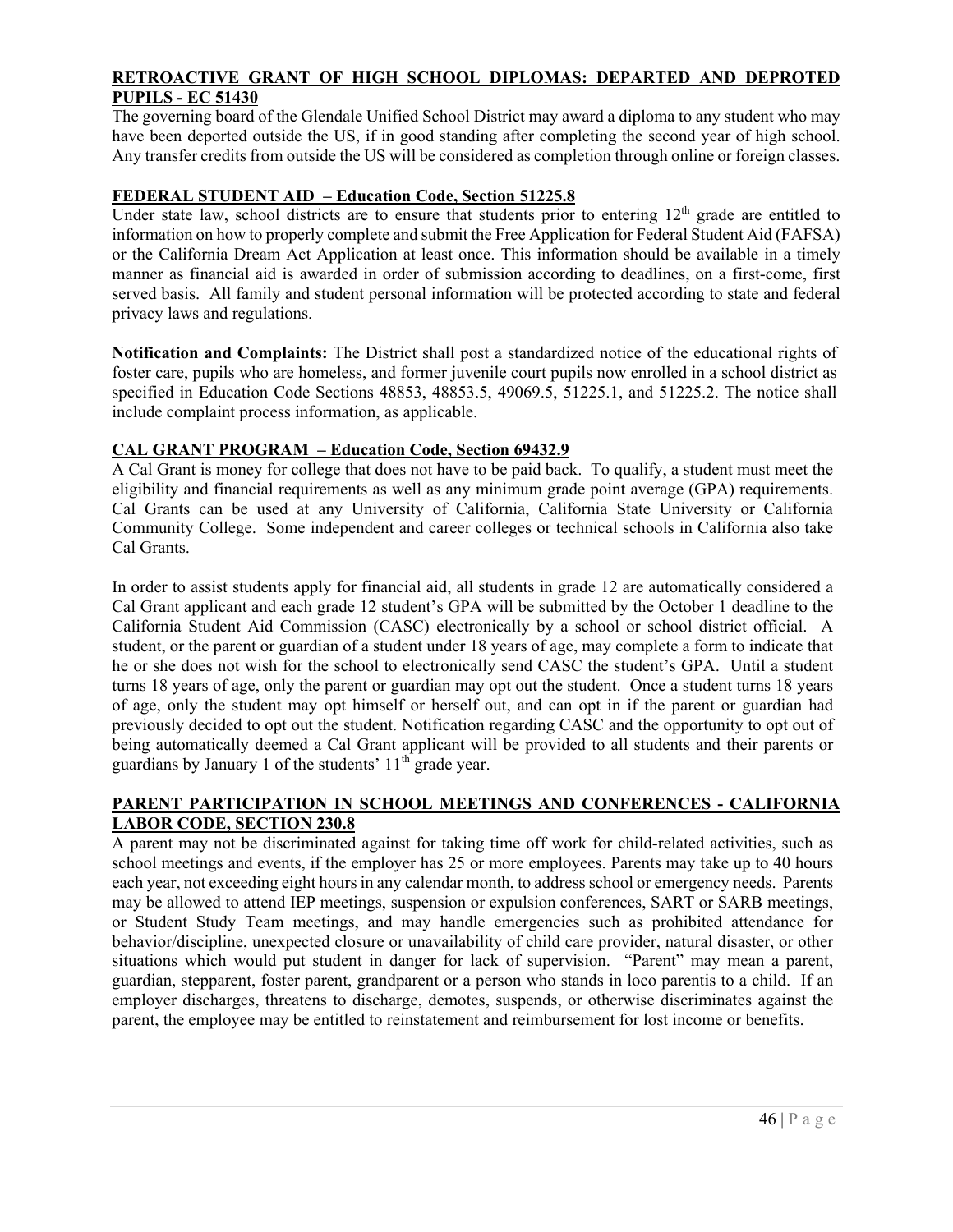#### **UNIFORM COMPLAINT PROCEDURES POLICY**

The Board of Education recognizes that the District has the primary responsibility to ensure compliance with applicable state and federal laws and regulations governing educational programs. The Board encourages the early resolution of complaints whenever possible. To resolve complaints which may require a more formal process, the Board shall adopt the uniform system of complaint processes specified in 5 CCR 4600-4670 and the accompanying administrative regulation.

#### Complaints Subject to the UCP

The District's uniform complaint procedure (UCP) shall be used to investigate and resolve the following complaints:

- 1. Accommodations for pregnant and parenting students (Education Code 46015)
- 2. Adult education programs (Education Code 8500-8538, 52334.7, 52500-52617)
- 3. After School Education and Safety programs (Education Code 8482-8484.65)
- 4. Agricultural career technical education (Education Code 52460-52462)
- 5. Career technical and technical education and career technical and technical training programs (Education Code 52300-52462)
- 6. Child care and development programs (Education Code 8200-8498)
- 7. Compensatory education (Education Code 54400)
- 8. Consolidated categorical aid programs (Education Code 33315; 34 CFR 299.10-299.12)
- 9. Course periods without educational content, when students in grades 9-12 are assigned to such courses more than one week in any semester or in a course the student has previously satisfactorily completed, unless specified conditions are met (Education Code 51228.1-51228.3)
- 10. Discrimination, harassment, intimidation, or bullying in District programs and activities, including in those programs or activities funded directly by or that receive or benefit from any state financial assistance, based on the person's actual or perceived characteristics of race or ethnicity, color, ancestry, nationality, national origin, immigration status, ethnic group identification, age, religion, marital status, pregnancy, parental status, physical or mental disability, medical condition, sex, sexual orientation, gender, gender identity, gender expression, or genetic information, or any other characteristic identified in Education Code 200 or 220, Government Code 11135, or Penal Code 422.55, or based on the person's association with a person or group with one or more of these actual or perceived characteristics (5 CCR 4610)
- 11. Educational and graduation requirements for students in foster care, homeless students, students from military families, students formerly in a juvenile court school, migrant students, and immigrant students participating in a newcomer program (Education Code 48645.7, 48853, 48853.5, 49069.5, 51225.1, 51225.2)
- 12. Every Student Succeeds Act (Education Code 52059; 20 USC 6301 et seq.)
- 13. Local control and accountability plan (Education Code 52075)
- 14. Migrant education (Education Code 54440-54445)
- 15. Physical education instructional minutes (Education Code 51210, 51222, 51223)
- 16. Student fees (Education Code 49010-49013)
- 17. Reasonable accommodations to a lactating student (Education Code 222)
- 18. Regional occupational centers and programs (Education Code 52300-52334.7)
- 19. School plans for student achievement as required for the consolidated application for specified federal and/or state categorical funding (Education Code 64001)
- 20. School safety plans (Education Code 32280-32289)
- 21. School site councils as required for the consolidated application for specified federal and/or state categorical funding (Education Code 65000)
- 22. State preschool programs (Education Code 8235-8239.1)
- 23. State preschool health and safety issues in license-exempt programs (Education Code 8235.5)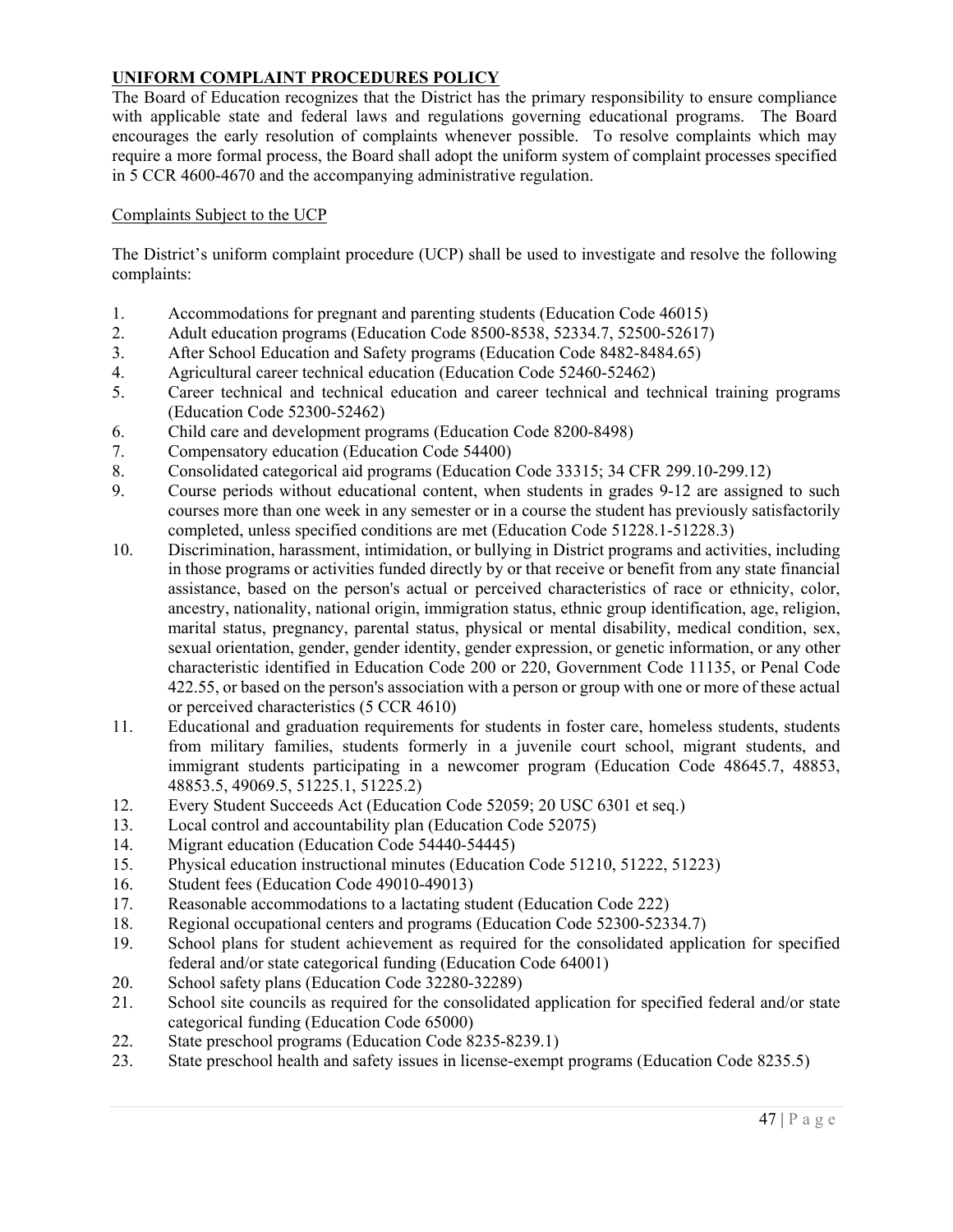- 24. Any complaint alleging retaliation against a complainant or other participant in the complaint process or anyone who has acted to uncover or report a violation subject to this policy
- 25. Any other state or federal educational program the Superintendent of Public Instruction or designee deems appropriate

The Board recognizes that alternative dispute resolution (ADR) can, depending on the nature of the allegations, offer a process for resolving a complaint in a manner that is acceptable to all parties. An ADR process such as mediation may be offered to resolve complaints that involve more than one student and no adult. However, mediation shall not be offered or used to resolve any complaint involving sexual assault or where there is a reasonable risk that a party to the mediation would feel compelled to participate. The Superintendent or designee shall ensure that the use of ADR is consistent with state and federal laws and regulations.

The District shall protect all complainants from retaliation. In investigating complaints, the confidentiality of the parties involved shall be protected as required by law. For any complaint alleging retaliation or unlawful discrimination (such as discriminatory harassment, intimidation, or bullying), the Superintendent or designee shall keep the identity of the complainant and/or the subject of the complaint, if different from the complainant, confidential when appropriate and as long as the integrity of the complaint process is maintained.

When an allegation that is not subject to the UCP is included in a UCP complaint, the District shall refer the non-UCP allegation to the appropriate staff or agency and shall investigate and, if appropriate, resolve the UCP-related allegation(s) through the District's UCP.

The Superintendent or designee shall provide training to District staff to ensure awareness and knowledge of current law and requirements related to UCP, including the steps and timelines specified in this policy and the accompanying administrative regulations.

The Superintendent or designee shall maintain a records of each complaints and subsequent related actions, including steps taken during the investigation and all information required for compliance with 5 CCR 4631 and 4633.

#### Non-UCP Complaints

The following complaints shall not be subject to the District's UCP but shall be investigated and resolved by the specified agency or through an alternative process:

- 1. Any complaint alleging child abuse or neglect shall be referred to the County Department of Social Services, Protective Services Division, and the appropriate law enforcement agency. (5 CCR 4611)
- 2. Any complaint alleging health and safety violations by a child development program shall, for licensed facilities, be referred to the Department of Social Services (5 CCR 4611).
- 3. Any complaint alleging employment discrimination or harassment shall be investigated and resolved by the district in accordance with the procedures specified in AR 4030 - Nondiscrimination in Employment, including the right to file the complaint with the California Department of Fair Employment and Housing.
- 4. Any complaint alleging a violation of a state or federal law or regulation related to special education, a settlement agreement related to the provision of a free appropriate public education, or a due process hearing order shall be submitted to the California Department of Education (CDE) in accordance with AR 6159.1 – Procedural Safeguards and Complaints for Special Education. (5 CCR 3200-3205)
- 5. Any complaint alleging noncompliance of the District's food service program with laws regarding meal counting and claiming, reimbursable meals, eligibility of children or adults, or use of cafeteria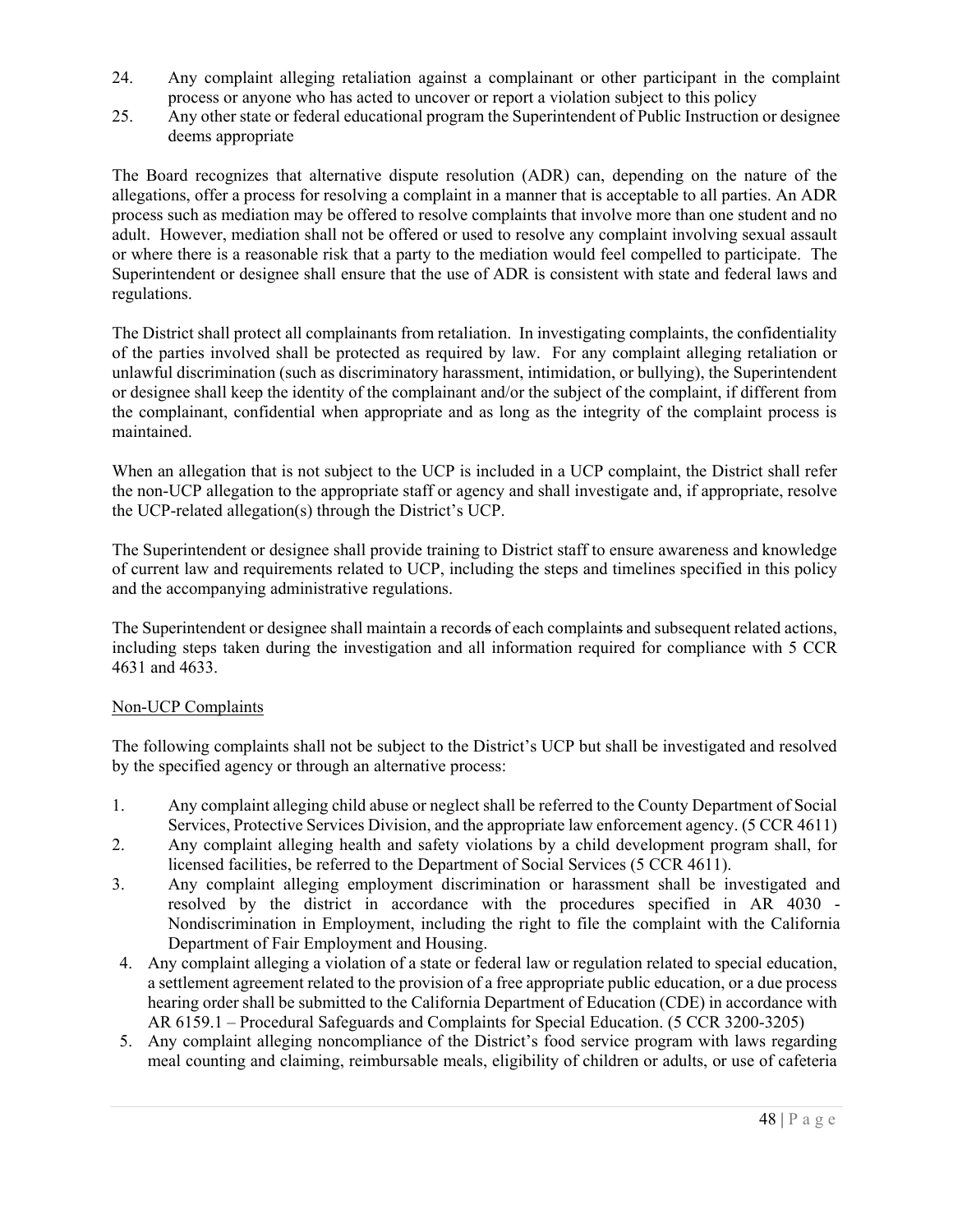funds and allowable expenses shall be filed with or referred to CDE in accordance with BP 3555 – Nutrition Program Compliance. (5 CCR 15580-15584)

- 6. Any allegation of discrimination based on race, color, national origin, sex, age, or disability in the District's food service program shall be filed with or referred to the U.S. Department of Agriculture in accordance with BP 3555 – Nutrition Program Compliance. (5 CCR 15582)
- 7. Any complaint related to sufficiency of textbooks or instructional materials, emergency or urgent facilities conditions that pose a threat to the health or safety of students or staff, or teacher vacancies and mis-assignments, shall be investigated and resolved in accordance with in AR 1312.4 – Williams Uniform Complaint Procedures. (Education Code, 35186)

#### **Administrative Regulation 1312.3 – Uniform Complaint Procedures**

Except as the Board of Education may otherwise specifically provide in other District policies, these uniform complaint procedures (UCP) shall be used to investigate and resolve only the complaints specified in BP 1312.3.

#### Compliance Officers

The District designates the individual(s), position(s), or unit(s) identified below as responsible for coordinating the District's response to complaints and for complying with state and federal civil rights laws. The individual(s), position(s), or unit(s) also serve as the compliance officer(s) specified in AR 5145.3 – Nondiscrimination/Harassment responsible for handling complaints regarding unlawful discrimination (such as discriminatory harassment, intimidation, or bullying). The compliance officer(s) shall receive and coordinate the investigation of complaints and shall ensure District compliance with law.

Dr. Kelly King, Assistant Superintendent – Educational Services 223 North Jackson Street Glendale, CA 91206 (818) 241-3111, Ext. 1208 kking@gusd.net

Dr. Marine Avagyan, Director of Equity, Access & Family Engagement 223 North Jackson Street Glendale, CA 91206 (818) 241-3111, Ext. 1457 MAvagyan@gusd.net

The compliance officer who receives a complaint may assign another compliance officer to investigate and resolve the complaint. The compliance officer shall promptly notify the complainant and respondent, if applicable, if another compliance officer is assigned to the complaint.

In no instance, shall a compliance officer be assigned to a complaint in which the compliance officer has a bias or conflict of interest that would prohibit the fair investigation or resolution of the complaint. Any complaint against a compliance officer or that raises a concern about the compliance officer's ability to investigate the complaint fairly and without bias shall be filed with the Superintendent or designee who shall determine how the complaint will be investigated.

The Superintendent or designee shall ensure that employees assigned to investigate and resolve complaints receive training and are knowledgeable about the laws and programs at issue in the complaints to which they are assigned. Training provided to such employees shall cover current state and federal laws and regulations governing the program, applicable processes for investigating and resolving complaints, including those alleging unlawful discrimination (such as discriminatory harassment, intimidation, or bullying), applicable standards for reaching decisions on complaints, and appropriate corrective measures. Assigned employees may have access to legal counsel as determined by the Superintendent or designee.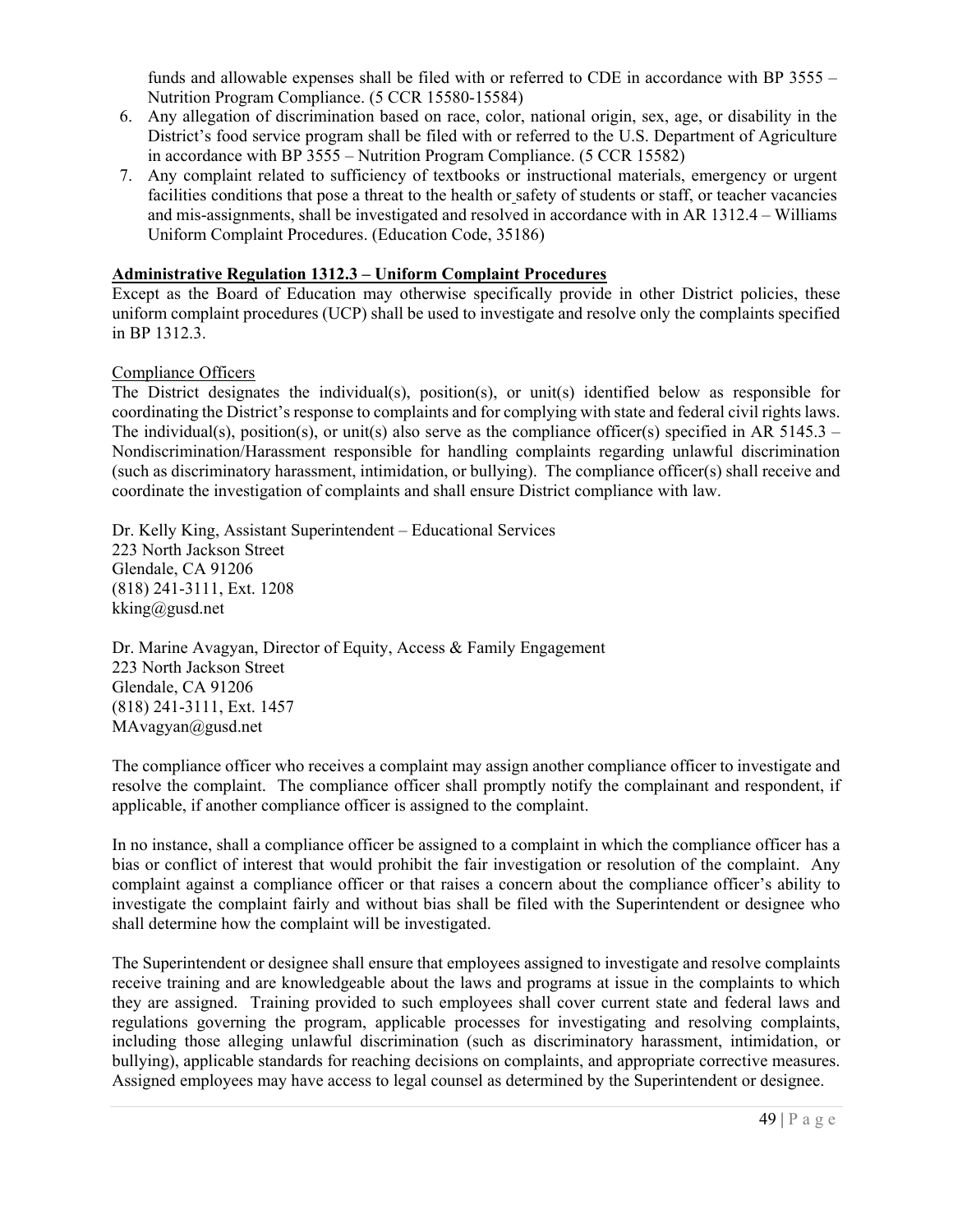The compliance officer or, if necessary, any appropriate administrator shall determine whether interim measures are necessary during and pending the result of an investigation. If interim measures are determined to be necessary, the compliance officer or the administrator shall consult with the Superintendent, the Superintendent's designee, or, if appropriate, the site principal to implement one or more interim measures. The interim measures shall remain in place until the compliance officer determines that they are no longer necessary or until the District issues its final written decision, whichever occurs first.

#### Notifications

The District's UCP policy and administrative regulation shall be posted in all District schools and offices, including staff lounges and student government meeting rooms. (Education Code 234.1)

In addition, the Superintendent or designee shall annually provide written notification of the District's UCP to students, employees, parents/guardians of District students, District advisory committee members, school advisory committee members, appropriate private school officials or representatives, and other interested parties. (5 CCR 4622)

The notice shall include:

- 1. A statement that the District is primarily responsible for compliance with federal and state laws and regulations, including those related to prohibition of unlawful discrimination, harassment, intimidation, or bullying against any protected group and all programs and activities that are subject to UCP as identified in the section "Complaints Subject to UCP" in the accompanying Board policy.
- 2. The title of the position responsible for processing complaints, the identity of the person(s) currently occupying that position if known, and a statement that such persons will be knowledgeable about the laws and programs that they are assigned to investigate.
- 3. A statement that a UCP complaint must be filed no later than one year from the date of the alleged violation occurred.
- 4. A statement that, in the case of a complaint alleging unlawful discrimination, harassment, intimidation, or bullying, a UCP complaint must be filed no later than six months from the date of the alleged conduct or the date the complainant first obtained knowledge of the facts of the alleged conduct.
- 5. A statement that a complaint regarding student fees or the local control and accountability plan (LCAP) may be filed anonymously if the complainant provides evidence or information leading to evidence to support the complaint.
- 6. A statement that a student enrolled in a public school shall not be required to pay a fee for participation in an educational activity that constitutes an integral fundamental part of the District's educational program, including curricular and extracurricular activities.
- 7. A statement that the District will post a standardized notice of the educational rights of foster youth, homeless students, former juvenile court school students now enrolled in the District, children of military families, migrant students, and immigrant students enrolled in newcomer program, as specified in Education Code 48853, 48853.5, 49069.5, 51225.1, and 51225.2, and the complaint process.
- 8. A statement that complaints will be investigated in accordance with the District's UCP and a written decision will be sent to the complainant within 60 days from the receipt of the complaint, unless this time period is extended by written agreement of the complainant.
- 9. A statement that the complainant has a right to appeal the District's investigation report to CDE for programs within the scope of the UCP by filing a written appeal, including a copy of the original complaint and the District's decision, within 15 days of receiving the District's decision.
- 10. A statement advising the complainant of any civil law remedies, including, but not limited to, injunctions, restraining orders, or other remedies or orders that may be available under state or federal antidiscrimination laws, if applicable.
- 11. A statement that copies of the District's UCP are available free of charge.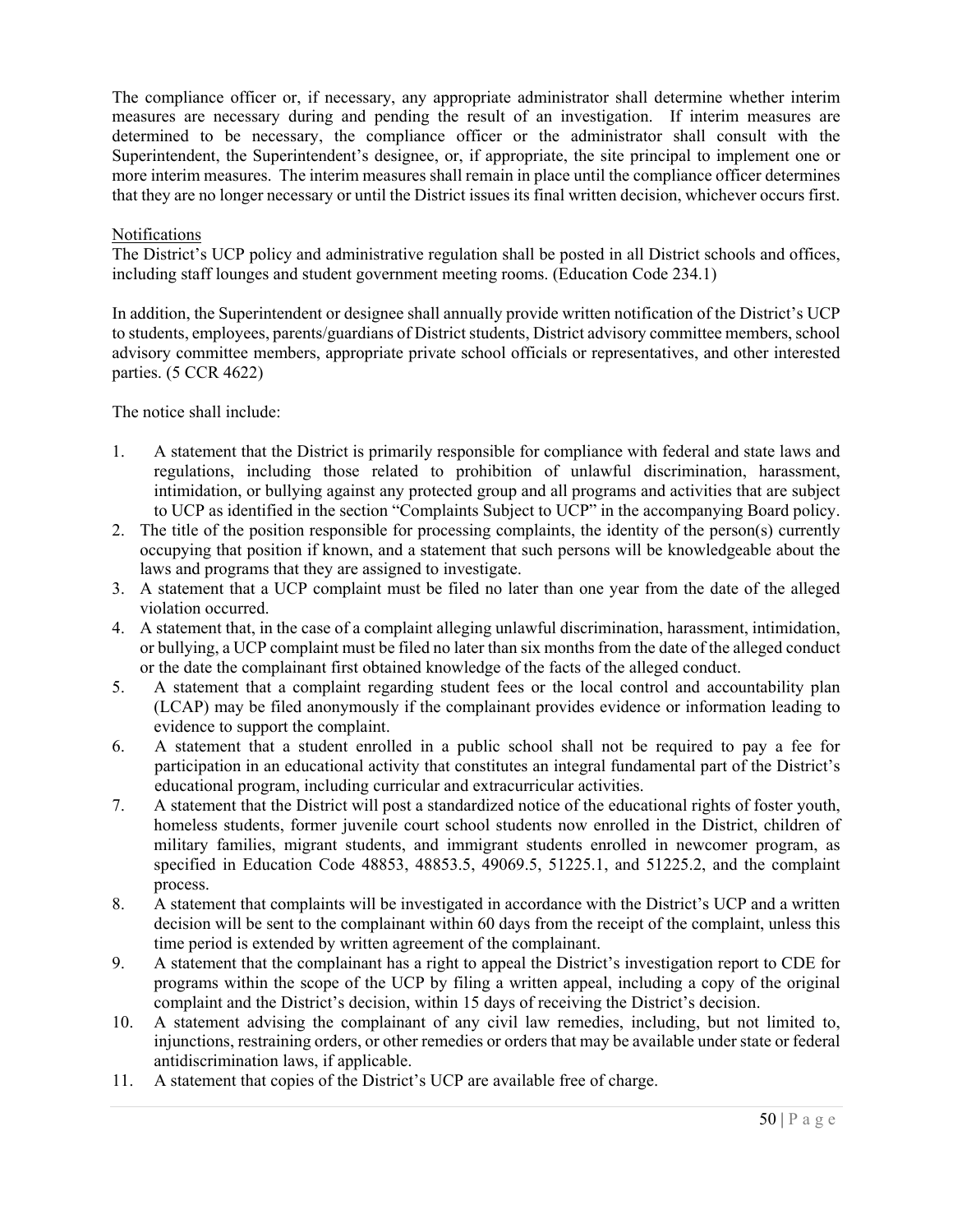The annual notification, complete contact information of the compliance officer(s), and information related to Title IX as required pursuant to Education Code 221.61 shall be posted on the District web site and may be provided through District-supported social media, if available.

The Superintendent or designee shall ensure that all students and parents/guardians, including students and parents/guardians with limited English proficiency, have access to the relevant information provided in the District's policy, regulation, forms, and notices concerning the UCP.

If 15 percent or more of students enrolled in a particular District school speak a single primary language other than English, the District's policy, regulation, forms, and notices concerning the UCP shall be translated into that language, in accordance with Education Code 234.1 and 48985. In all other instances, the District shall ensure meaningful access to all relevant UCP information for parents/guardians with limited English proficiency.

#### Filing of Complaints

The complaint shall be presented to the compliance officer who shall maintain a log of complaints received, providing each with a code number and a date stamp.

All complaints shall be filed in writing and signed by the complainant. If a complainant is unable to put a complaint in writing due to conditions such as a disability or illiteracy, District staff shall assist in the filing of the complaint. (5 CCR 4600)

Complaints shall also be filed in accordance with the following rules, as applicable:

- 1. Any complaint alleging District violation of applicable state or federal law or regulations governing the programs specified in the accompanying Board Policy (item #1 of the section "Complaints Subject to UCP") may be filed by any individual, public agency, or organization. (5 CCR 4630)
- 2. Any complaint alleging noncompliance with law regarding the prohibition against student fees, deposits, and charges or any requirement related to the LCAP may be filed anonymously if the complaint provides evidence, or information leading to evidence, to support an allegation of noncompliance. A complaint about a violation of the prohibition against the charging of unlawful student fees may be filed with the principal of the school or with the Superintendent or designee.
- 3. A UCP complaint shall be filed no later than one year from the date the alleged violation occurred. For complaints related to the LCAP, the date of the alleged violation is the date when the County Superintendent of Schools approves the LCAP that was adopted by the Board (5 CCR 4630).
- 4. A complaint alleging unlawful discrimination (such as discriminatory harassment, intimidation, or bullying) may be filed only by a person who alleges having personally suffered unlawful discrimination or who believes that an individual or any specific class of individuals has been subjected to unlawful discrimination or a duly authorized representative who alleges that an individual student has been subjected to discrimination, harassment, intimidation, or bullying. The complaint shall be initiated no later than six months from the date that the alleged unlawful discrimination occurred, or six months from the date that the complainant first obtained knowledge of the facts of the alleged unlawful discrimination. The time for filing may be extended for up to 90 days by the Superintendent or designee for good cause upon written request by the complainant setting forth the reasons for the extension. (5 CCR 4630)
- 5. When a complaint alleging unlawful discrimination (such as discriminatory harassment, intimidation, or bullying) is filed anonymously, the compliance officer shall pursue an investigation or other response as appropriate, depending on the specificity and reliability of the information provided and the seriousness of the allegation.
- 6. When the complainant of unlawful discrimination (such as discriminatory harassment,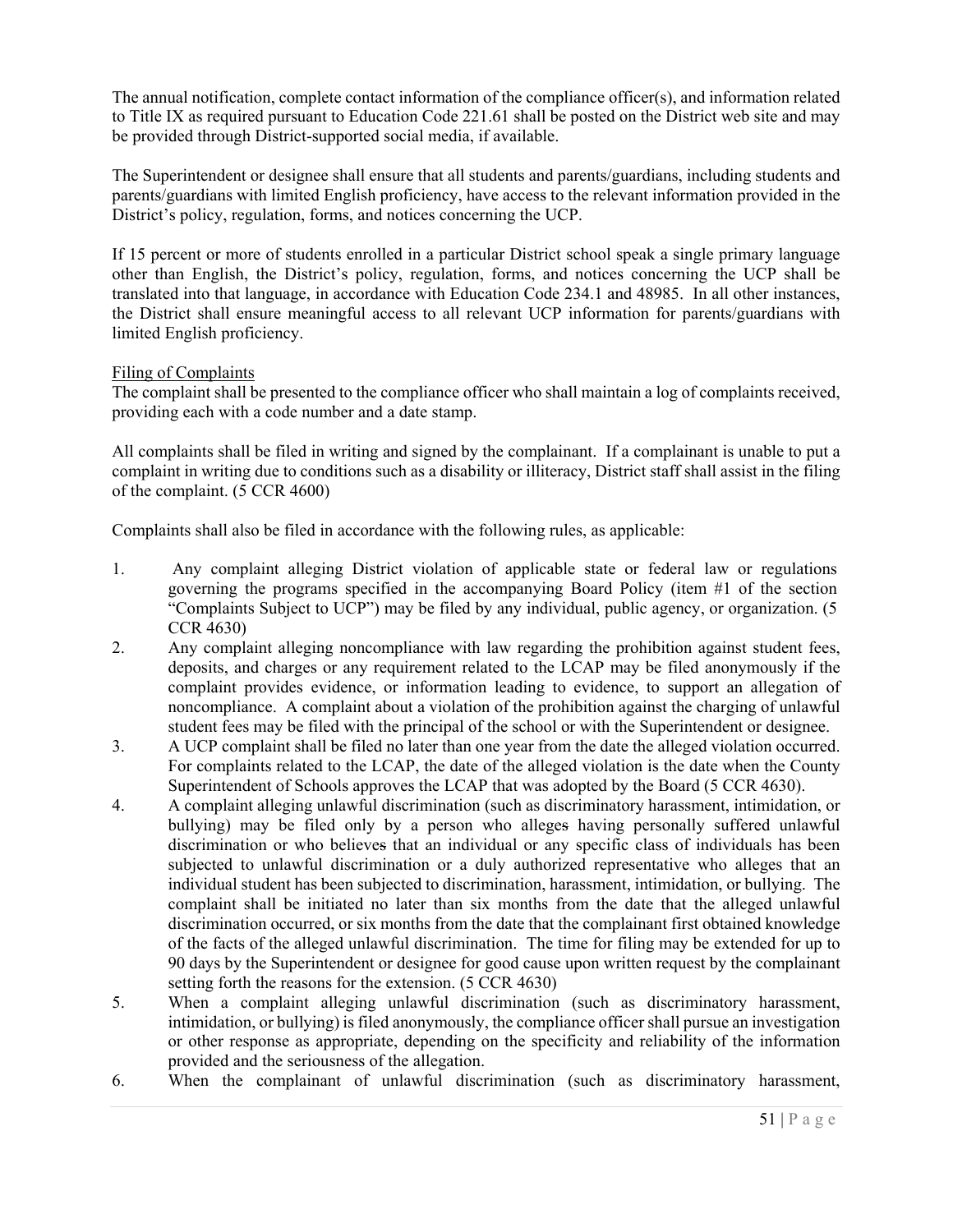intimidation, or bullying) or the alleged victim, when not the complainant, requests confidentiality, the compliance officer shall inform the complainant or victim that the request may limit the District's ability to investigate the conduct or take other necessary action. When honoring a request for confidentiality, the District shall nevertheless take all reasonable steps to investigate and resolve/respond to the complaint consistent with the request.

#### Mediation

Within three business days after receiving the complaint, the compliance officer may informally discuss with all the parties the possibility of using mediation. Mediation shall be offered to resolve complaints that involve more than one student and no adult. However, mediation shall not be offered or used to resolve any complaint involving an allegation of sexual assault or where there is a reasonable risk that a party to the mediation would feel compelled to participate. If the parties agree to mediation, the compliance officer shall make all arrangements for this process.

Before initiating the mediation of a complaint alleging retaliation or unlawful discrimination (such as discriminatory harassment, intimidation, or bullying), the compliance officer shall ensure that all parties agree to make the mediator a party to relevant confidential information. The compliance officer shall also notify all parties of the right to end the informal process at any time.

If the mediation process does not resolve the problem within the parameters of law, the compliance officer shall proceed with an investigation of the complaint.

The use of mediation shall not extend the District's timelines for investigating and resolving the complaint unless the complainant agrees in writing to such an extension of time. If mediation is successful and the complaint is withdrawn, then the District shall take only the actions agreed upon through the mediation. If mediation is unsuccessful, the District shall then continue with subsequent steps specified in this administrative regulation.

#### Investigation of Complaint

Within 10 business days after the compliance officer receives the complaint, the compliance officer shall begin an investigation into the complaint.

Within one business day of initiating the investigation, the compliance officer shall provide the complainant and/or the complainant's representative with the opportunity to present the information contained in the complaint to the compliance officer and shall notify the complainant and/or representative of the opportunity to present the compliance officer with any evidence, or information leading to evidence, to support the allegations in the complaint. Such evidence or information may be presented at any time during the investigation.

In conducting the investigation, the compliance officer shall collect all available documents and review all available records, notes, or statements related to the complaint, including any additional evidence or information received from the parties during the course of the investigation. The compliance officer shall individually interview all available witnesses with information pertinent to the complaint, and may visit any reasonably accessible location where the relevant actions are alleged to have taken place. At appropriate intervals, the compliance officer shall inform both parties of the status of the investigation.

To investigate a complaint alleging retaliation or unlawful discrimination (such as discriminatory harassment, intimidation, or bullying), the compliance officer shall interview the alleged victim(s), any alleged offenders, and other relevant witnesses privately, separately, and in a confidential manner. As necessary, additional staff or legal counsel may conduct or support the investigation.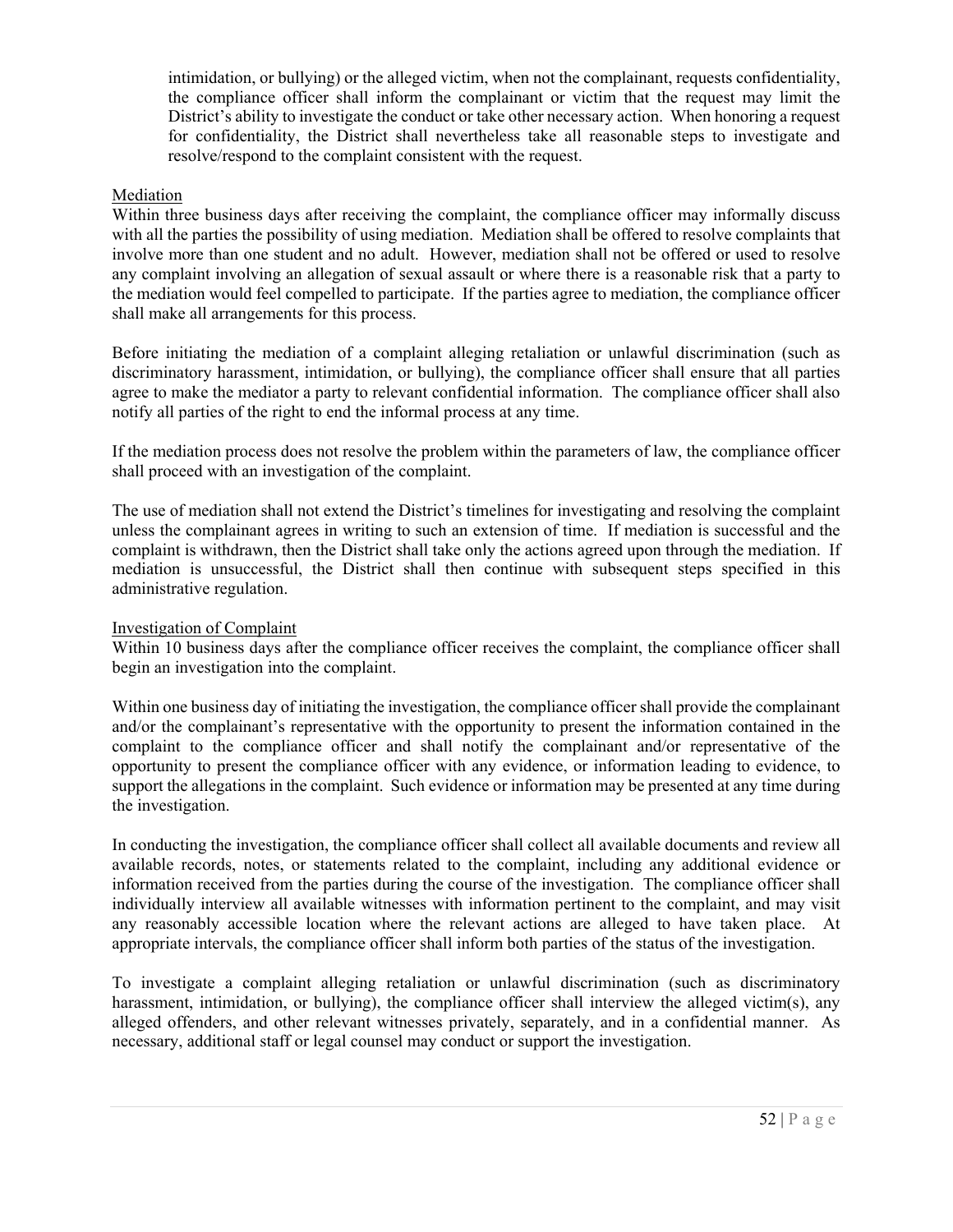A complainant's refusal to provide the District's investigator with documents or other evidence related to the allegations in the complaint, failure or refusal to cooperate in the investigation, or engagement in any other obstruction of the investigation may result in the dismissal or the complaint because of a lack of evidence to support the allegation. Similarly, a respondent's refusal to provide the District's investigator with documents or other evidence related to the allegations in the complaint, failure or refusal to cooperate in the investigation, or engagement in any other obstruction of the investigation may result in a finding, based on evidence collected, that a violation has occurred and in the imposition of a remedy in favor of the complainant. (5 CCR 4631)

In accordance with law, the District shall provide the investigator with access to records and other information related to the allegation in the complaint and shall not in any way obstruct the investigation. Failure or refusal of the District to cooperate in the investigation may result in a finding based on evidence collected that a violation has occurred and in the imposition of a remedy in favor of the complainant. (5 CCR 4621)

#### Timeline for Investigation Report

Unless extended by written agreement with the complainant , the investigation report shall be sent to the complainant within 60 calendar days of the District's receipt of the complaint. Within 30 calendar days of receiving the complaint, the compliance officer shall prepare and send to the complainant a written report, as described in the section "Investigation Report" below. If the complainant is dissatisfied with the compliance officer's decision, the complainant may, within five business days, file the complaint in writing with the Board.

The Board may consider the matter at its next regular Board meeting or at a special Board meeting convened in order to meet the 60-day time limit within which the complaint must be answered. When required by law, the matter shall be considered in closed session. The Board may decide not to hear the complaint, in which case the compliance officer's decision shall be final.

If the Board hears the complaint, the compliance officer shall send the Board's decision to the complainant within 60 calendar days of the District's initial receipt of the complaint or within the time period that has been specified in a written agreement with the complainant. (5 CCR 4631)

For any complaint alleging unlawful discrimination (such as discriminatory harassment, intimidation, and bullying), the respondent shall be informed of any extension of the timeline agreed to by the complainant, shall be sent the District's final written decision, and, in the same manner as the complainant, may file a complaint with the Board if dissatisfied with the decision.

#### Investigation Report

For all complaints, the District's final written decision shall include: (5 CCR 4631)

- 1. The findings of fact based on the evidence gathered.
- 2. A conclusion providing a clear determination for each allegation as to whether the District is in compliance with the relevant law.
- 3. Corrective action(s) whenever the District finds merit in the complaint, including, when required by law, a remedy to all affected students and parent/guardians and, for a student fees complaint, a remedy that complies with Education Code 49013 and 5 CCR 4600.
- 4. Notice of the complainant's right to appeal the District's investigation report to CDE, except when the District has used the UCP to address a complaint not specified in 5 CCR 4610.

The investigation report may also include follow-up procedures to prevent recurrence or retaliation and for reporting any subsequent problems.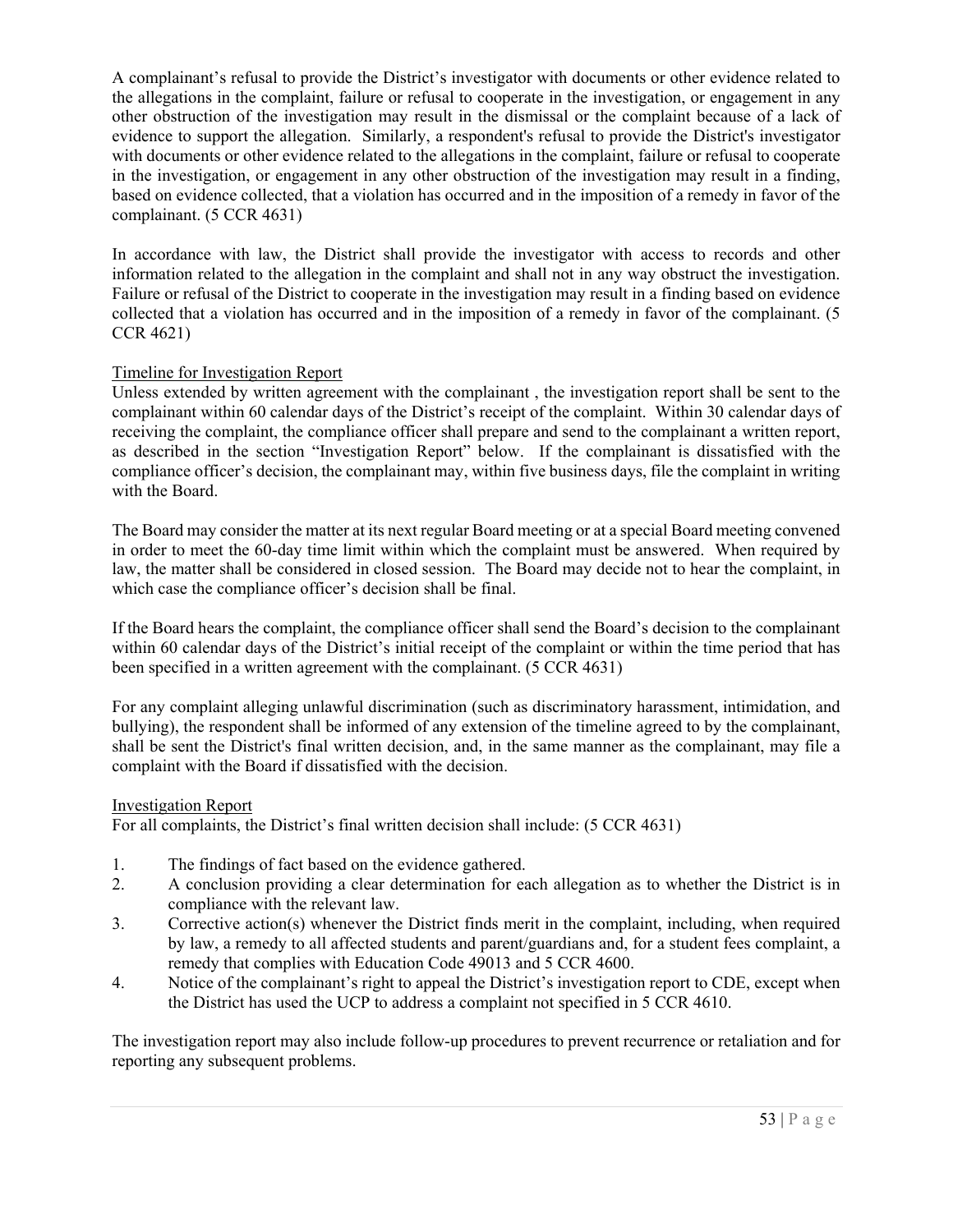In consultation with District legal counsel, information about the relevant part of an investigation report may be communicated to a victim who is not the complainant and to other parties who may be involved in implementing the investigation report or are affected by the complaint, as long as the privacy of the parties is protected. In a complaint alleging unlawful discrimination (such as discriminatory harassment, intimidation, and bullying), notice of the investigation report to the alleged victim shall include information about any sanction to be imposed upon the respondent that related directly to the alleged victim.

If the complaint involves a limited-English-proficient student or parent/guardian and the student involved is enrolled in a school at which 15 percent or more of the students speak a single primary language other than English, then the investigation report shall also be translated into that language pursuant to Education Code 48985. In all other instances, the District shall ensure meaningful access to all relevant information for parents/guardians with limited English proficiency.

For complaints alleging unlawful discrimination based on state law (such as discriminatory harassment, intimidation, and bullying), the investigation report shall also include a notice to the complainant that:

1. The complainant may pursue available civil law remedies outside of the District's complaint procedures, including seeking assistance from mediation centers or public/private interest attorneys, 60 calendar days after the filing of an appeal with CDE. (Education Code 262.3)

2. The 60 days moratorium does not apply to complaints seeking injunctive relief in state courts or to discrimination complaints based on federal law. (Education Code 262.3)

3. Complaints alleging discrimination based on race, color, national origin, sex, gender, disability, or age may also be filed with the U.S. Department of Education, Office for Civil Rights at www.ed.gov/ocr within 180 days of the alleged discrimination.

#### Corrective Action

When a complaint is found to have merit, the compliance officer shall adopt any appropriate corrective action permitted by law. Appropriate corrective actions that focus on the larger school or District environment may include, but are not limited to, actions to reinforce District policies; training for faculty, staff, and students; updates to school policies; or school climate surveys.

For complaints involving retaliation or unlawful discrimination (such as discriminatory harassment, intimidation, or bullying), appropriate remedies that may be offered to the victim but not communicated to the respondent may include, but are not limited to, the following:

- 1. Counseling
- 2. Academic support
- 3. Health services
- 4. Assignment of an escort to allow the victim to move safely about campus
- 5. Information regarding available resources and how to report similar incidents or retaliation
- 6. Separation of the victim from any other individuals involved, provided the separation does not penalize the victim
- 7. Restorative justice
- 8. Follow-up inquiries to ensure that the conduct has stopped and there has been no retaliation

For complaints involving retaliation or unlawful discrimination (such as discriminatory harassment, intimidation, or bullying), appropriate corrective actions that focus on a student offender may include, but are not limited to, the following:

- 1. Transfer from a class or school as permitted by law
- 2. Parent/guardian conference
- 3. Education regarding the impact of the conduct on others
- 4. Positive behavior support
- 5. Referral to a student success team (SST)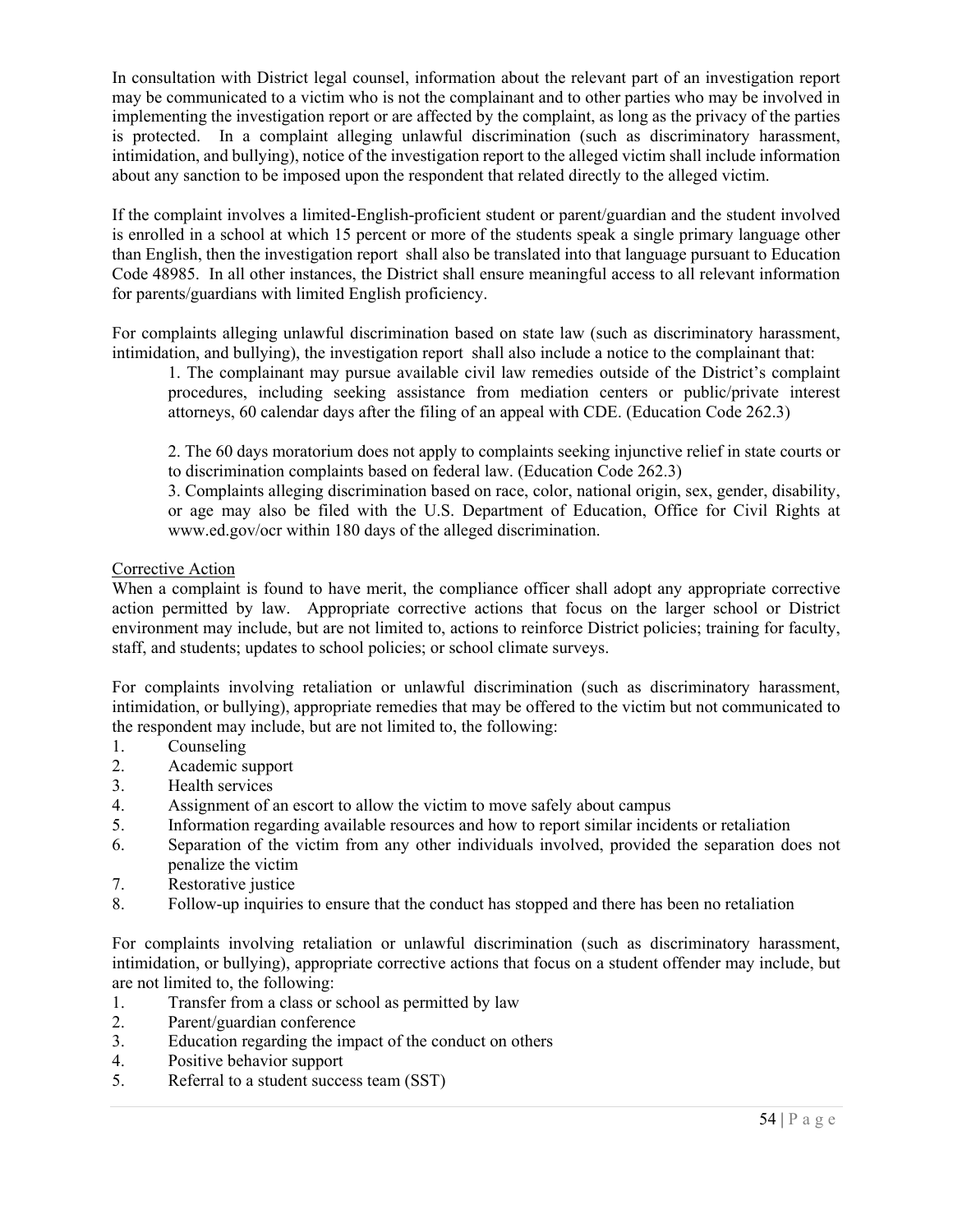- 6. Denial of participation in extracurricular or co-curricular activities or other privileges as permitted by law
- 7. Disciplinary action, such as suspension or expulsion, as permitted by law

When an employee is found to have committed retaliation or unlawful discrimination (such as discriminatory harassment, intimidation, or bullying), the District shall take appropriate disciplinary action, up to and including dismissal, in accordance with applicable law and collective bargaining agreement.

The District may also consider training and other interventions for the larger school community to ensure that students, staff, and parents/guardians understand the types of behavior that constitute unlawful discrimination (such as discriminatory harassment, intimidation, or bullying), that the District does not tolerate it, and how to report and respond to it.

When a complaint is found to have merit, an appropriate remedy shall be provided to the complainant or other affected person.

However, if a complaint alleging noncompliance with the laws regarding student fees, deposits, and other charges, physical education instructional minutes , courses without educational content, or any requirement related to the LCAP is found to have merit, the District shall provide a remedy to all affected students and parents/guardians subject to procedures established by regulation of the State Board of Education. (Education Code 49013, 51222, 51223, 52075)

For complaints alleging noncompliance with the laws regarding student fees, the District shall attempt in good faith, by engaging in reasonable efforts, to identify and fully reimburse all affected students and parents/guardians who paid the unlawful fees within one year prior to the filing of the complaint. (Education Code 49013; 5 CCR 4600)

#### Appeals to the California Department of Education

Any complainant who is dissatisfied with the District's final written decision on a complaint regarding any specified federal or state educational program subject to UCP may file an appeal in writing with the CDE within 15 calendar days of receiving the District's investigation report. (5 CCR 4632)

The appeal shall be sent to CDE with a copy of the original locally filed complaint and a copy of the District's investigation report for that complaint. The complainant shall specify and explain the basis for the appeal, including at least one of the following: (5 CCR 4632)

- 1. The District failed to follow its complaint procedures.
- 2. Relative to the allegations of the complaint, the District's investigation report lacks material findings of fact necessary to reach a conclusion of law.
- 3. The material findings of fact in the District's investigation report are not supported by substantial evidence.
- 4. The legal conclusion in the District's investigation report is inconsistent with the law.
- 5. In a case in which the District found noncompliance, the corrective actions fail to provide a proper remedy.

Upon notification by CDE that the District's investigation report has been appealed, the Superintendent or designee shall forward the following documents to CDE within 10 days of the date of notification: (5 CCR 4633)

- 1. A copy of the original complaint
- 2. A copy of the District's investigation report
- 3. A copy of the investigation file including, but not limited to, all notes, interviews, and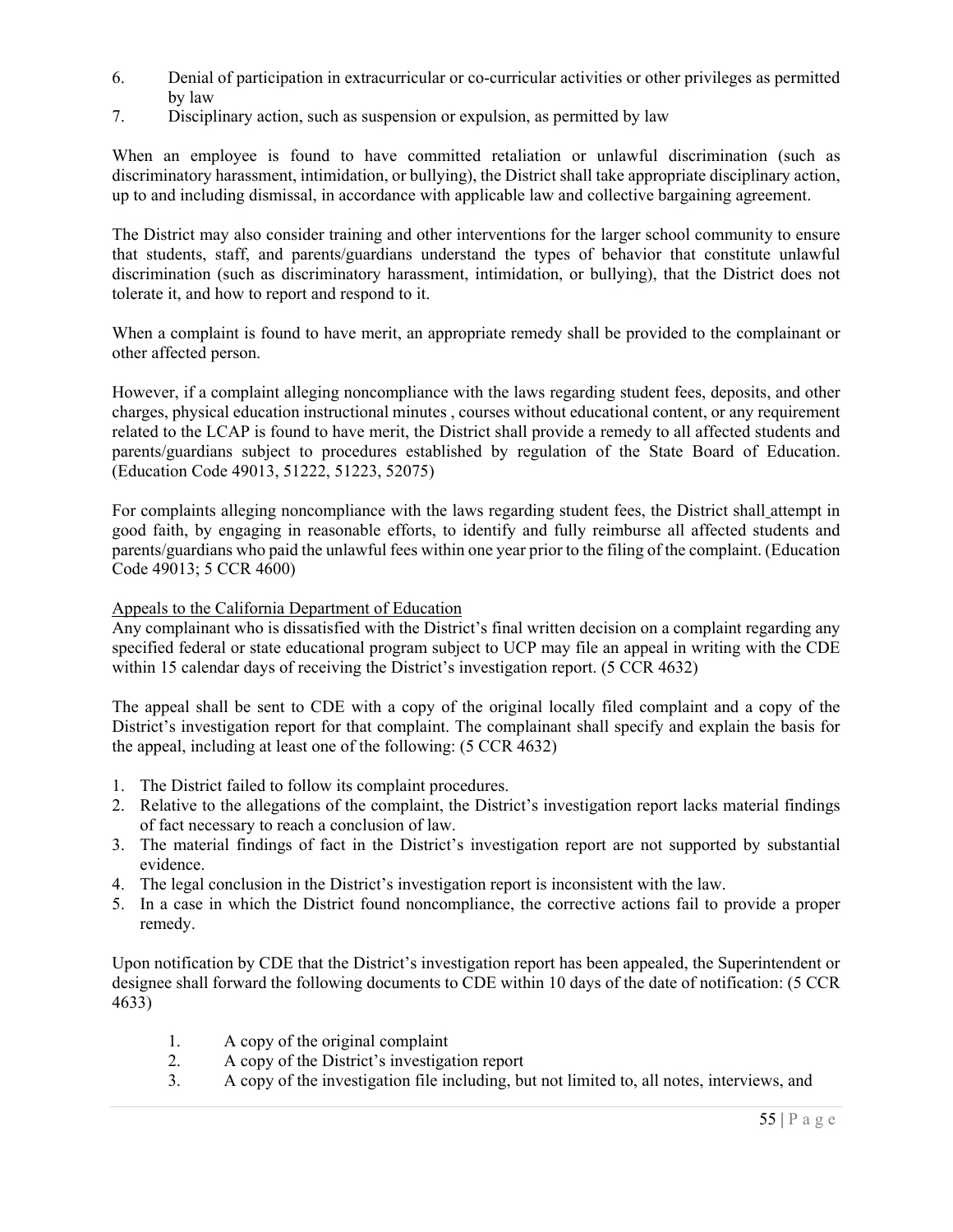documents submitted by the parties and gathered by the investigator

- 4. A report of any action taken to resolve the complaint
- 5. A copy of the District's uniform complaint procedures
- 6. Other relevant information requested by CDE

If notified by CDE that the District's investigation report failed to address allegation(s) raised by the complaint, the District shall, within 20 days of the notification, provide CDE and the appellant with an amended investigation report that addresses the allegation(s) that were not addressed in the original investigation report. The amended report shall also inform the appellant of the right to separately appeal the amended report with respect to the allegation(s) that were not addressed in the original report. (5 CCR 4632)

#### Health and Safety Complaints in License-Exempt Preschool Program

Any complaint regarding health or safety issues in a license-exempt CSPP program shall be addressed through the procedures described in 5 CCR 4690-4694.

In each license-exempt CSPP classroom, a notice shall be posted notifying parents/guardians, students, and teachers of the health and safety requirements of Title 5 regulations that apply to CSPP programs pursuant to Health and Safety Code 1596.7925 and the location at which to obtain a form to file any complaint alleging noncompliance with those requirements. (Education Code 8235.5)

The District's annual UCP notification distributed pursuant to 5 CCR 4622 shall clearly indicate which of its CSPP programs are operating as exempt from licensing and which CSPP programs are operating pursuant to requirements under Title 22 of the Code of Regulations. (5 CCR 4691)

Any complaint regarding specified health or safety issues in a license-exempt CSPP program shall be filed with the preschool program administrator or designee, and may be filed anonymously. The complaint form shall specify the location for filing the complaint and shall contain a space to indicate whether the complainant desires a response to the complaint. If it is determined that the complaint is beyond the authority of the preschool program administrator, the matter shall be forwarded to the Superintendent or designee in a timely manner, not to exceed 10 working days, for resolution. (Education Code 8235.5; CCR 4690)

Investigation of a complaint regarding health or safety issues in a license-exempt CSPP program shall begin within 10 days of receipt of the complaint. (Education Code 8235.5, CCR 4692)

The preschool administrator or designee shall remedy a valid complaint within a reasonable time period not to exceed 30 working days from the date the complaint was received. If the complainant has indicated on the complaint form a desire to receive a response to the complaint, the preschool administrator or Superintendent's designee shall, within 45 working days of the initial filing of the complaint, report the resolution of the complaint to the complainant and CDE's assigned field consultant. If the preschool administrator makes this report, the information shall be reported at the same time to the Superintendent or designee (Education Code 8235.5; 5 CCR 4692).

If a complainant is not satisfied with the resolution of a complaint, the complainant has the right to describe the complaint to the Board at a regularly scheduled meeting and, within 30 days of the date of the written report, may file a written appeal of the District's decision to the Superintendent of Public Instruction in accordant with 5 CCR 4632. (Education Code 8235.5; 5 CCR 4693, 4694).

On a quarterly basis, the Superintendent or designee shall report summarized data on the nature and resolution of all CSPP health and safety complaints, including the number of complaints by general subject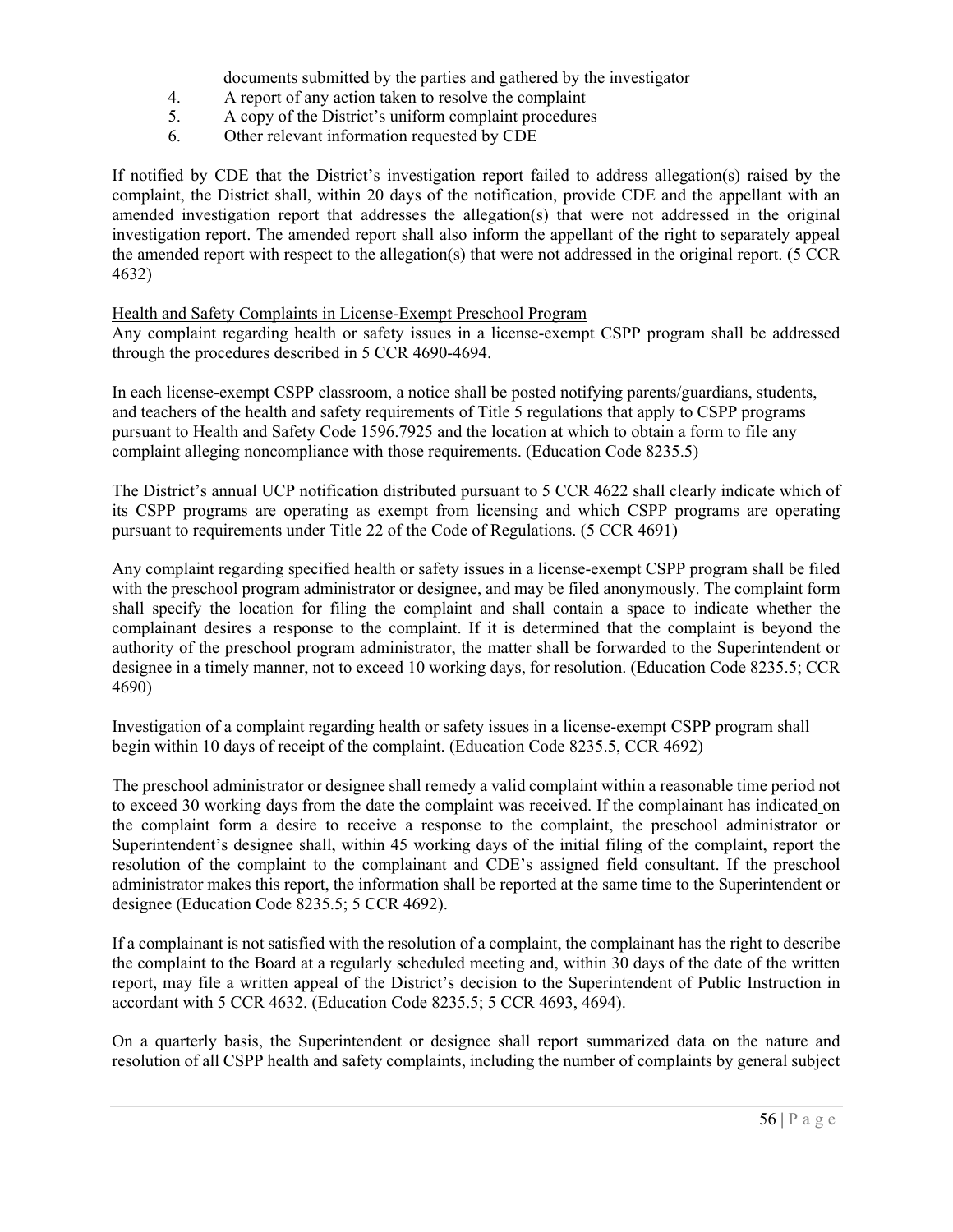area with the number of resolved and unresolved complaints, to the Board at a regularly scheduled Board meeting and to the County Superintendent of Schools. (5 CCR 4632)

#### **CIVILITY POLICY**

**Glendale Unified School District Board Policy 1312.5:** The Board of Education is committed to maintaining orderly educational and administrative processes in keeping schools and the District sites free from disruptions and preventing unauthorized persons from entering school/district grounds. Members of the district staff will address colleagues, students, parents, and members of the public with respect and expect the same in return.

This policy is not intended to deprive any person of his/her right to freedom of expression, but only to maintain, to the extent possible and reasonable, a safe, harassment-free workplace for our students and staff. In the interest of presenting positive role models to the students in this District, the Glendale Unified School District expects civil and positive communications. The District will not tolerate behavior that may appear rude, uncaring, abrupt, or insensitive, nor volatile, hostile or aggressive actions or loud, obscene, and/or offensive language. The District seeks employee, student, parent, and public cooperation with this endeavor.

District staff shall be trained to recognize and address behaviors that constitute a disruption in violation of Board Policy. Employees, students, and parents will be informed of this policy and will be provided with the appropriate measures available to them in addressing non-civil behavior.

#### **SAFE PLACE TO LEARN ACT**

The Glendale Unified School District is committed to maintaining a learning environment that is free from discrimination, harassment, violence, intimidation, and bullying based on actual or perceived characteristics set forth in Section 422.55 of the Penal Code and Education Code Section 220, and disability, gender, gender identity, gender expression, nationality, race or ethnicity, religion, sexual orientation, or association with a person or group with one or more of these actual or perceived characteristics. All school personnel who witness an act of discrimination, harassment, intimidation, or bullying must take immediate steps to intervene when safe to do so. Any student who engages in acts of discrimination, harassment, violence, intimidation, or bullying related to school activity or school attendance occurring within a school of the school district may be subject to disciplinary action up to and including expulsion. To report an incidence and/or to receive a copy of the District's anti-discrimination, anti-harassment, anti-intimidation, and antibullying policies, please contact the Director of Student Support Services Office at (818) 241-3111 Ext. 1285.

#### **SCHOOL ACCOUNTABILITY REPORT CARD (SARC)**

Since November 1988, California Education Code Section 35256 has required all public schools receiving state funding to prepare and distribute a SARC. The purpose of the report card is to provide parents/guardians and the community with important information about each public school. A SARC is an effective way for a school to report its progress in achieving goals.

The SARC contains a profile that provides background information about the school and its students. It summarizes the school's mission, goals, and accomplishments. State law requires that the SARC contain all of the following: demographic data; school safety and climate for learning information; academic data; school completion rates; class sizes, teacher and staff information; curriculum and instruction descriptions; postsecondary preparation information; and fiscal and expenditure data. Recent California legislation requires the SARC to list mis-assignments of teachers, the number of vacant teacher positions, the availability of sufficient textbooks and other instructional materials, and needed maintenance to ensure good repair of facilities.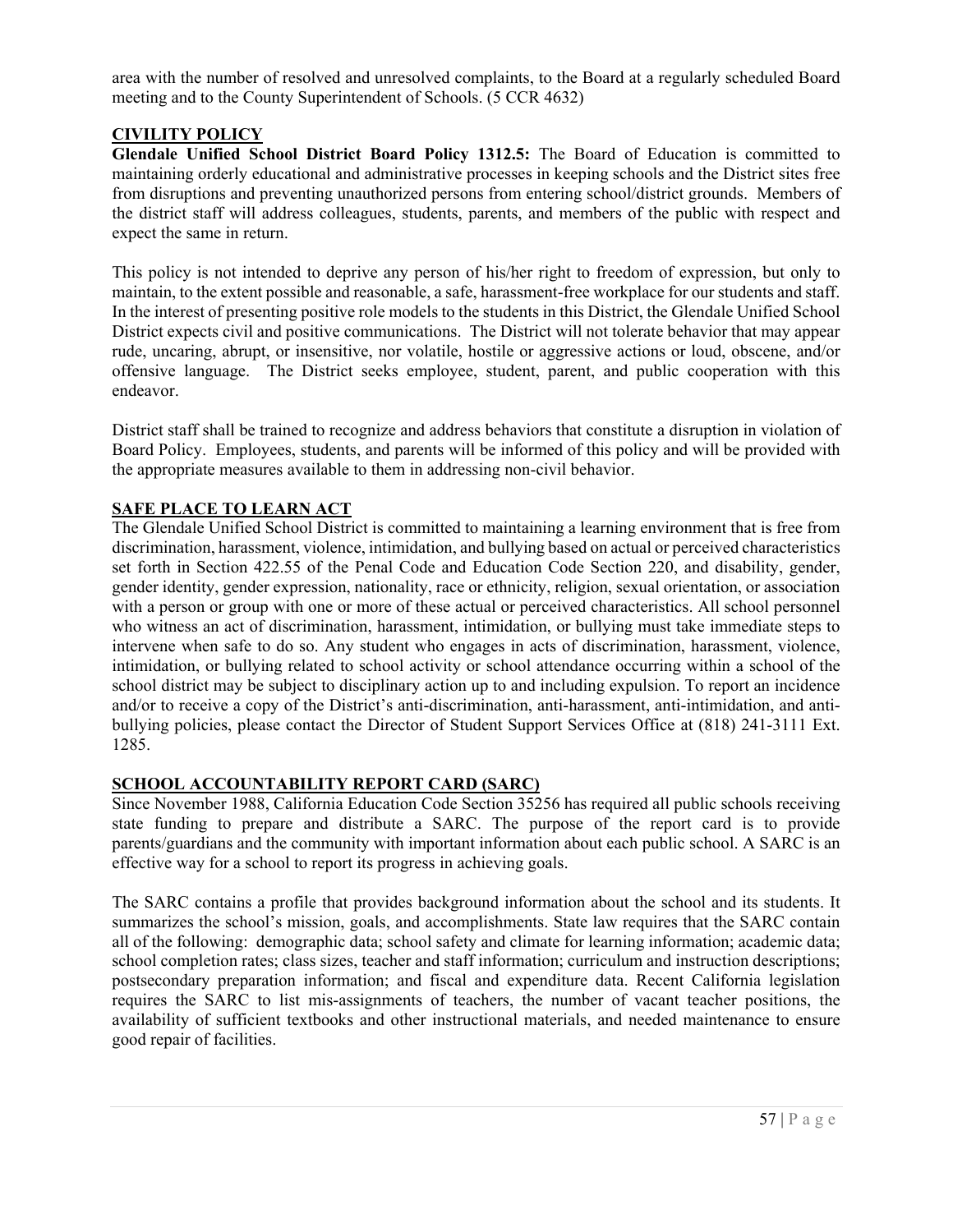Parents/guardians can find the most recent SARC information on the Glendale Unified website at www.gusd.net/sarc. Copies and translations of the SARC are available upon request from the Public Information Office or available online at www.sarconline.org. For additional information, parents/guardians may call the school or district office or schedule an appointment to meet with the school's administrators or staff.

#### **PHOTOGRAPHING AND VIDEOTAPING OF STUDENTS**

Students are sometimes photographed and/or videotaped by the news media to inform parents and the community about instructional programs, events, and activities. Students may also be photographed and/or videotaped for school or district websites, newsletters, social media, marketing materials, or public presentations for the purposes of recognizing achievements or accolades, highlighting school or district instructional programs, or promoting events. Students are not permitted to photograph staff without their consent.

We respect the privacy of our students and their families. If you DO NOT wish for your student's name. photograph, and/or video image to be published in newsletters, school/district websites and social media, or various publications by the school/district, news media, or other district-approved group, please complete Form 8.

#### **HEALTHFUL SCHOOLS**

**Schools Asbestos Safe –** The District continues to meet all requirements of the Asbestos Hazard Emergency Response Act, passed by Congress in 1986. The law requires the identification of any building materials containing asbestos and development of a plan for monitoring or removal of that substance.

For many years, asbestos was used for insulation and as a fire retardant. Some schools still contain asbestos, but it is located generally in storage and attic areas, away from building occupants.

A copy of each school's asbestos management plan, as well as the building inspection reports, is available in your local school office.

**Healthy Schools Act of 2000 -** To meet the requirements of the Healthy Schools Act of 2000, the Glendale Unified School District is required to provide annual written notification to staff, parents, and guardians regarding the intended applications of pest management products. For the 2021-2022 school years, Glendale Unified School District contracts with Pest Options of Orange, CA, a state-licensed contractor, to provide pest management services. If needed, the following pest management products may be used during 2021-2022:

| Product                 | <b>Active Ingredient</b> | <b>Usage</b>             | EPAID#           |
|-------------------------|--------------------------|--------------------------|------------------|
| Advion Ant Gel          | Indoxacarb               | Roaches                  | 352-652          |
| <b>Advion Roach Gel</b> | Indoxacarb               | Ants                     | 352-627          |
| Alpine WSG              | Dinotefuran              | Insects                  | 499-561          |
| Altosid                 | Methoprene               | Mosquito                 | 2724-451         |
| Contrac Blox            | Bromadiolone             | Rodents                  | 12455-79         |
| D-Fense SC              | Deltamethrin             | Insects                  | 53883-276        |
| Evergreen Pyrethrum     | <b>MGK</b>               | Insects                  | 1021-2560        |
| Fumitoxin               | Aluminum Phosphide       | <b>Burrowing Rodents</b> | 72959-1, 72959-2 |
| Nyguard IGR             | Pyriproxyfen             | Insect IGR               | 1021-1603        |
| <b>Siesta</b>           | Metaflumizone            | Fire Ants                | 7969-232         |
| Product                 | <b>Active Ingredient</b> | <b>Usage</b>             | EPAID#           |
| Ramik Oats              | Diphacinone              | <b>Burrowing Rodents</b> | 61282-24         |
| Termidor SC             | Fipronil                 | Insects                  | 7969-210         |
| Triact 70 Organic       | Neem Oil                 | Insecticide              | 70051-2-59807    |
| <b>ZP AG Oats</b>       | Zinc Phosphide           | Rodents                  | 12455-102-3240   |
|                         |                          |                          |                  |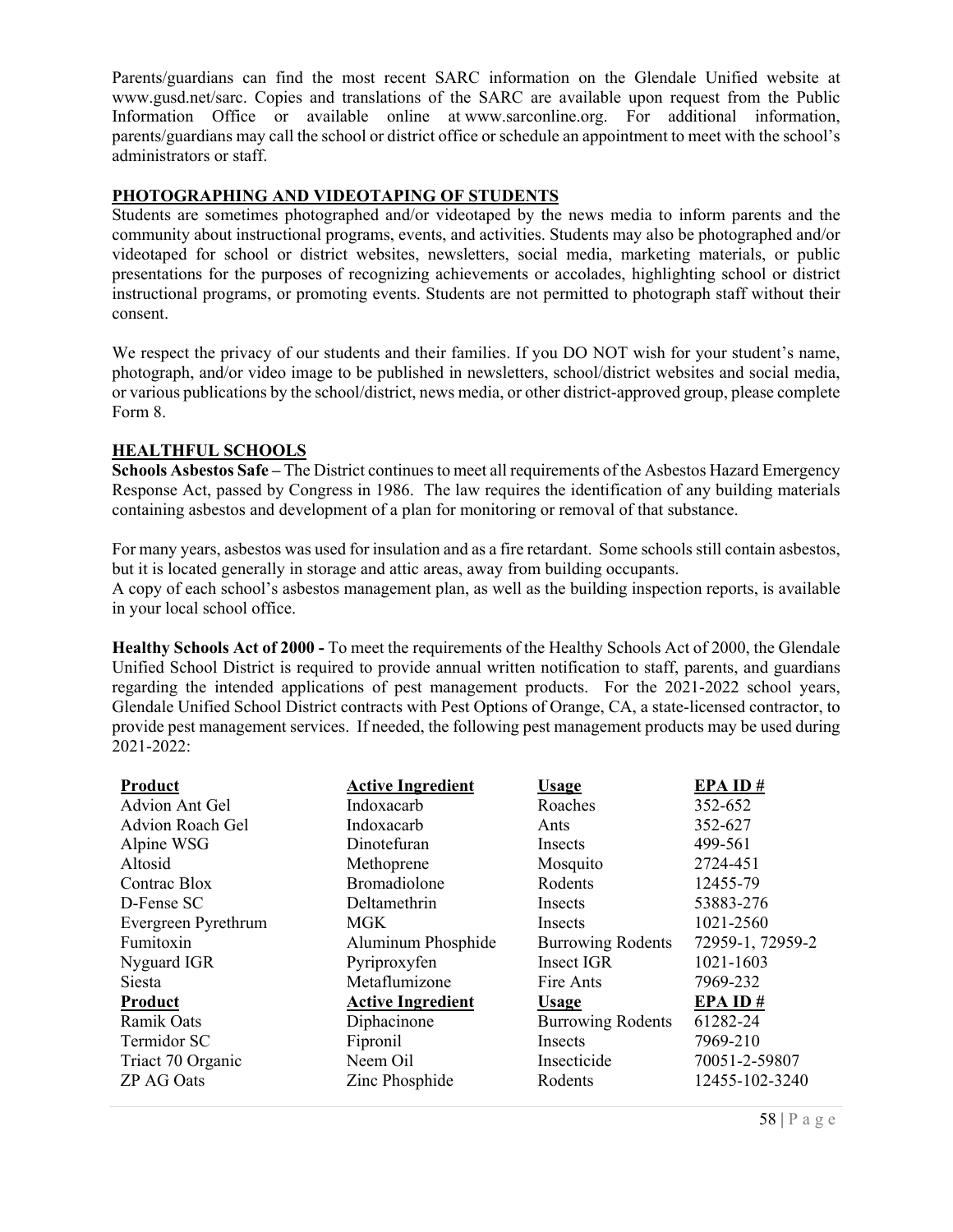For additional information on pest management products, you may access the California Department of Pesticide Regulation website at www.cdpr.ca.gov.

The Glendale Unified School District does not use any pest management products with the signal words "warning" or "danger." The pest management products, if used at all, fall into the safest category, "caution." Pest management products are applied when children are not present. Applicators receive annual safety training, strictly follow the U.S. EPA label instructions and only apply pesticides when they are necessary.

If you would like the opportunity to register with the school district to receive notification of individual pest management product applications, please contact your principal.

#### **INTERNET ACCESS/ELECTRONIC INFORMATION SERVICES AND ACCEPTABLE USE POLICY**

The Glendale Unified School District is increasing teaching and learning opportunities by making advanced technology more accessible to students and staff. By providing greater access to information sources, we bring the world to our students. As a result, they will be better prepared to further their education and the beginnings of a career.

Accessing the Internet or posting information on the District website is accompanied by certain legal, ethical and moral responsibilities. Users are subject to and shall abide by the Administrative Regulations and accompanying Electronic information Services (EIS) Acceptable Use agreement. (Legal References: GUSD BP 1113, AR 1113, BP 6163.4)

One of our key responsibilities is to stop cyberbullying. Cyberbullying includes the transmission of harassing communications, direct threats, or other harmful texts, sounds, or images on the Internet, social media, or any technologies including, but not limited to, using a telephone, computer or any wireless communication device. Cyberbullying also includes breaking into another person's electronic account and assuming that person's identity in order to damage that person's reputation. (Legal References: (California Education Code Section 49800, 48900.2, 48900.3, 48900.4, 48900.7 or GUSD BP 5131C)

Students shall be permitted to have in their possession an electronic device, such as a mobile phone, smart phone, laptop computer, Chromebook, tablet device, or other communication tool on campus during the school day, while attending school-sponsored activities, or while under the supervision and control of a school District employee. Electronic devices may be used in the event of a school-related emergency (i.e. a lockdown, earthquake or other such event) as determined by the principal or for a health purpose. Additionally, personal devices may be used for instructional purposes as specified by the principal.

As an Electronic Information Service, the Internet is a communication network with open global exchange of information and sharing of computer resources. The Internet offers vast, diverse, and unique resources for lifelong learning. It is designed to make a world of resources available to its users. The responsibility for selection of appropriate material rests with the user.

Information from such sources as universities, public and private institutions, government agencies, and corporations is generally well suited and appropriate for student use.

However, inappropriate material is also accessible online and students may encounter objectionable material during Internet exploration. Although the District monitors student use, complete control of student access to all material is not technically feasible.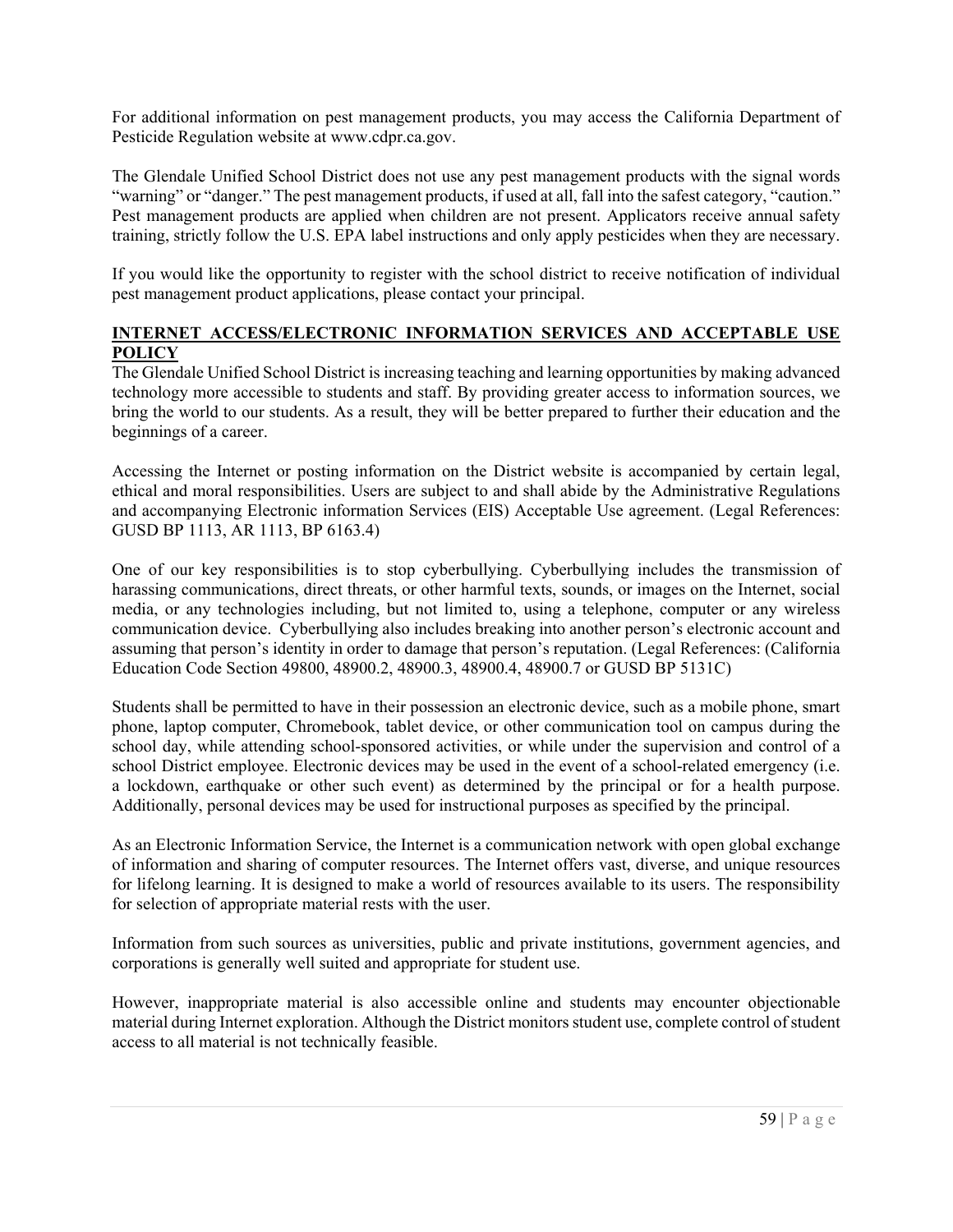Although controlled, students do have access to a variety of resources available on the Internet and other Electronic Information Services (EIS). This benefits students who adhere to ethical standards. The District instructs students on ethical and appropriate use of electronic resources, and students who demonstrate inappropriate behavior and digital citizenship in their choices will be denied access or be subject to other disciplinary measures, including suspension and possible expulsion.

Internet access is coordinated through a complex association of networks. The smooth operation of the network relies upon the proper conduct of the end users who must adhere to strict guidelines. These guidelines are provided so that users are aware of the responsibilities related to Internet use. With this learning tool, students and staff are expected to understand and practice proper and acceptable use.

Before a student is given access to EIS through District computers, students:

- Receive instruction regarding the District's Acceptable Use Policy.
- Learn their responsibilities as a user.

#### **GLENDALE UNIFIED SCHOOL DISTRICT ACCEPTABLE USE POLICY CONDITIONS AND RULES FOR USE:**

#### **1. Acceptable use:**

- a) The purpose of EIS is to facilitate communications in support of research and education by providing access to unique resources and an opportunity for collaborative work. To remain eligible as a user, students must be in support of and consistent with the District's educational use objective. All users of the EIS must comply with the District's rules and Acceptable Use policies.
- b) Transmission of any material in violation of any United States or state regulation is prohibited. This includes, but is not limited to, copyright, threatening or obscene material, or information protected by trade secret.
- c) Use for commercial activities is generally not acceptable.
- d) Use for product advertisements or political lobbying is prohibited.

#### **2. A privilege, not a right:**

The use of EIS is a privilege, not a right. Inappropriate use, including violation of these conditions and rules, will result in cancellation of user privileges. The District is authorized to determine appropriate use and may suspend or deny use at any time.

#### **3. Monitoring:**

The District reserves the right to review any material and to monitor user activities to determine if specific uses of technology, either district owned or personal, while on campus are appropriate.

#### **4. Social Media Monitoring:**

In order to improve school safety, the GUSD reserves the right to contract with a social media monitoring system. In compliance with California Education Code Section 49073.6, the school district will: "Destroy information gathered from social media and maintained in its records within one year after a pupil turns 18 years of age or within one year after the pupil is no longer enrolled in the school district, county office of education, or charter school, whichever occurs first."

#### **5. Etiquette:**

Students are expected to abide by the generally accepted rules of EIS etiquette. These include, but are not limited to, the following guidelines:

- a) No swearing, vulgarities, or other inappropriate language are permitted.
- b) Do not be abusive in messages to others.
- c) Do not engage in activities prohibited under state or federal law.
- d) Do not reveal personal addresses or phone numbers.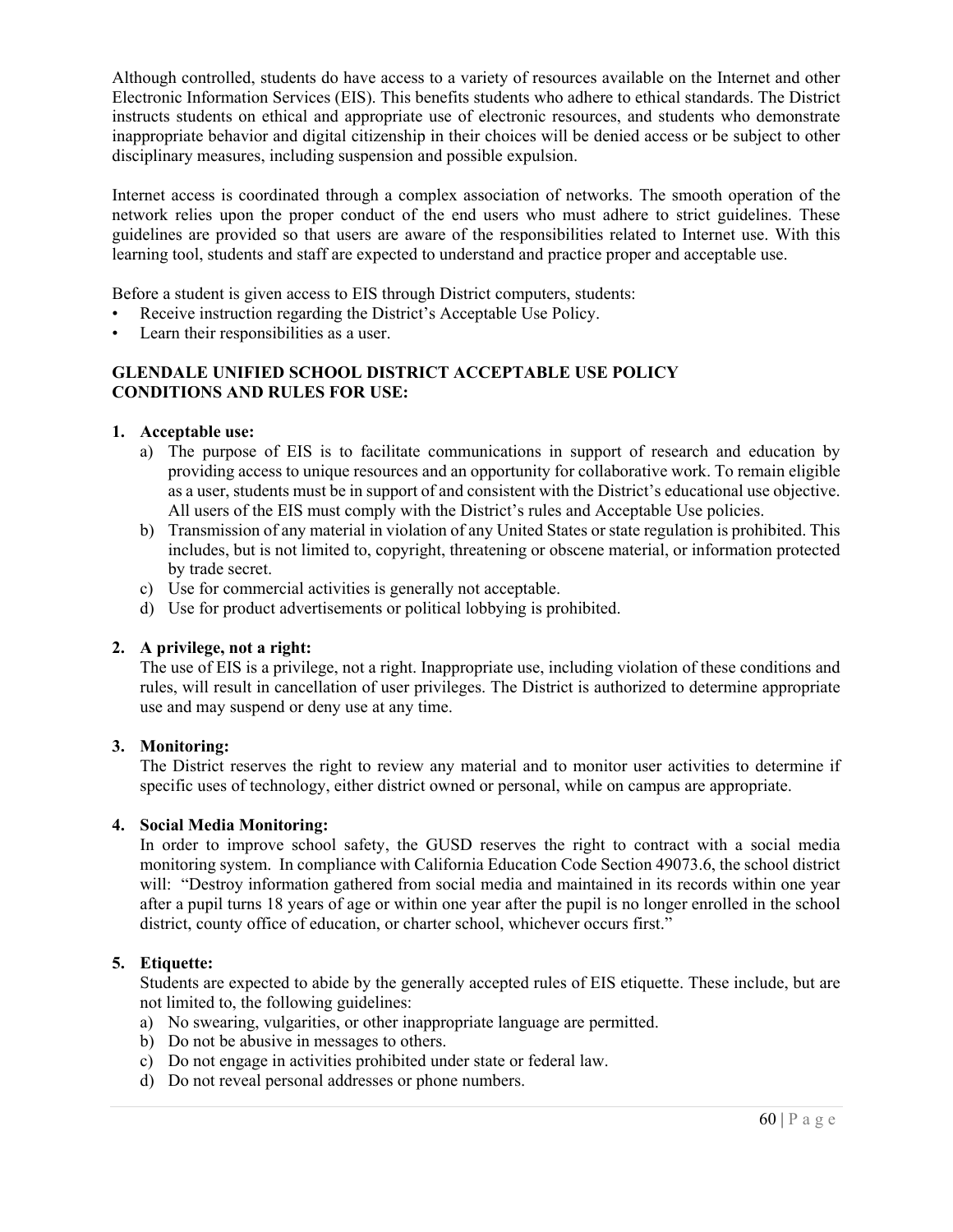- e) Electronic mail (e-mail) is not private. People who operate the system have access to all mail. Messages relating to or in support of improper use or illegal activities will be reported to authorities and result in the loss of user privileges.
- f) Do not use the network in such ways that disrupt other network users.
- g) All communications and information shared via the network should be assumed to be private property and, therefore, should not be edited, damaged, or deleted.

#### **6. No warranties:**

The District makes no warranties of any kind, expressed or implied, for the service it is providing. The District is not responsible for any damages suffered by the user. This includes loss of data resulting from delays, non-deliveries, mixed-deliveries, or service interruptions caused by the District's negligence or by the user's errors or omissions.

Use of information obtained via the Internet is at the user's own risk. The District is in no way responsible for the accuracy or quality of information obtained. All users should evaluate the source of any information for accuracy.

Staff and students assume full responsibility for their non-GUSD owned technology devices. This includes the device's safety, security and maintenance. GUSD will not be liable for any costs incurred related to the use of personal technology devices, including usage/data fees, upgrades, damages, theft, and replacements.

The District can only filter Internet content on GUSD owned devices, or devices on the GUSD network. Therefore, for personal devices that have more than one connection for Internet access, it is strongly suggested that students use the GUSD network for Internet access. Inappropriate use of Internet access is subject to disciplinary action, whether performed on GUSD or person devices.

#### **7. Security:**

- a) Security on any computer system is a high priority, especially when the system has many users. A user must not allow others to use his/her password. Passwords must be protected to ensure system security plus user's privilege and ability to continue using the system.
- b) Students who believe they can identify a potential security problem on EIS should notify a teacher or administrator. It must not be demonstrated to others.
- c) Attempts to bypass system protection, change software or hardware configurations, or log on to any EIS beyond their authorized access will result in cancellation of user privileges and further disciplinary measures.
- d) Any user identified as a security risk or for having a history of problems with District or other computer systems will be denied access to EIS by the District.

#### **8. Vandalism and harassment:**

- a) Vandalism and harassment will result in cancellation of user privileges and other disciplinary action:
	- Vandalism is defined as any malicious attempt to harm, modify, and destroy data of another user, or any resources of the District EIS. This includes, but is not limited to, loading or creating of computer viruses.
	- Harassment is defined as the persistent annoyance of another user or the interference of another user's work. This includes, but is not limited to, the sending of unwanted e-mail.

#### **9. Procedures for use**

- a) Student users must always get permission from their teachers before using the District EIS. Students must follow all written and other classroom instructions.
- b) All users have the same right to use the computer equipment. Therefore, users shall not play games or use the computer resources for other than academic activities. In addition, users shall not waste nor take supplies such as paper, and /or ink/toner cartridges provided by the District.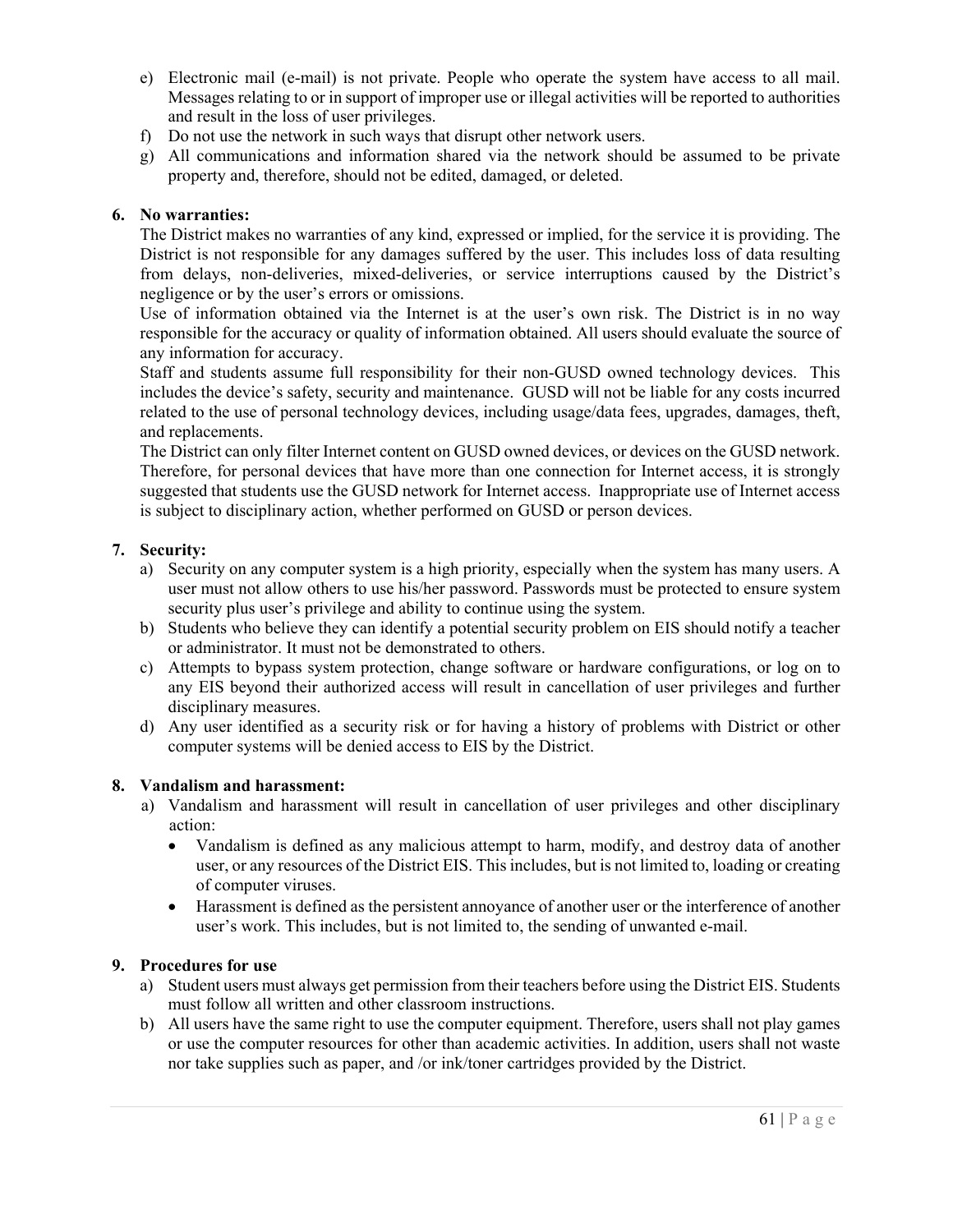#### **10. Controversial material:**

Users may encounter material, which the user, parents, teachers, and/or administrators may consider controversial, inappropriate, or offensive. If students accidentally encounter such material, they should immediately exit the file and notify a teacher or administrator. It is the user's responsibility not to initiate access to such material. If accidentally encountered, the material should not be shared with other users.

#### **11. Search of information technology:**

As a condition for using the District's EIS, the District reserves the right, at any time, to review any material (software, peripheral devices, etc.) in use on the District's information system equipment or to search a student's personal device used at a District campus and to monitor user activities to determine if specific uses of the equipment and network are appropriate. Inappropriate use of technology at any District campus may result in loss of access privileges and/or disciplinary action.

#### **12. Parents may notify the school:**

 Parents may notify the school principal in writing if they do not wish their student to be given access to the Internet through the District equipment and filtered connection to the Internet.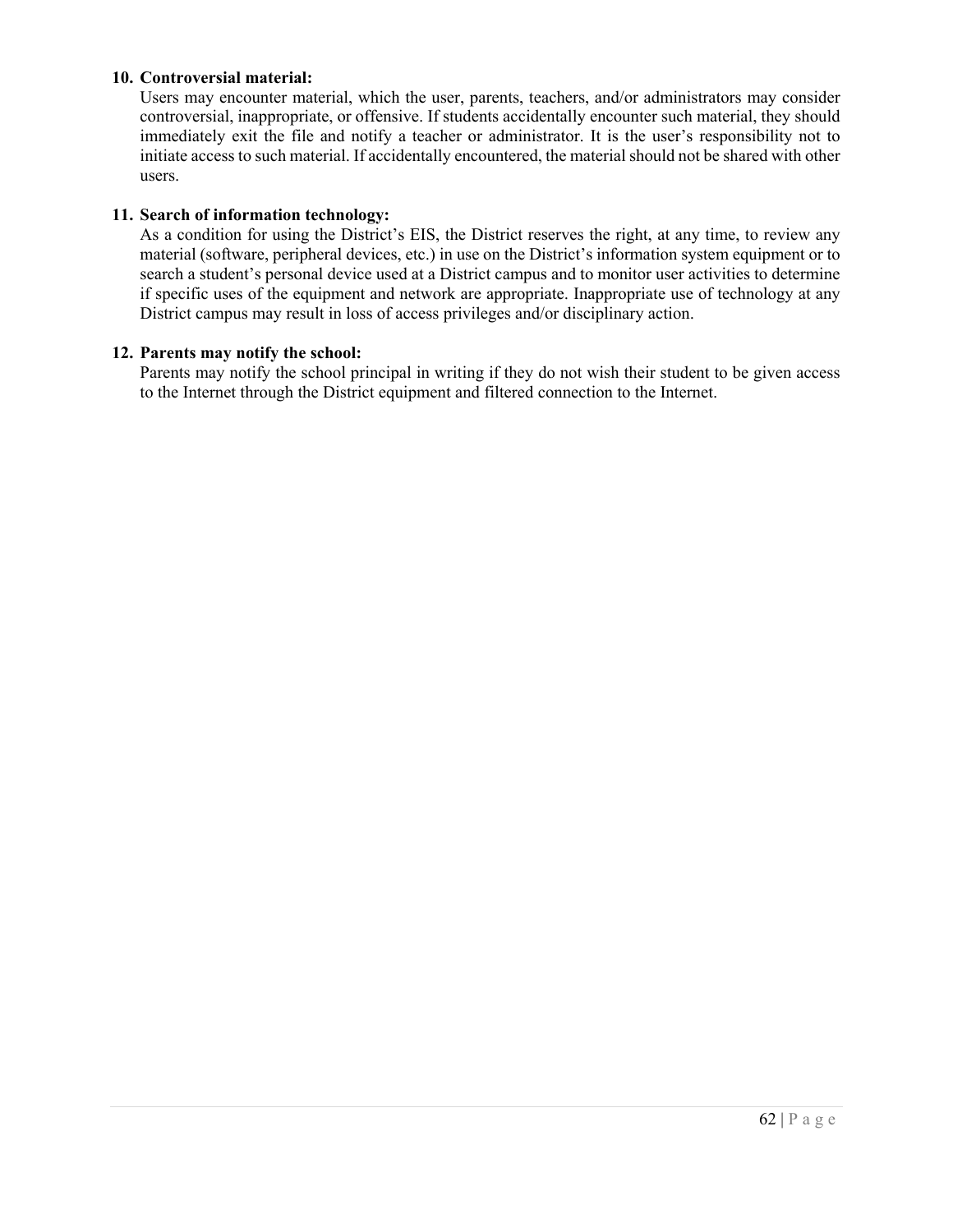# **INTERNET SAFETY INFORMATION 2021-2022**

#### **INFORMATION TO PARENTS REGARDING INTERNET SAFETY FOR STUDENTS**

The Glendale Unified School District prides itself on providing a safe learning environment for its students. An emerging national concern is the inappropriate use of the Internet by students. This problem has the potential to be harmful, and we ask your support in assisting us with this challenge.

Across the nation, schools have seen an increase in negative student behavior as a result of messages written using electronic technology posted to popular social networking websites. Many sites contain instant messaging components that allow students to chat with other students and to post statements that ordinarily would not be said in a face-to-face conversation.

Unfortunately, some of these websites are being used by child predators, "cyber bullies," and con artists. In many cases, there are no adults officially responsible for monitoring the content on such websites, and some students use the sites to participate in online bullying or to threaten harm to other students. The so-called "cyber bullies," mostly children between the ages of 9 and 14, use the anonymity of the web to hurt others without witnessing the consequences. Students who are bullied online sometimes do not report these occurrences for fear that they will be barred from using the Internet.

Outside of our schools, there have been instances of adults posing as youths and gaining access to student chat rooms. In some cases, these contacts have led to tragedy. Some unsuspecting students post enough personal information that predators are able to locate students' home or school addresses, thereby, becoming easy targets for predators.

The Glendale School District has blocked the use of *several social networking* websites from our school computers. We will continue to block objectionable material as we deem appropriate.

Parents should be aware of what their children are writing on the Internet and what others are posting in reply. These websites are public domain and anything posted there can be seen by anyone who has Internet access. Although most of what is written is not immoral, offensive, or illegal, some of it is. If you choose to do so, you may investigate this site by personally logging on to the site. The services are free, and users may register using an e-mail address. Once you have registered, you can search by name and e-mail address to see if your child is registered. You can narrow the search results by entering the name of your city. You will be able to view the kinds of personal information, messages, diaries, and photographs that students post to this website.

#### **Helpful Tips and Resources**

We encourage you to talk with your son or daughter about the potential danger of the Internet. Ask if they have an account with *Facebook*, *Instagram, Snapchat, Twitter*, or similar websites. If your child is using such a site with your permission, you may want to review his or her profile to ensure that no personal and identifiable information has been posted.

We also encourage you to establish rules and guidelines to ensure the safety of your child while on the Internet. Some websites offer parental or family guidance for Internet safety; for example, Commonsensemedia.org located at www.commonsensemedia.org, SafeKids.com, located online at http://www.safekids.com, and Web Wise Kids, located online at http://www.webwisekids.org, by telephone at 866-WEB-WISE, or by e-mail at webwisekids2@aol.com.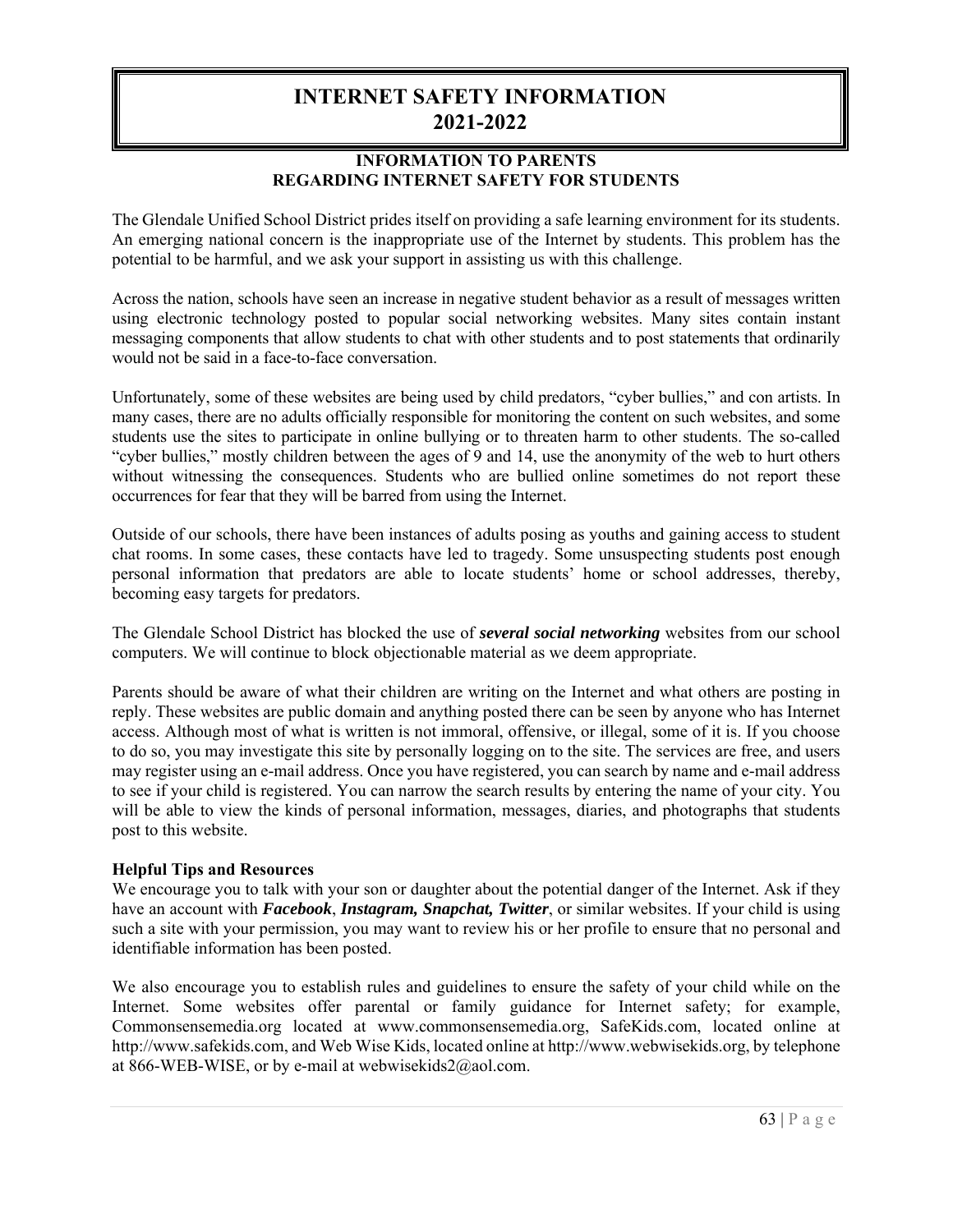The Glendale Unified School District will continue to provide Internet security within our schools. It is important that parents also monitor Internet use at home.

Thank you for your support and cooperation in keeping our students safe.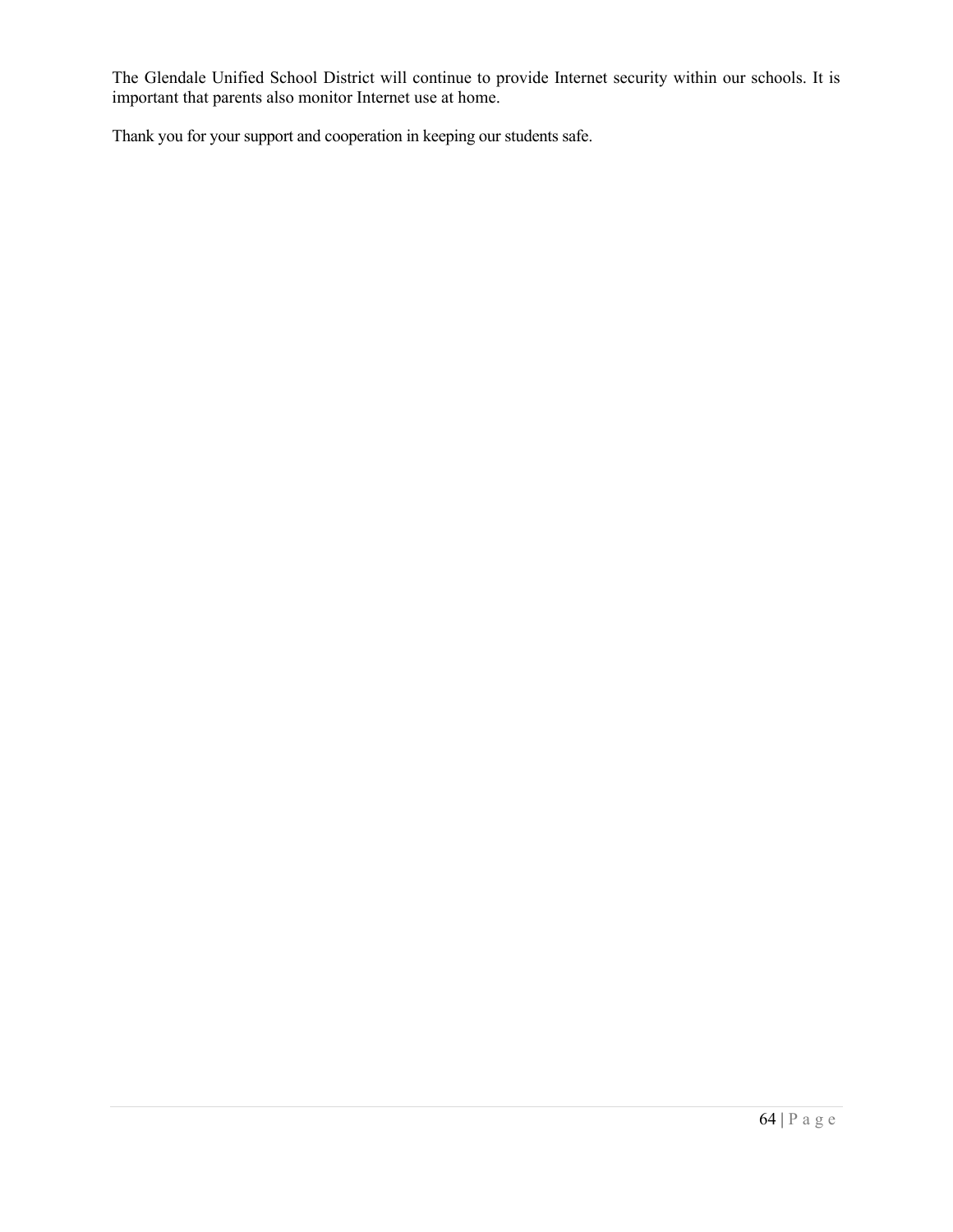# **CALIFORNIA EDUCATION CODE PARENTAL NOTIFICATION REQUIREMENT 2021-2022**

California Education Code, Section (§) 48980, requires that each parent or guardian be notified of the following California Education Code Sections and other related statutory provisions, which have been paraphrased for your convenience. Explanations regarding any section and the verbatim wording may be requested from any school administrator.

**EC § 221.5 – Career Counseling**: Informs parents of students in grades seven through twelve of career counseling and course selection opportunities available to students on an equal opportunity basis. This section also informs parents of the right to participate in counseling sessions and decisions.

**EC § 32221.5 – Health Insurance Coverage for Athletes:** Under state law, school districts are required to ensure that all members of school athletic teams have accidental injury insurance that covers medical and hospital expenses. This insurance requirement can be met by the school district offering insurance or other health benefits that cover medical and hospital expenses. Some pupils may qualify to enroll in nocost or low-cost local, state, or federally sponsored health insurance programs.

**EC § 32255 – Right to Refrain from Harmful or Destructive use of Animals:** Students in grades kindergarten through twelve have the right to refuse or refrain from participation in classroom activities that they feel would constitute the "harmful and destructive use of animals." Alternative programs are also addressed.

**EC § 35183 & 35183.5 – Dress Code/Gang Apparel:** Authorizes school districts to adopt a dress code that would prohibit the wearing of "gang-related clothing." It further authorizes school districts to adopt a dress code policy that would require students to wear a school-wide uniform. If the District adopts a dress code or requires uniforms, parents are entitled to at least a six-months' notice and the availability of resources to assist economically disadvantaged students. EC§ 35183.5 further requires school sites to allow sun-protective clothing for outdoor use during the school day. It also provides for the use of sunscreen by students, during the school day, without a physician's note or prescription.

**EC § 35291 & 35291.5 – Discipline Rules**: Each school site has established discipline rules developed by a school committee. These rules have been approved by the Board of Education and are available at each school site and the District Office.

**EC § 32280 et seq.** – **Comprehensive School Safety Plan**: Each Glendale Unified School District school site has a Comprehensive School Safety Plan, which includes a disaster preparedness plan and emergency procedures. Copies are available to read at each school office. Fire and emergency drills are held periodically at each school.

**EC § 39831.5 – School Bus Safety**: Requires that, upon registration, parents or guardians of pupils not previously transported in a school bus, shall receive written information on school bus safety as specified. This applies to pre-kindergarten, kindergarten, and grades 1 to 6.

**EC § 46010.1 – Confidential Medical Service:** Current law permits school authorities to excuse students in grades seven through twelve from school for the purpose of obtaining confidential medical services without consent of parent.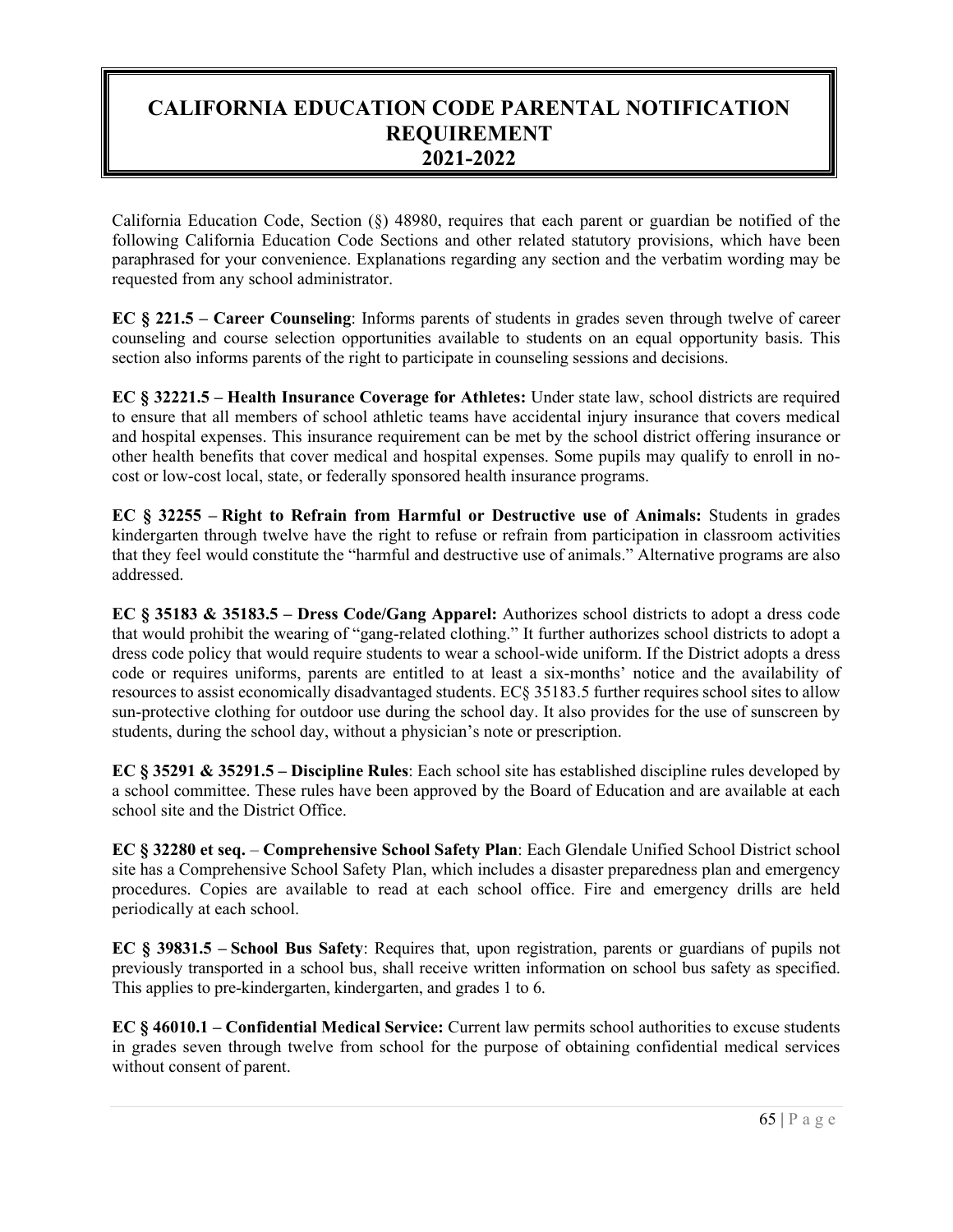**EC § 46014 – Religious Instruction**: The Board of Education may grant that students, with written consent of their parents or guardians, be excused from school in order to participate in religious exercises or instruction.

**EC § 48206.3 – Temporary Disability; Individual Instruction**: A student with a temporary disability who is unable to attend regular day classes shall be provided instruction by the district of residency.

**EC § 48208 – Temporary Disability; Notice by Parent:** The parent or guardian of a temporarily disabled student is responsible for notifying the school district in which the qualifying hospital is located of the student's presence. It is that district's responsibility to establish the appropriate educational instruction.

**EC § 48900.1 – Required Parental Attendance in Class:** Mandates board policy authorizing teachers to require parents or guardians of students suspended by a teacher to attend a portion of a school day in the student's classroom.

**EC § 48904 – Willful Misconduct Liability**: Parents or guardians of a minor are liable for willful misconduct of a minor, which results in injury, or death of another person or destruction of school property. Parents are also liable for any school property loaned to the student and willfully not returned. The parents can be held liable for up to the amount established in Section 53069.5 of the Government Code. The school district may withhold the grades, diploma, or transcripts of the student responsible until such damages are paid or the property returned, or until completion of a voluntary work program in lieu of payment of money. If a student transfers to a new district, that district may also withhold grades, diplomas, and transcripts upon receiving notice from the former district. The receiving district must notify parents in writing of the decision to withhold these items.

**EC § 48906 – Release of Student to Peace Officer**: Upon release by a school official of a student from school to a peace officer for the purpose of removing him/her from the school premises, the school official shall take immediate steps to notify the parent or guardian, except when a student has been taken into custody as a victim of suspected child abuse. In those cases, the peace officer will notify the parent or guardian.

**EC § 48980 (c) – Minimum Days and Pupil Free Staff Development Days**: Requires that parents be advised (no later than one month prior to) of any scheduled minimum days or pupil-free staff development days.

**EC § 48980 (k) – Advanced Placement (AP) Examination Fees:** Eligible students who are enrolled in an AP class and plan to take the end-of-course AP examination are eligible to participate in the AP Test Fee Payment Program.

**EC § 49063, Family Education Rights & Privacy Act (FERPA), 5 CCR § 431(e) – Notification of Privacy Rights of Parents and Students**: Federal and state laws grant certain rights of privacy and rights of access to students and to their parents. Full access to all personally identifiable written records maintained by the school district must be granted to:

- 1) Parents of students age 17 and younger.
- 2) Parents of students age 18 and older if the student is a dependent for tax purposes.
- 3) Students age 16 and older or students who are enrolled in an institution of post-secondary instruction (called "eligible students").

A cumulative record, whether recorded by handwriting, print, tapes, film, microfilm or other means, must be maintained on the history of a pupil's development and educational progress. The District will protect the privacy of such records. Parents/guardians have the right to 1) inspect and review the pupil's educational record maintained by the school, 2) request that a school correct records which they believe to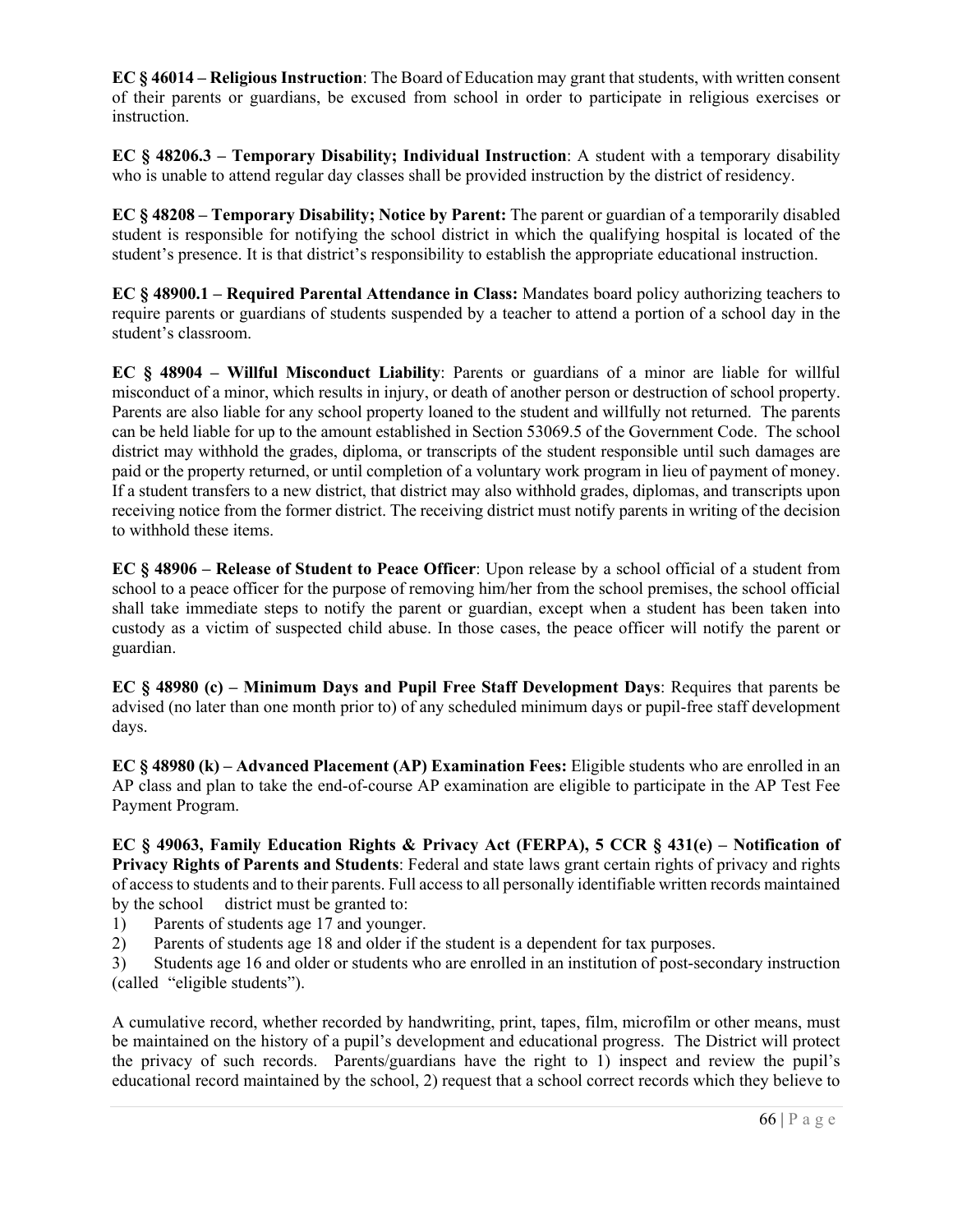be inaccurate or misleading, and 3) have some control over the disclosure of information from educational records. School officials with legitimate educational interests may access pupil records without parental consent as long as the official needs to review the records in order to fulfill his/her professional responsibility. Upon request from officials of another school district in which a pupil seeks or intends to enroll, the District shall disclose educational records without parental consent.

School records consist of the permanent record (student's legal name, birthdate, enrollment dates, subjects, grades); the mandatory interim record (a history of the student's development and education progress, including test scores); and the permitted record (standardized test results more than three years old, routine disciplinary notices). The school principal or a designee is responsible for maintaining student records. A parent, or an eligible student, may review individual school records by making a written request to the principal, who will arrange an appointment when an administrator or appropriate certificated employee can be available to assist in interpreting. If a parent has any concerns about the accuracy or appropriateness of any recorded information maintained by the school, they may informally request the principal to correct it. If the parent or adult student and the principal disagree regarding the correction or removal of questionable information, the matter may be appealed to the Superintendent following procedures outlined in Education Code, Section 49070.

Any challenge to school records must be submitted in writing to Educational Services Department. A parent challenging school records must show that the records are 1) inaccurate, 2) an unsubstantiated personal conclusion or inference, 3) a conclusion or inference outside the observer's area of competence, 4) not based on the personal observation of a named person with the time and place of the observation noted, 5) misleading, or 6) in violation of the privacy or other rights of the pupil. Parents have the right to file a complaint with the United States Department of Education concerning an alleged failure by the District to comply with the provisions of the United States Family Educational Rights and Privacy Act (FERPA) by writing to: Family Policy Compliance Office, U.S. Department of Education, 400 Maryland Ave., SW, Washington, D.C. 20202-4605.

District policies and procedures relating to school records are available from the principal in each school and are available for review upon request. When a student moves to a new district, records will be forwarded upon the request of the new school district. Parents, or eligible students, may receive copies of any records upon request for a fee of 25 cents per page to cover the duplicating cost. Parents' request to access their pupil's educational records must be submitted in a written form to records clerk and the school will have five (5) business days from the day of receipt of the request to provide access to the records.

**EC § 49073 – Release of Directory Information**: The Family Educational Rights and Privacy Act (FERPA), a federal law, requires that the Glendale Unified School District, with certain exceptions, obtain your written consent prior to the disclosure of personally identifiable information from your child's education records. However, the district may disclose appropriately designated "directory information" without written consent, unless you have advised the district to the contrary in accordance with district procedures. The primary purpose of directory information is to allow the district to include this type of information from your child's education records in certain school and/or district publications. Examples include:

- \* a playbill, showing your child's role in a drama production
- the annual yearbook
- \* honor roll or other recognition lists
- \* graduation programs
- \* sports activity sheets

Directory information, which is information that is generally not considered harmful or an invasion of privacy if released, can also be disclosed to outside organizations without a parent/guardian's prior written consent.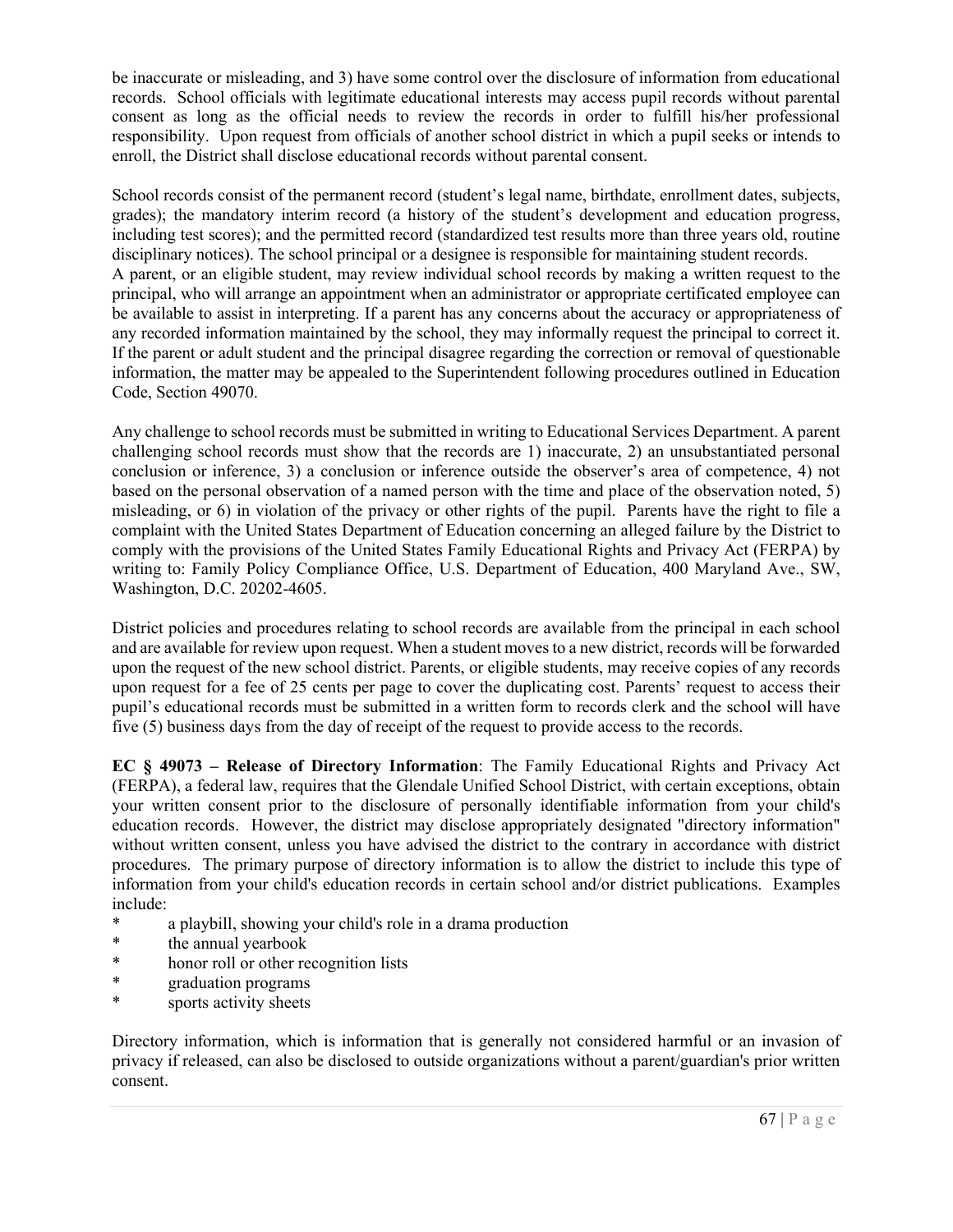Outside organizations include, but are not limited to, companies that manufacture class rings or publish yearbooks. In addition, two federal laws require districts receiving assistance under the Elementary and Secondary Education Act of 1965 (ESEA), as amended, to provide military recruiters, upon request, with students' names, addresses, and telephone listings, unless parents/guardians have advised the district that they do not want their child's information disclosed without their prior written consent.

If you do not want the district to disclose directory information from your child's education records without your prior written consent, you must notify the district in writing by (insert date). The district has designated the following information as directory information:

- $\checkmark$  Name
- Address
- $\checkmark$  Telephone number
- $\checkmark$  Email address
- $\checkmark$  Date of birth
- $\checkmark$  Major field of study
- $\checkmark$  Participation in officially recognized activities and sports
- $\checkmark$  Weight and height of athletic team members
- $\checkmark$  Date of attendance
- $\checkmark$  Degrees and awards received
- $\checkmark$  Most recent previous school attended

The district also may disclose your child's student identification number, user identification, or other unique personal identifier used to communicate in electronic systems, provided it cannot be used to access education records without a personal identification number (PIN), password, or other factor that only the authorized user knows. Your child's social security number will not be used for this purpose.

Directory information does not include your child's citizenship status, immigration status, place of birth, or any other information indicating national origin. The district will not disclose such information without your consent or a court order.

**Military Opt-Out:** Directory information on high school juniors and seniors may also be released to the military, government recruiters, and Selective Services. Parents wishing to prohibit release of directory information to any agency listed in this paragraph or the paragraph above should complete Form 9, found in the insert and return it to school before October 1, 2021.

**EC § 49407 – Liability for Treatment**: In the event of any injury or illness to a child, which in the opinion of the school requires reasonable medical treatment and the parent or guardian cannot be reached, the school will secure emergency medical services (paramedic services) and release pertinent medical information unless the parent or guardian has previously filed with the school a written objection to any medical treatment other than first aid. The school assumes no financial responsibility for such emergency services.

**EC § 49500 – Free & Reduced Meals**: Informs parents of needy children of provisions for nutritionally adequate, free, or reduced price meals during each school day. Applications are available in all school offices. Completed applications must be turned in at the school office or mailed directly to Nutrition Services.

**EC § 51101 – Rights of Parents and Guardians**: Parents and guardians have the right and should have the opportunity to participate in the education of their children and be kept informed by the school.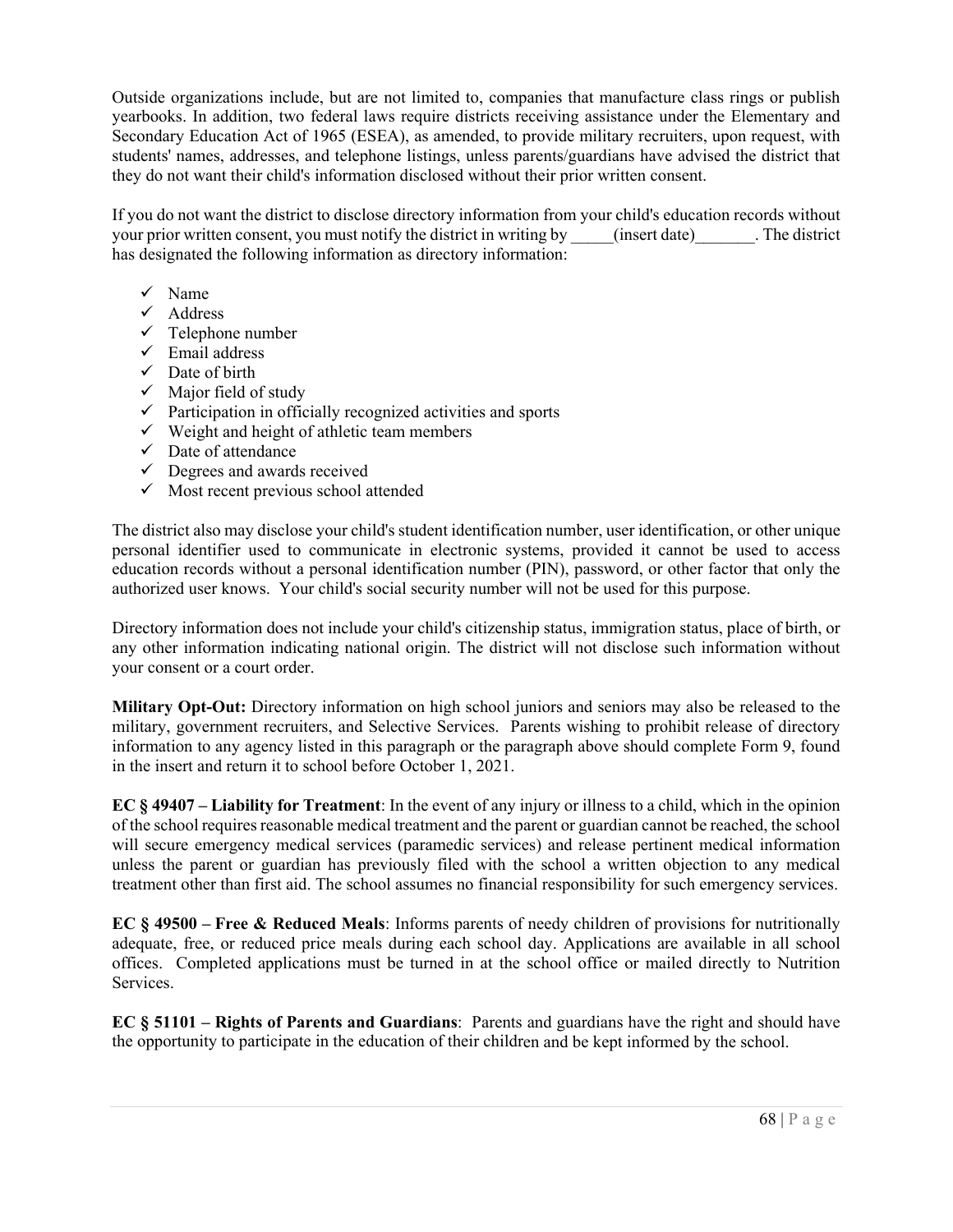**EC § 51512 – Electronic Listening or Recording Device**: The use by any person, including a pupil, of any electronic listening or recording device in any classroom without the prior consent of the teacher and the principal is prohibited as it disrupts and impairs the teaching process and discipline in the schools. Any person, other than the pupil, willfully in violation shall be guilty of a misdemeanor. Any pupil in violation shall be subject to appropriate disciplinary action.

**EC § 51513 – Materials Querying Personal Beliefs**: No test, questionnaire, survey, or examination containing any questions about the pupil's personal beliefs or practices in sex, family life, morality, and religion or any questions about the pupil's parents' or guardians' beliefs and practices in sex, family life, morality, and religion shall be administered to any pupil in kindergarten or grades 1 to 12, inclusive, unless the parent or guardian of the pupil is notified in writing that this test, questionnaire, survey, or examination is to be administered and the parent or guardian of the pupil gives written permission for the pupil to take this test, questionnaire, survey, or examination.

**GC § 54950-54963 – Brown Act: Required Notices and Agendas for Open Public Meetings: REGULAR MEETINGS**: Agenda in 20 words or less, posted within 72 hours of meeting. **SPECIAL MEETINGS: Twenty-four hour notice must be provided** to members of legislative body and media outlets including brief general description of matters to be considered or discussed. **EMERGENCY MEETINGS: One hour notice** in case of work stoppage or crippling activity, except in the case of a dire emergency. **CLOSED SESSION AGENDAS:** All items to be considered in closed session **must be described in the notice or agenda for the meeting**. The body must orally announce the subject matter of the closed session. If final action is taken in closed session, the body generally must report the action at the conclusion of the closed session. **AGENDA EXCEPTION:** Special procedures permit a body to proceed without an agenda in the case of emergency circumstances, or where a need for immediate action came to the attention of the body after posting of the agenda.

**EC § 56301 – Special Education; Child Find System:** Requires each school district to identify individuals with exceptional needs. GUSD, under the guidance of the Foothill SELPA, carries out a variety of activities to ensure that all individuals with disabilities residing within GUSD jurisdiction are identified, located and evaluated. These activities include maintaining an ongoing system of coordination, documentation and reporting with regard to child find and public awareness activities throughout the region as required by statutes and regulations.